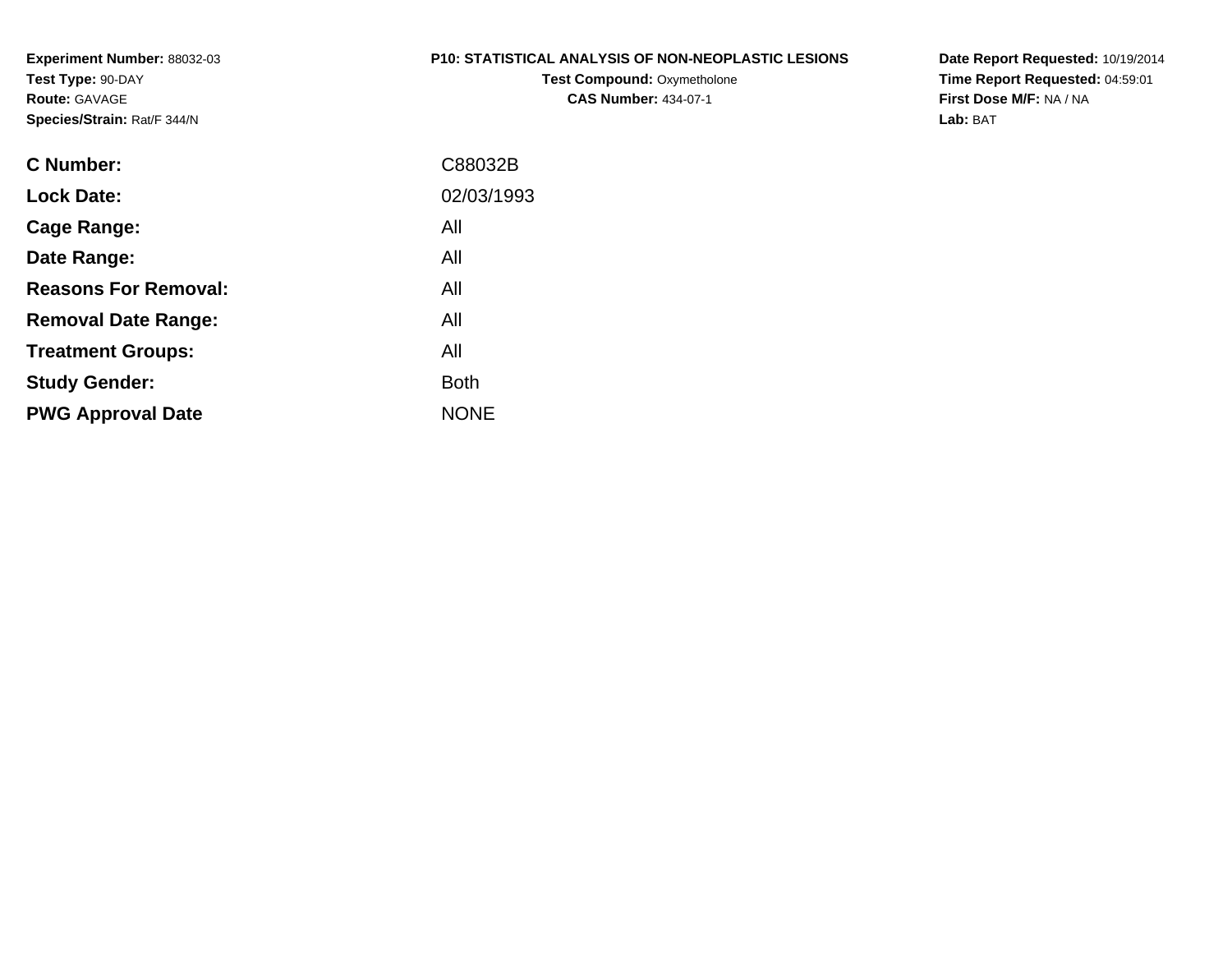#### **P10: STATISTICAL ANALYSIS OF NON-NEOPLASTIC LESIONS**

**Test Compound: Oxymetholone CAS Number:** 434-07-1

**Date Report Requested:** 10/19/2014**Time Report Requested:** 04:59:01**First Dose M/F:** NA / NA**Lab:** BAT

# **SUMMARY OF STATISTICALLY SIGNIFICANT (P<=.05) RESULTS IN THE ANALYSIS OF OXYMETHOLONE**

| <b>MALE RAT</b>       |                               |
|-----------------------|-------------------------------|
| Organ                 | <b>Morphology</b>             |
| <b>Adrenal Cortex</b> | Vacuolization Cytoplasmic     |
| Kidney                | <b>Regeneration Diffuse</b>   |
|                       | Nephropathy                   |
| Kidney: Renal Tubule  | <b>Mineralization Diffuse</b> |
| Liver                 | Hepatodiaphragmatic Nodule    |
| Lung: Alveolus        | Foreign Body                  |
| <b>Mammary Gland</b>  | <b>Dilatation</b>             |
| Nose: Turbinate       | Inflammation Chronic          |
| Spleen: Lymph Follic  | <b>Depletion Cellular</b>     |
| Stomach, Forestomach  | <b>Necrosis Diffuse</b>       |
| <b>FEMALE RAT</b>     |                               |
| Organ                 | <b>Morphology</b>             |
| <b>Adrenal Cortex</b> | Vacuolization Cytoplasmic     |
| Heart: Myocardium     | Degeneration Chronic          |
| Kidney                | Nephropathy                   |
|                       | <b>Regeneration Diffuse</b>   |
| Liver                 | Hepatodiaphragmatic Nodule    |
| <b>Mammary Gland</b>  | Hyperplasia                   |
| Nose: Turbinate       | <b>Inflammation Chronic</b>   |
| Ovary                 | Atrophy                       |
| <b>Uterus</b>         | Hydrometra                    |
|                       |                               |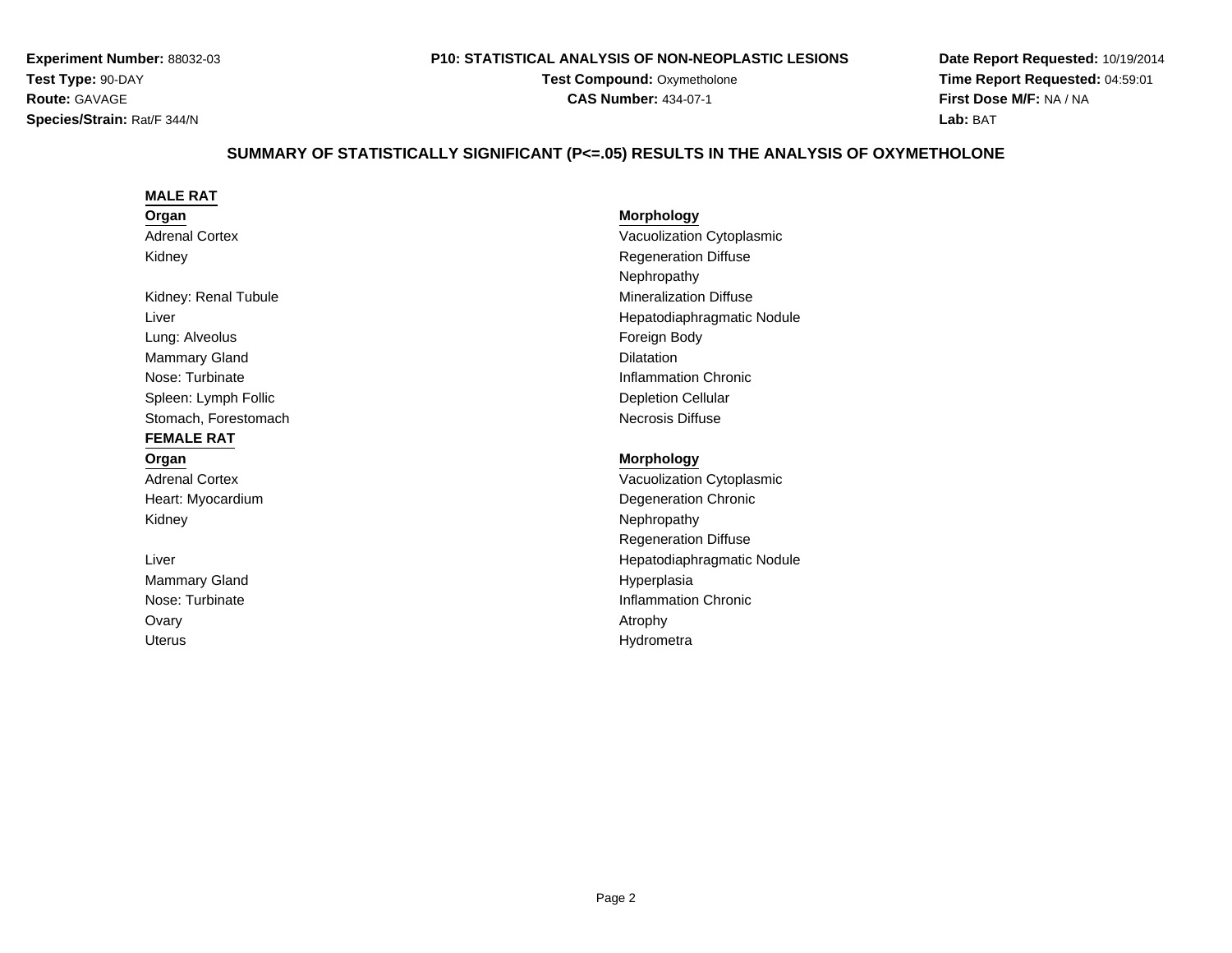#### **P10: STATISTICAL ANALYSIS OF NON-NEOPLASTIC LESIONS**

**Test Compound: Oxymetholone CAS Number:** 434-07-1

**Date Report Requested:** 10/19/2014**Time Report Requested:** 04:59:01**First Dose M/F:** NA / NA**Lab:** BAT

|                            |              |                        | <b>MALE</b>         |                     |                     |                      |
|----------------------------|--------------|------------------------|---------------------|---------------------|---------------------|----------------------|
| <b>DOSE</b>                | 0 MG/KG      | <b>80 MG/KG</b>        | <b>MG/KG</b><br>160 | <b>MG/KG</b><br>315 | <b>MG/KG</b><br>625 | <b>MG/KG</b><br>1250 |
| <b>Adrenal Cortex</b>      |              |                        |                     |                     |                     |                      |
| <b>Hypertrophy Focal</b>   |              |                        |                     |                     |                     |                      |
| <b>LESION RATES</b>        |              |                        |                     |                     |                     |                      |
| <b>OVERALL(a)</b>          | 1/10 (10%)   | $0/10(0\%)$            | $0/10(0\%)$         | $0/10(0\%)$         | $0/10(0\%)$         | $0/9(0\%)$           |
| POLY-3 RATE (b)            | 1/10.00      | 0/10.00                | 0/10.00             | 0/10.00             | 0/10.00             | 0/9.00               |
| POLY-3 PERCENT (g)         | 10%          | $0\%$                  | 0%                  | 0%                  | 0%                  | $0\%$                |
| <b>TERMINAL (d)</b>        | 1/10 (10%)   | $0/10(0\%)$            | $0/10(0\%)$         | $0/10(0\%)$         | $0/10(0\%)$         | $0/9(0\%)$           |
| <b>FIRST INCIDENCE</b>     | 93(T)        | $\qquad \qquad \cdots$ | $--$                | $--$                | ---                 | ---                  |
| <b>STATISTICAL TESTS</b>   |              |                        |                     |                     |                     |                      |
| POLY <sub>3</sub>          | P=0.426N     | $P = 0.500N$           | $P = 0.500N$        | $P = 0.500N$        | $P = 0.500N$        | $P = 0.521N$         |
| <b>POLY 1.5</b>            | $P = 0.426N$ | $P = 0.500N$           | $P = 0.500N$        | $P = 0.500N$        | $P = 0.500N$        | $P = 0.521N$         |
| POLY <sub>6</sub>          | $P = 0.426N$ | $P = 0.500N$           | $P = 0.500N$        | $P = 0.500N$        | P=0.500N            | $P = 0.521N$         |
| <b>COCH-ARM / FISHERS</b>  | $P = 0.425N$ | $P = 0.500N$           | $P = 0.500N$        | $P = 0.500N$        | $P = 0.500N$        | $P = 0.526N$         |
| <b>MAX-ISO-POLY-3</b>      | $P = 0.093N$ | $P = 0.159N$           | $P = 0.159N$        | $P = 0.159N$        | $P = 0.159N$        | $P = 0.179N$         |
| <b>HISTCONT SAME RTE</b>   |              |                        |                     |                     |                     |                      |
| <b>HISTCONT ALL RTES</b>   |              |                        |                     |                     |                     |                      |
| <b>CURR VS HC SAME RTE</b> |              |                        |                     |                     |                     |                      |
| <b>CURR VS HC ALL RTES</b> |              |                        |                     |                     |                     |                      |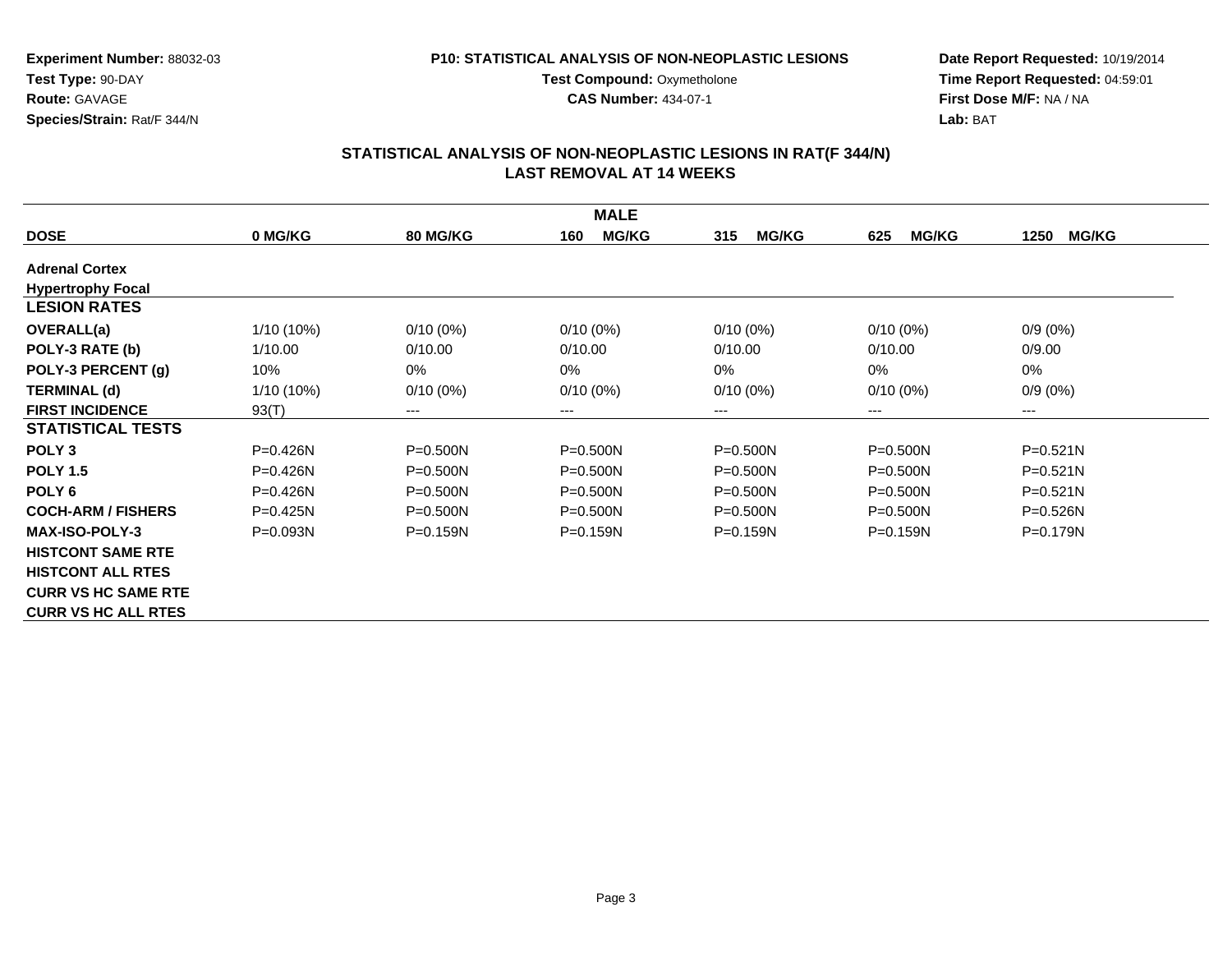#### **P10: STATISTICAL ANALYSIS OF NON-NEOPLASTIC LESIONS**

**Test Compound: Oxymetholone** 

**CAS Number:** 434-07-1

**Date Report Requested:** 10/19/2014**Time Report Requested:** 04:59:01**First Dose M/F:** NA / NA**Lab:** BAT

|                                  |              |                 | <b>MALE</b>         |                     |                     |                      |
|----------------------------------|--------------|-----------------|---------------------|---------------------|---------------------|----------------------|
| <b>DOSE</b>                      | 0 MG/KG      | <b>80 MG/KG</b> | <b>MG/KG</b><br>160 | <b>MG/KG</b><br>315 | <b>MG/KG</b><br>625 | <b>MG/KG</b><br>1250 |
| <b>Adrenal Cortex</b>            |              |                 |                     |                     |                     |                      |
| <b>Vacuolization Cytoplasmic</b> |              |                 |                     |                     |                     |                      |
| <b>LESION RATES</b>              |              |                 |                     |                     |                     |                      |
| <b>OVERALL(a)</b>                | 9/10 (90%)   | 6/10(60%)       | 10/10 (100%)        | 10/10 (100%)        | 10/10 (100%)        | 9/9 (100%)           |
| POLY-3 RATE (b)                  | 9/10.00      | 6/10.00         | 10/10.00            | 10/10.00            | 10/10.00            | 9/9.00               |
| POLY-3 PERCENT (g)               | 90%          | 60%             | 100%                | 100%                | 100%                | 100%                 |
| <b>TERMINAL (d)</b>              | $9/10(90\%)$ | 6/10(60%)       | 10/10 (100%)        | 10/10 (100%)        | 10/10 (100%)        | $9/9(100\%)$         |
| <b>FIRST INCIDENCE</b>           | 93(T)        | 93(T)           | 93(T)               | 93(T)               | 93(T)               | 93(T)                |
| <b>STATISTICAL TESTS</b>         |              |                 |                     |                     |                     |                      |
| POLY <sub>3</sub>                | $P=0.049*$   | $P = 0.148N$    | $P = 0.500$         | $P = 0.500$         | $P = 0.500$         | $P=0.521$            |
| <b>POLY 1.5</b>                  | $P=0.049*$   | $P = 0.148N$    | $P = 0.500$         | $P = 0.500$         | $P = 0.500$         | $P = 0.521$          |
| POLY <sub>6</sub>                | $P=0.049*$   | $P = 0.148N$    | $P = 0.500$         | $P = 0.500$         | $P = 0.500$         | $P=0.521$            |
| <b>COCH-ARM / FISHERS</b>        | $P=0.069$    | $P=0.152N$      | $P = 0.500$         | $P = 0.500$         | $P = 0.500$         | $P=0.526$            |
| <b>MAX-ISO-POLY-3</b>            | $P=0.030*$   | $P = 0.059N$    | $P = 0.159$         | $P=0.159$           | $P = 0.159$         | $P = 0.179$          |
| <b>HISTCONT SAME RTE</b>         |              |                 |                     |                     |                     |                      |
| <b>HISTCONT ALL RTES</b>         |              |                 |                     |                     |                     |                      |
| <b>CURR VS HC SAME RTE</b>       |              |                 |                     |                     |                     |                      |
| <b>CURR VS HC ALL RTES</b>       |              |                 |                     |                     |                     |                      |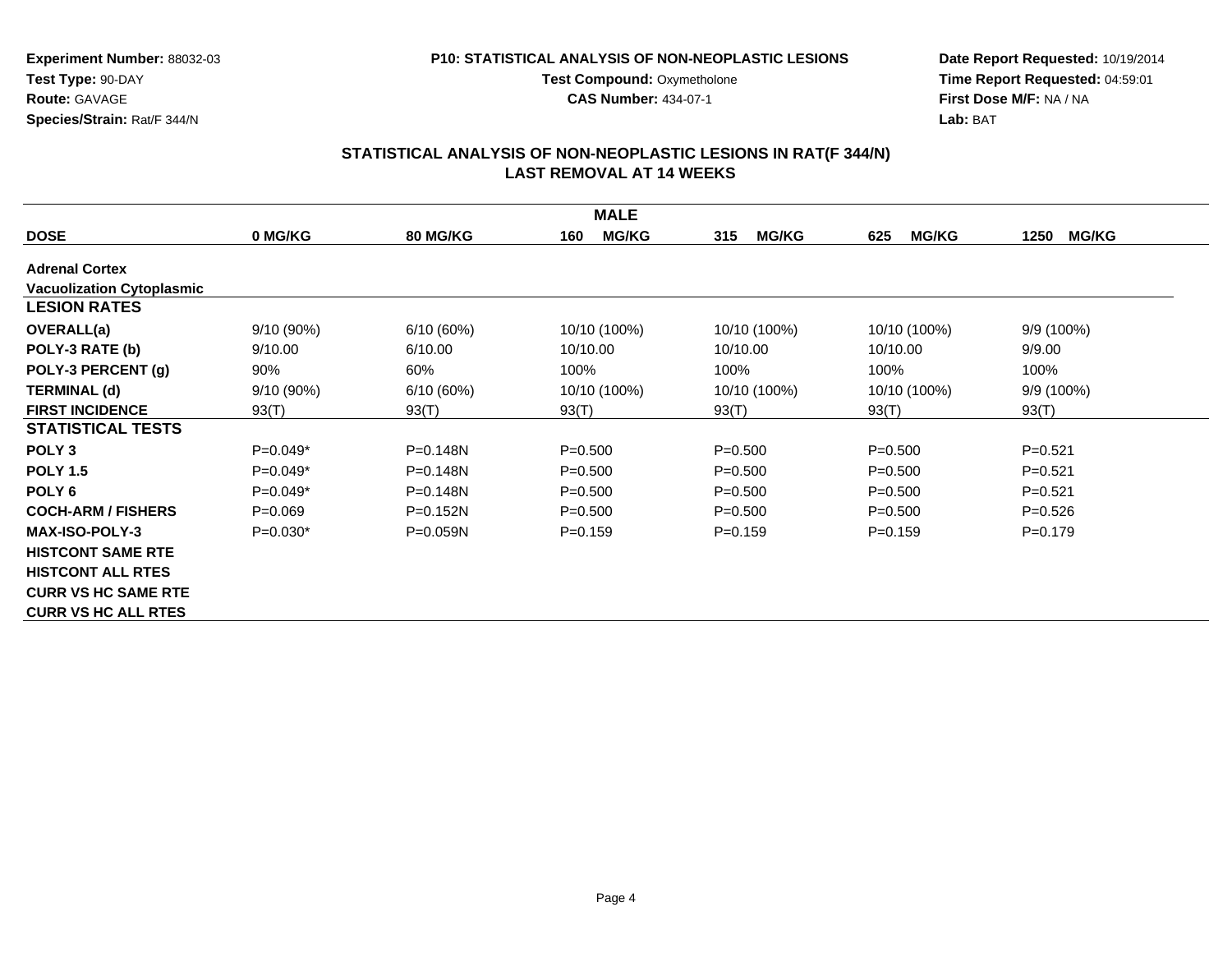#### **P10: STATISTICAL ANALYSIS OF NON-NEOPLASTIC LESIONS**

**Test Compound: Oxymetholone CAS Number:** 434-07-1

**Date Report Requested:** 10/19/2014**Time Report Requested:** 04:59:01**First Dose M/F:** NA / NA**Lab:** BAT

|                             |              |                 | <b>MALE</b>         |                     |                     |                      |
|-----------------------------|--------------|-----------------|---------------------|---------------------|---------------------|----------------------|
| <b>DOSE</b>                 | 0 MG/KG      | <b>80 MG/KG</b> | <b>MG/KG</b><br>160 | <b>MG/KG</b><br>315 | <b>MG/KG</b><br>625 | <b>MG/KG</b><br>1250 |
| <b>Heart: Myocardium</b>    |              |                 |                     |                     |                     |                      |
| <b>Degeneration Chronic</b> |              |                 |                     |                     |                     |                      |
| <b>LESION RATES</b>         |              |                 |                     |                     |                     |                      |
| <b>OVERALL(a)</b>           | 10/10 (100%) | 8/10 (80%)      | 10/10 (100%)        | 10/10 (100%)        | $9/10(90\%)$        | 9/9 (100%)           |
| POLY-3 RATE (b)             | 10/10.00     | 8/10.00         | 10/10.00            | 10/10.00            | 9/10.00             | 9/9.00               |
| POLY-3 PERCENT (g)          | 100%         | 80%             | 100%                | 100%                | 90%                 | 100%                 |
| <b>TERMINAL (d)</b>         | 10/10 (100%) | 8/10 (80%)      | 10/10 (100%)        | 10/10 (100%)        | 9/10 (90%)          | 9/9 (100%)           |
| <b>FIRST INCIDENCE</b>      | 93(T)        | 93(T)           | 93(T)               | 93(T)               | 93(T)               | 93(T)                |
| <b>STATISTICAL TESTS</b>    |              |                 |                     |                     |                     |                      |
| POLY <sub>3</sub>           | $P=0.457$    | $P = 0.227N$    | (e)                 | (e)                 | $P = 0.500N$        | (e)                  |
| <b>POLY 1.5</b>             | $P=0.457$    | P=0.227N        | (e)                 | (e)                 | $P = 0.500N$        | (e)                  |
| POLY <sub>6</sub>           | $P=0.457$    | $P = 0.227N$    | (e)                 | (e)                 | P=0.500N            | (e)                  |
| <b>COCH-ARM / FISHERS</b>   | $P=0.458$    | $P = 0.237N$    | (e)                 | (e)                 | P=0.500N            | (e)                  |
| <b>MAX-ISO-POLY-3</b>       | $P = 0.302$  | $P = 0.067N$    | (e)                 | (e)                 | $P = 0.159N$        | (e)                  |
| <b>HISTCONT SAME RTE</b>    |              |                 |                     |                     |                     |                      |
| <b>HISTCONT ALL RTES</b>    |              |                 |                     |                     |                     |                      |
| <b>CURR VS HC SAME RTE</b>  |              |                 |                     |                     |                     |                      |
| <b>CURR VS HC ALL RTES</b>  |              |                 |                     |                     |                     |                      |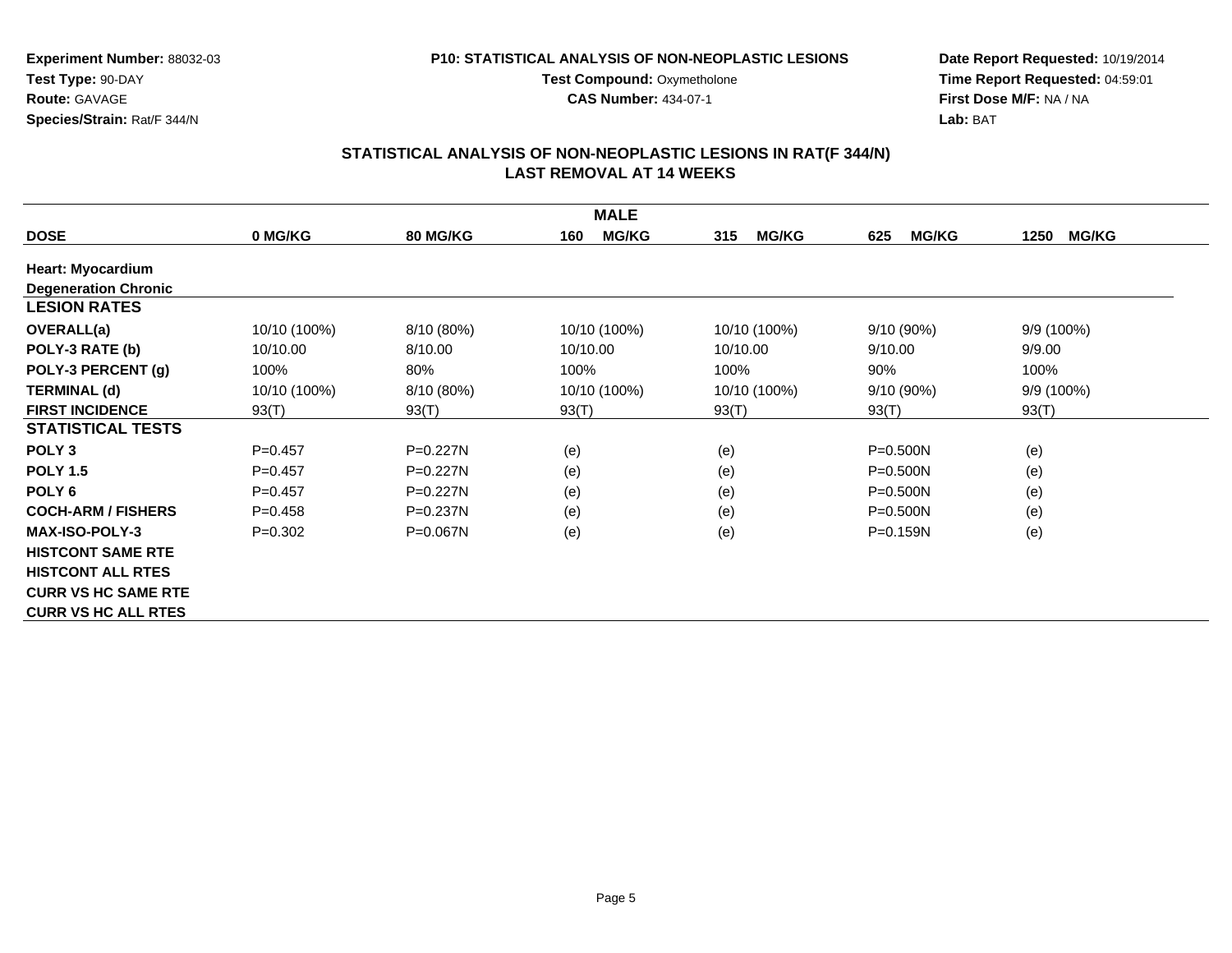#### **P10: STATISTICAL ANALYSIS OF NON-NEOPLASTIC LESIONS**

**Test Compound: Oxymetholone CAS Number:** 434-07-1

**Date Report Requested:** 10/19/2014**Time Report Requested:** 04:59:01**First Dose M/F:** NA / NA**Lab:** BAT

|                                |              |                 | <b>MALE</b>            |                     |                     |                      |
|--------------------------------|--------------|-----------------|------------------------|---------------------|---------------------|----------------------|
| <b>DOSE</b>                    | 0 MG/KG      | <b>80 MG/KG</b> | <b>MG/KG</b><br>160    | <b>MG/KG</b><br>315 | <b>MG/KG</b><br>625 | <b>MG/KG</b><br>1250 |
| <b>Intestine Large, Rectum</b> |              |                 |                        |                     |                     |                      |
| <b>Parasite Metazoan</b>       |              |                 |                        |                     |                     |                      |
| <b>LESION RATES</b>            |              |                 |                        |                     |                     |                      |
| <b>OVERALL(a)</b>              | 1/10 (10%)   | $0/0 (0\%)$     | $0/0 (0\%)$            | $0/0 (0\%)$         | $0/1$ (0%)          | $0/10(0\%)$          |
| POLY-3 RATE (b)                | 1/10.00      | 0/0.00          | 0/0.00                 | 0/0.00              | 0/1.00              | 0/9.30               |
| POLY-3 PERCENT (g)             | 10%          | 0%              | 0%                     | $0\%$               | 0%                  | 0%                   |
| <b>TERMINAL (d)</b>            | 1/10 (10%)   | $0/0 (0\%)$     | $0/0 (0\%)$            | $0/0 (0\%)$         | $0/1$ (0%)          | $0/9(0\%)$           |
| <b>FIRST INCIDENCE</b>         | 93(T)        | ---             | $\qquad \qquad \cdots$ | ---                 | ---                 | ---                  |
| <b>STATISTICAL TESTS</b>       |              |                 |                        |                     |                     |                      |
| POLY <sub>3</sub>              | (e)          | (e)             | (e)                    | (e)                 | P=0.913N            | $P = 0.515N$         |
| <b>POLY 1.5</b>                | (e)          | (e)             | (e)                    | (e)                 | P=0.913N            | P=0.509N             |
| POLY <sub>6</sub>              | (e)          | (e)             | (e)                    | (e)                 | P=0.913N            | P=0.519N             |
| <b>COCH-ARM / FISHERS</b>      | $P = 0.300N$ | (e)             | (e)                    | (e)                 | $P = 0.909N$        | $P = 0.500N$         |
| <b>MAX-ISO-POLY-3</b>          | (e)          | (e)             | (e)                    | (e)                 | $P = 0.411N$        | $P = 0.177N$         |
| <b>HISTCONT SAME RTE</b>       |              |                 |                        |                     |                     |                      |
| <b>HISTCONT ALL RTES</b>       |              |                 |                        |                     |                     |                      |
| <b>CURR VS HC SAME RTE</b>     |              |                 |                        |                     |                     |                      |
| <b>CURR VS HC ALL RTES</b>     |              |                 |                        |                     |                     |                      |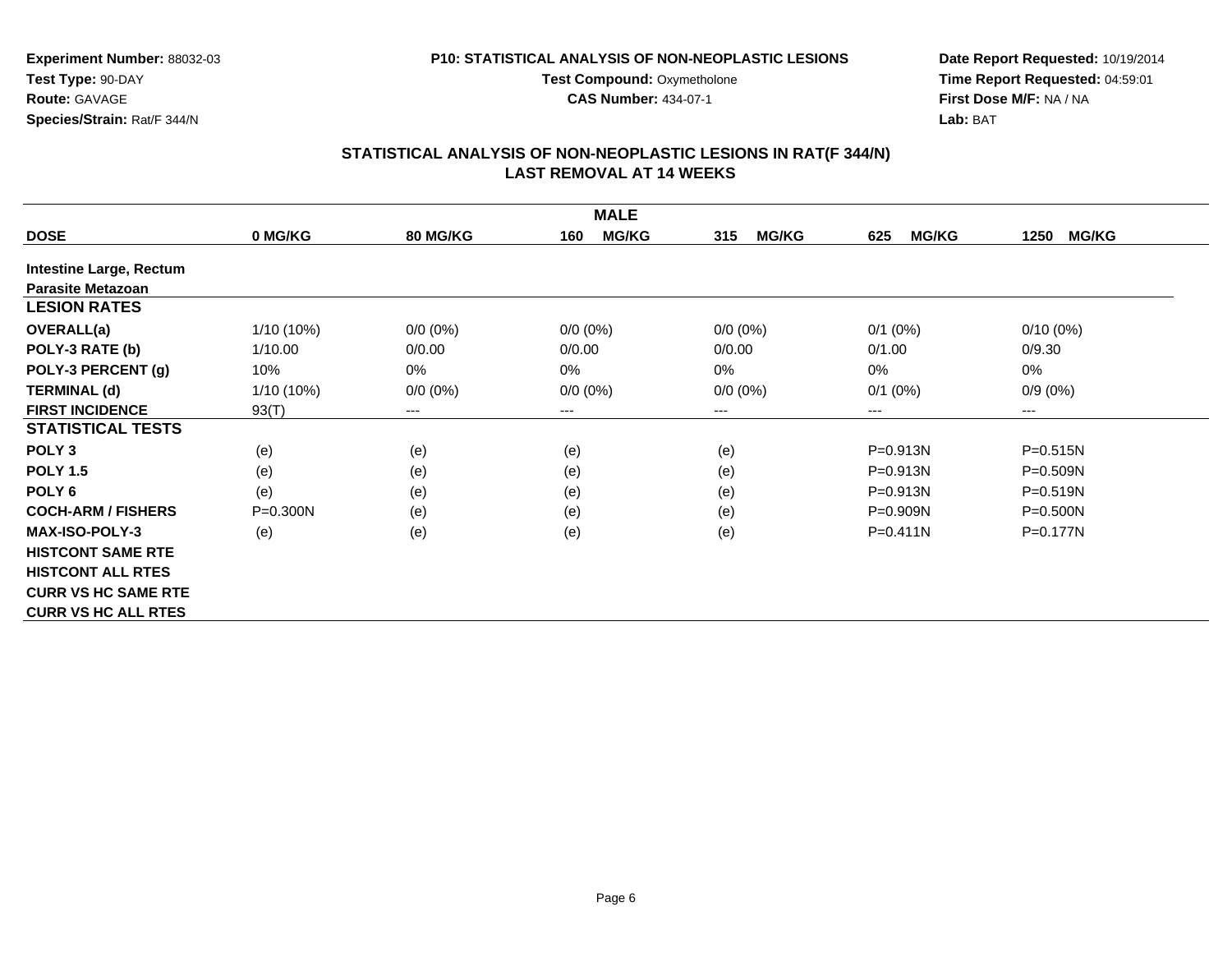#### **P10: STATISTICAL ANALYSIS OF NON-NEOPLASTIC LESIONS**

**Test Compound: Oxymetholone CAS Number:** 434-07-1

**Date Report Requested:** 10/19/2014**Time Report Requested:** 04:59:01**First Dose M/F:** NA / NA**Lab:** BAT

|                            |                 |                 | <b>MALE</b>         |                     |                     |                      |
|----------------------------|-----------------|-----------------|---------------------|---------------------|---------------------|----------------------|
| <b>DOSE</b>                | 0 MG/KG         | <b>80 MG/KG</b> | <b>MG/KG</b><br>160 | <b>MG/KG</b><br>315 | <b>MG/KG</b><br>625 | <b>MG/KG</b><br>1250 |
| <b>Kidney</b>              |                 |                 |                     |                     |                     |                      |
| <b>Nephropathy</b>         |                 |                 |                     |                     |                     |                      |
| <b>LESION RATES</b>        |                 |                 |                     |                     |                     |                      |
| <b>OVERALL(a)</b>          | 10/10 (100%)    | $0/10(0\%)$     | $0/10(0\%)$         | $0/10(0\%)$         | $0/10(0\%)$         | $0/9(0\%)$           |
| POLY-3 RATE (b)            | 10/10.00        | 0/10.00         | 0/10.00             | 0/10.00             | 0/10.00             | 0/9.00               |
| POLY-3 PERCENT (g)         | 100%            | 0%              | $0\%$               | 0%                  | 0%                  | 0%                   |
| <b>TERMINAL (d)</b>        | 10/10 (100%)    | $0/10(0\%)$     | $0/10(0\%)$         | $0/10(0\%)$         | $0/10(0\%)$         | $0/9(0\%)$           |
| <b>FIRST INCIDENCE</b>     | 93(T)           | $\cdots$        | $\cdots$            | ---                 | ---                 | $---$                |
| <b>STATISTICAL TESTS</b>   |                 |                 |                     |                     |                     |                      |
| POLY <sub>3</sub>          | $P=0.001N^{**}$ | $P=NA$          | $P=NA$              | $P=NA$              | $P=NA$              | $P=NA$               |
| <b>POLY 1.5</b>            | P=0.001N**      | $P = NA$        | $P = NA$            | $P = NA$            | $P = NA$            | $P = NA$             |
| POLY <sub>6</sub>          | P=0.001N**      | $P=NA$          | $P=NA$              | $P=NA$              | $P=NA$              | $P=NA$               |
| <b>COCH-ARM / FISHERS</b>  | P=0.001N**      | P=0.000N**      | P=0.000N**          | P=0.000N**          | P=0.000N**          | P=0.000N**           |
| <b>MAX-ISO-POLY-3</b>      | P=0.000N**      | (e)             | (e)                 | (e)                 | (e)                 | (e)                  |
| <b>HISTCONT SAME RTE</b>   |                 |                 |                     |                     |                     |                      |
| <b>HISTCONT ALL RTES</b>   |                 |                 |                     |                     |                     |                      |
| <b>CURR VS HC SAME RTE</b> |                 |                 |                     |                     |                     |                      |
| <b>CURR VS HC ALL RTES</b> |                 |                 |                     |                     |                     |                      |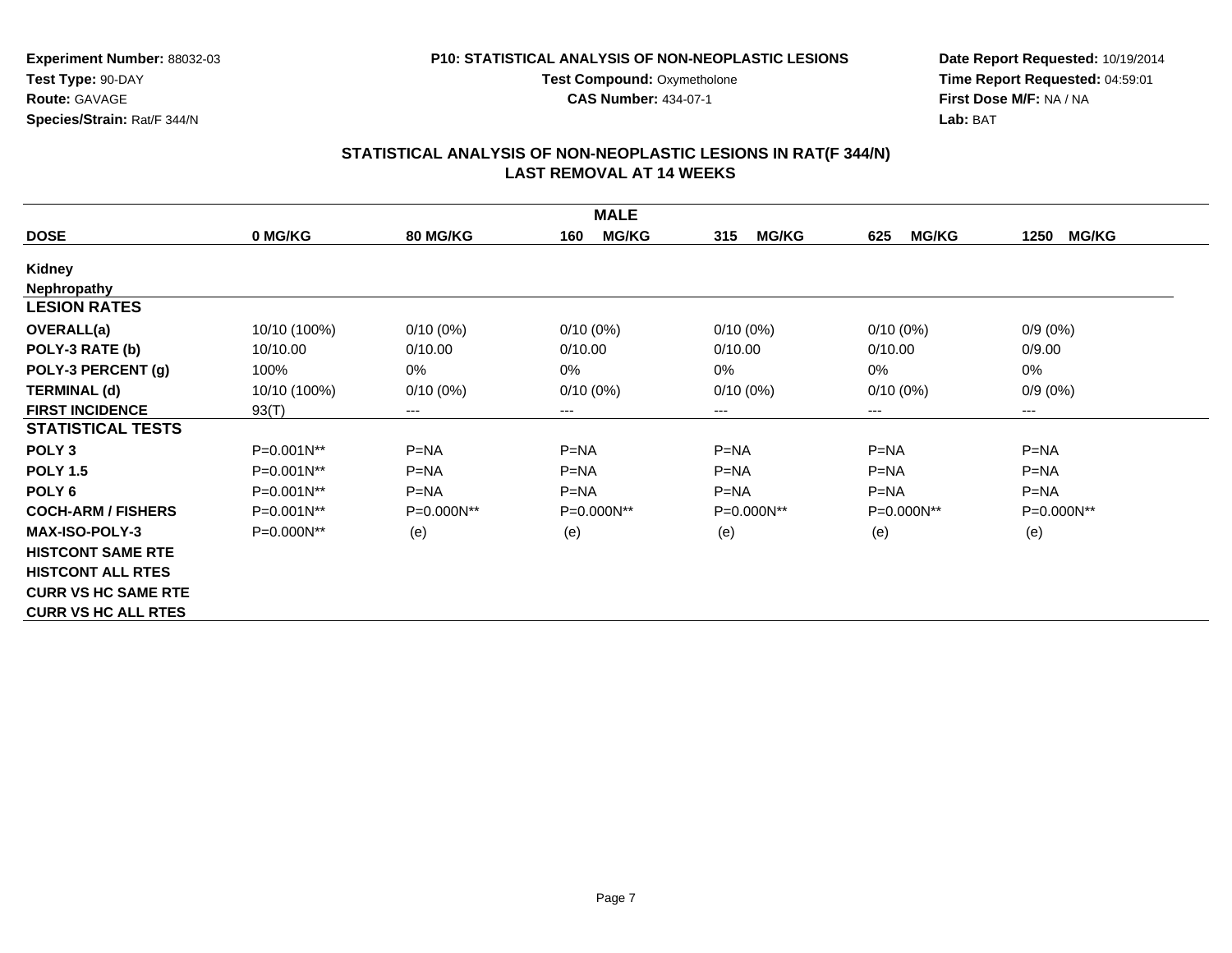#### **P10: STATISTICAL ANALYSIS OF NON-NEOPLASTIC LESIONS**

**Test Compound: Oxymetholone CAS Number:** 434-07-1

**Date Report Requested:** 10/19/2014**Time Report Requested:** 04:59:01**First Dose M/F:** NA / NA**Lab:** BAT

|                             |                        |                 | <b>MALE</b>         |                     |                     |                      |
|-----------------------------|------------------------|-----------------|---------------------|---------------------|---------------------|----------------------|
| <b>DOSE</b>                 | 0 MG/KG                | <b>80 MG/KG</b> | <b>MG/KG</b><br>160 | <b>MG/KG</b><br>315 | <b>MG/KG</b><br>625 | <b>MG/KG</b><br>1250 |
| Kidney                      |                        |                 |                     |                     |                     |                      |
| <b>Regeneration Diffuse</b> |                        |                 |                     |                     |                     |                      |
| <b>LESION RATES</b>         |                        |                 |                     |                     |                     |                      |
| <b>OVERALL(a)</b>           | $0/10(0\%)$            | 10/10 (100%)    | 10/10 (100%)        | 10/10 (100%)        | 10/10 (100%)        | $9/9(100\%)$         |
| POLY-3 RATE (b)             | 0/10.00                | 10/10.00        | 10/10.00            | 10/10.00            | 10/10.00            | 9/9.00               |
| POLY-3 PERCENT (g)          | 0%                     | 100%            | 100%                | 100%                | 100%                | 100%                 |
| <b>TERMINAL (d)</b>         | $0/10(0\%)$            | 10/10 (100%)    | 10/10 (100%)        | 10/10 (100%)        | 10/10 (100%)        | 9/9 (100%)           |
| <b>FIRST INCIDENCE</b>      | $\qquad \qquad \cdots$ | 93(T)           | 93(T)               | 93(T)               | 93(T)               | 93(T)                |
| <b>STATISTICAL TESTS</b>    |                        |                 |                     |                     |                     |                      |
| POLY <sub>3</sub>           | P<0.001**              | $P=NA$          | $P=NA$              | $P=NA$              | $P=NA$              | $P=NA$               |
| <b>POLY 1.5</b>             | P<0.001**              | $P=NA$          | $P = NA$            | $P = NA$            | $P = NA$            | $P = NA$             |
| POLY <sub>6</sub>           | P<0.001**              | $P = NA$        | $P = NA$            | $P = NA$            | $P=NA$              | $P = NA$             |
| <b>COCH-ARM / FISHERS</b>   | P<0.001**              | $P=0.000**$     | P=0.000**           | $P=0.000**$         | $P=0.000**$         | $P=0.000**$          |
| <b>MAX-ISO-POLY-3</b>       | P=0.000**              | (e)             | (e)                 | (e)                 | (e)                 | $P=0.000**$          |
| <b>HISTCONT SAME RTE</b>    |                        |                 |                     |                     |                     |                      |
| <b>HISTCONT ALL RTES</b>    |                        |                 |                     |                     |                     |                      |
| <b>CURR VS HC SAME RTE</b>  |                        |                 |                     |                     |                     |                      |
| <b>CURR VS HC ALL RTES</b>  |                        |                 |                     |                     |                     |                      |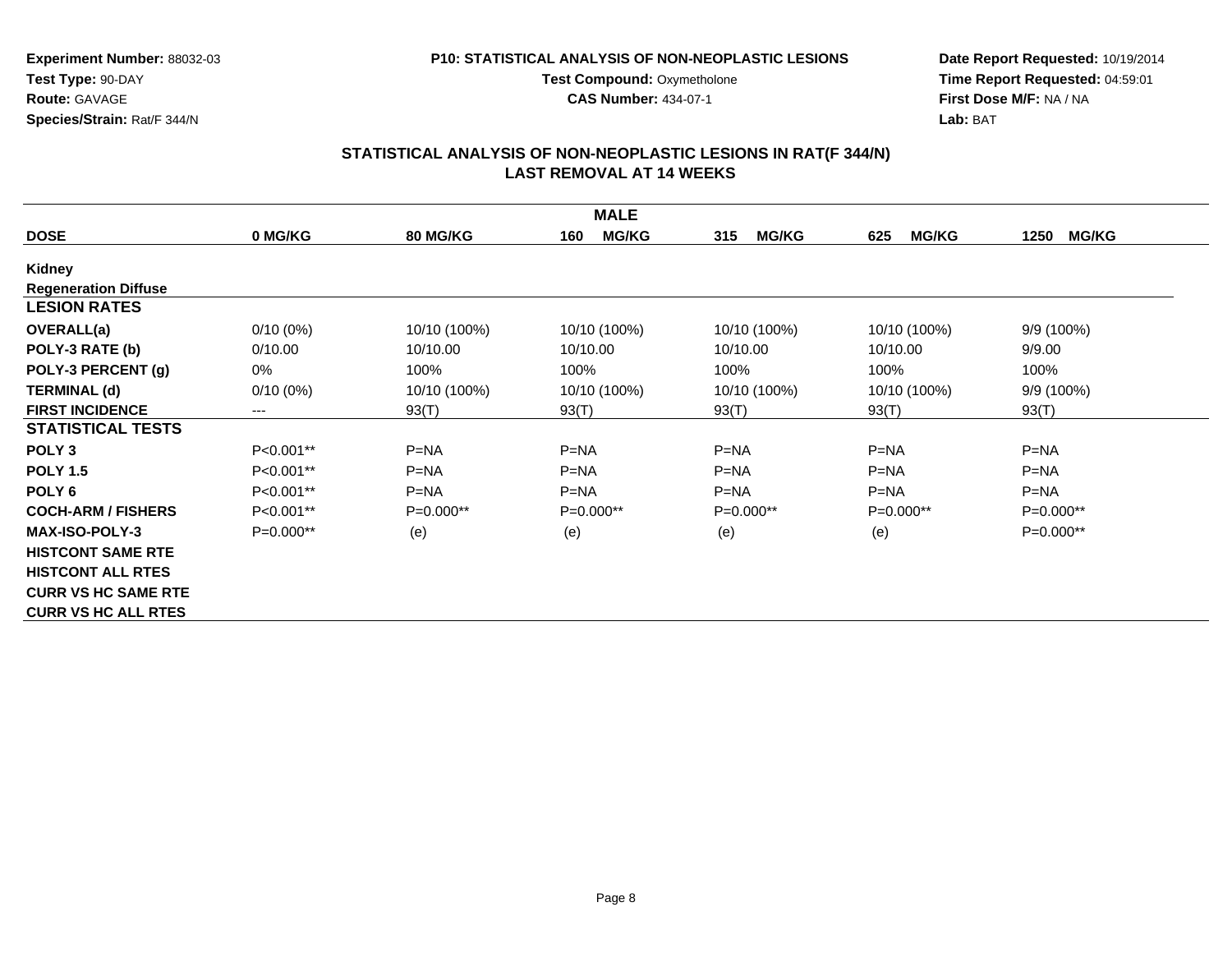#### **P10: STATISTICAL ANALYSIS OF NON-NEOPLASTIC LESIONS**

**Test Compound: Oxymetholone CAS Number:** 434-07-1

**Date Report Requested:** 10/19/2014**Time Report Requested:** 04:59:01**First Dose M/F:** NA / NA**Lab:** BAT

|                            |              |                        | <b>MALE</b>         |                     |                     |                      |
|----------------------------|--------------|------------------------|---------------------|---------------------|---------------------|----------------------|
| <b>DOSE</b>                | 0 MG/KG      | <b>80 MG/KG</b>        | <b>MG/KG</b><br>160 | <b>MG/KG</b><br>315 | <b>MG/KG</b><br>625 | <b>MG/KG</b><br>1250 |
| <b>Kidney: Cortex</b>      |              |                        |                     |                     |                     |                      |
| Hyperplasia                |              |                        |                     |                     |                     |                      |
| <b>LESION RATES</b>        |              |                        |                     |                     |                     |                      |
| <b>OVERALL(a)</b>          | 1/10 (10%)   | $0/10(0\%)$            | $0/10(0\%)$         | $0/10(0\%)$         | $0/10(0\%)$         | $0/9(0\%)$           |
| POLY-3 RATE (b)            | 1/10.00      | 0/10.00                | 0/10.00             | 0/10.00             | 0/10.00             | 0/9.00               |
| POLY-3 PERCENT (g)         | 10%          | $0\%$                  | 0%                  | 0%                  | 0%                  | $0\%$                |
| <b>TERMINAL (d)</b>        | 1/10 (10%)   | $0/10(0\%)$            | $0/10(0\%)$         | $0/10(0\%)$         | $0/10(0\%)$         | $0/9(0\%)$           |
| <b>FIRST INCIDENCE</b>     | 93(T)        | $\qquad \qquad \cdots$ | ---                 | ---                 | ---                 | ---                  |
| <b>STATISTICAL TESTS</b>   |              |                        |                     |                     |                     |                      |
| POLY <sub>3</sub>          | P=0.426N     | $P = 0.500N$           | $P = 0.500N$        | $P = 0.500N$        | $P = 0.500N$        | $P = 0.521N$         |
| <b>POLY 1.5</b>            | $P = 0.426N$ | $P = 0.500N$           | $P = 0.500N$        | $P = 0.500N$        | P=0.500N            | $P = 0.521N$         |
| POLY <sub>6</sub>          | P=0.426N     | $P = 0.500N$           | $P = 0.500N$        | $P = 0.500N$        | P=0.500N            | $P = 0.521N$         |
| <b>COCH-ARM / FISHERS</b>  | $P=0.425N$   | $P = 0.500N$           | $P = 0.500N$        | $P = 0.500N$        | $P = 0.500N$        | P=0.526N             |
| <b>MAX-ISO-POLY-3</b>      | $P = 0.093N$ | $P = 0.159N$           | $P = 0.159N$        | $P = 0.159N$        | $P = 0.159N$        | P=0.179N             |
| <b>HISTCONT SAME RTE</b>   |              |                        |                     |                     |                     |                      |
| <b>HISTCONT ALL RTES</b>   |              |                        |                     |                     |                     |                      |
| <b>CURR VS HC SAME RTE</b> |              |                        |                     |                     |                     |                      |
| <b>CURR VS HC ALL RTES</b> |              |                        |                     |                     |                     |                      |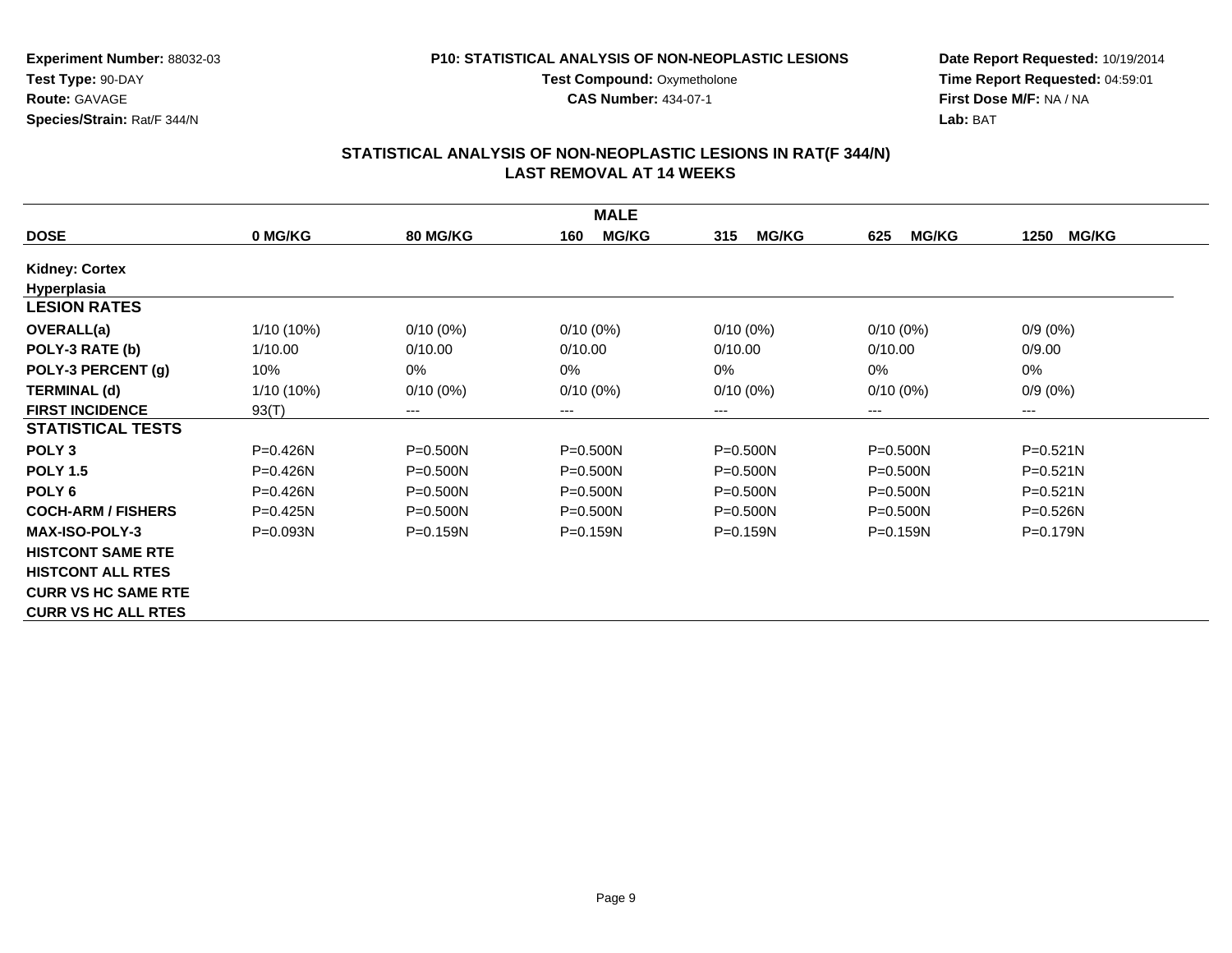#### **P10: STATISTICAL ANALYSIS OF NON-NEOPLASTIC LESIONS**

**Test Compound: Oxymetholone CAS Number:** 434-07-1

**Date Report Requested:** 10/19/2014**Time Report Requested:** 04:59:01**First Dose M/F:** NA / NA**Lab:** BAT

|                               |             |                 | <b>MALE</b>         |                     |                     |                      |
|-------------------------------|-------------|-----------------|---------------------|---------------------|---------------------|----------------------|
| <b>DOSE</b>                   | 0 MG/KG     | <b>80 MG/KG</b> | <b>MG/KG</b><br>160 | <b>MG/KG</b><br>315 | <b>MG/KG</b><br>625 | <b>MG/KG</b><br>1250 |
| <b>Kidney: Renal Tubule</b>   |             |                 |                     |                     |                     |                      |
| <b>Mineralization Diffuse</b> |             |                 |                     |                     |                     |                      |
| <b>LESION RATES</b>           |             |                 |                     |                     |                     |                      |
| <b>OVERALL(a)</b>             | $0/10(0\%)$ | 1/10 (10%)      | 10/10 (100%)        | 10/10 (100%)        | 10/10 (100%)        | 9/9 (100%)           |
| POLY-3 RATE (b)               | 0/10.00     | 1/10.00         | 10/10.00            | 10/10.00            | 10/10.00            | 9/9.00               |
| POLY-3 PERCENT (g)            | 0%          | 10%             | 100%                | 100%                | 100%                | 100%                 |
| <b>TERMINAL (d)</b>           | $0/10(0\%)$ | 1/10 (10%)      | 10/10 (100%)        | 10/10 (100%)        | 10/10 (100%)        | $9/9(100\%)$         |
| <b>FIRST INCIDENCE</b>        | $---$       | 93(T)           | 93(T)               | 93(T)               | 93(T)               | 93(T)                |
| <b>STATISTICAL TESTS</b>      |             |                 |                     |                     |                     |                      |
| POLY <sub>3</sub>             | P=0.000**   | $P = 0.500$     | $P=NA$              | $P=NA$              | $P=NA$              | $P=NA$               |
| <b>POLY 1.5</b>               | P=0.000**   | $P = 0.500$     | $P = NA$            | $P = NA$            | $P = NA$            | $P = NA$             |
| POLY <sub>6</sub>             | P=0.000**   | $P = 0.500$     | $P=NA$              | $P=NA$              | $P=NA$              | $P=NA$               |
| <b>COCH-ARM / FISHERS</b>     | $P=0.000**$ | $P = 0.500$     | $P=0.000**$         | $P=0.000**$         | $P=0.000**$         | $P=0.000**$          |
| <b>MAX-ISO-POLY-3</b>         | $P=0.000**$ | $P = 0.159$     | (e)                 | (e)                 | (e)                 | $P=0.000**$          |
| <b>HISTCONT SAME RTE</b>      |             |                 |                     |                     |                     |                      |
| <b>HISTCONT ALL RTES</b>      |             |                 |                     |                     |                     |                      |
| <b>CURR VS HC SAME RTE</b>    |             |                 |                     |                     |                     |                      |
| <b>CURR VS HC ALL RTES</b>    |             |                 |                     |                     |                     |                      |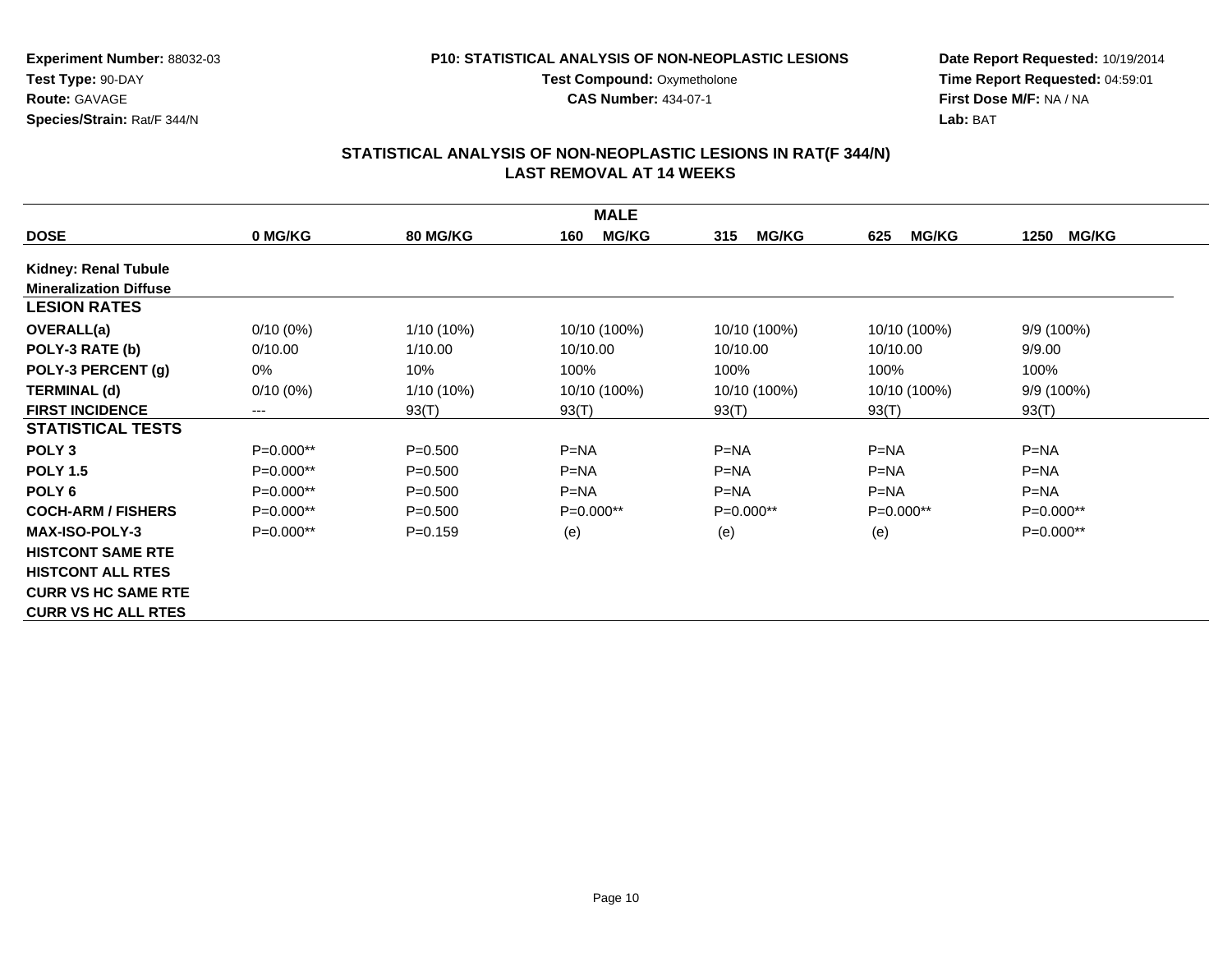**CAS Number:** 434-07-1

**Experiment Number:** 88032-03**Test Type:** 90-DAY**Route:** GAVAGE**Species/Strain:** Rat/F 344/N

**Date Report Requested:** 10/19/2014**Time Report Requested:** 04:59:01**First Dose M/F:** NA / NA**Lab:** BAT

|                                         |              |                 | <b>MALE</b>         |                     |                     |                      |
|-----------------------------------------|--------------|-----------------|---------------------|---------------------|---------------------|----------------------|
| <b>DOSE</b>                             | 0 MG/KG      | <b>80 MG/KG</b> | <b>MG/KG</b><br>160 | <b>MG/KG</b><br>315 | <b>MG/KG</b><br>625 | <b>MG/KG</b><br>1250 |
| Liver                                   |              |                 |                     |                     |                     |                      |
| <b>Hematopoietic Cell Proliferation</b> |              |                 |                     |                     |                     |                      |
| <b>LESION RATES</b>                     |              |                 |                     |                     |                     |                      |
| <b>OVERALL(a)</b>                       | 1/10 (10%)   | $0/0 (0\%)$     | $0/0 (0\%)$         | 0/2(0%)             | $0/1$ (0%)          | $0/9(0\%)$           |
| POLY-3 RATE (b)                         | 1/10.00      | 0/0.00          | 0/0.00              | 0/2.00              | 0/1.00              | 0/9.00               |
| POLY-3 PERCENT (g)                      | 10%          | 0%              | 0%                  | $0\%$               | 0%                  | 0%                   |
| <b>TERMINAL (d)</b>                     | $1/10(10\%)$ | $0/0 (0\%)$     | $0/0 (0\%)$         | 0/2(0%)             | $0/1$ $(0%)$        | $0/9(0\%)$           |
| <b>FIRST INCIDENCE</b>                  | 93(T)        | $---$           | ---                 | ---                 | ---                 | $---$                |
| <b>STATISTICAL TESTS</b>                |              |                 |                     |                     |                     |                      |
| POLY <sub>3</sub>                       | (e)          | (e)             | (e)                 | P=0.805N            | $P = 0.913N$        | P=0.521N             |
| <b>POLY 1.5</b>                         | (e)          | (e)             | (e)                 | P=0.805N            | P=0.913N            | P=0.521N             |
| POLY <sub>6</sub>                       | (e)          | (e)             | (e)                 | $P = 0.805N$        | $P = 0.913N$        | $P = 0.521N$         |
| <b>COCH-ARM / FISHERS</b>               | P=0.327N     | (e)             | (e)                 | P=0.833N            | P=0.909N            | P=0.526N             |
| <b>MAX-ISO-POLY-3</b>                   | (e)          | (e)             | (e)                 | $P = 0.369N$        | $P = 0.411N$        | $P = 0.179N$         |
| <b>HISTCONT SAME RTE</b>                |              |                 |                     |                     |                     |                      |
| <b>HISTCONT ALL RTES</b>                |              |                 |                     |                     |                     |                      |
| <b>CURR VS HC SAME RTE</b>              |              |                 |                     |                     |                     |                      |
| <b>CURR VS HC ALL RTES</b>              |              |                 |                     |                     |                     |                      |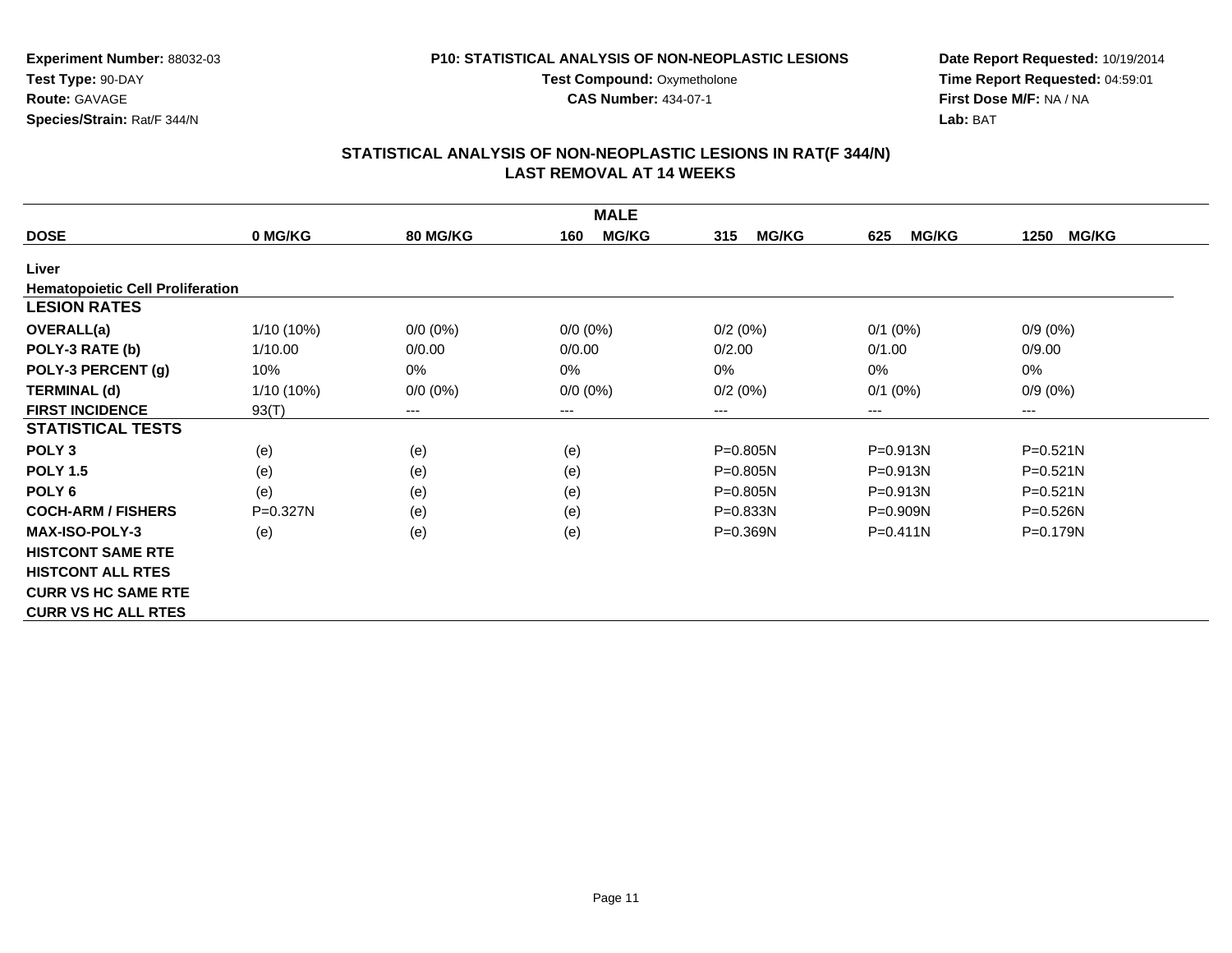**CAS Number:** 434-07-1

**Experiment Number:** 88032-03**Test Type:** 90-DAY**Route:** GAVAGE**Species/Strain:** Rat/F 344/N

**Date Report Requested:** 10/19/2014**Time Report Requested:** 04:59:01**First Dose M/F:** NA / NA**Lab:** BAT

|                                   |             |                 | <b>MALE</b>         |                     |                     |                      |
|-----------------------------------|-------------|-----------------|---------------------|---------------------|---------------------|----------------------|
| <b>DOSE</b>                       | 0 MG/KG     | <b>80 MG/KG</b> | <b>MG/KG</b><br>160 | <b>MG/KG</b><br>315 | <b>MG/KG</b><br>625 | <b>MG/KG</b><br>1250 |
| Liver                             |             |                 |                     |                     |                     |                      |
| <b>Hepatodiaphragmatic Nodule</b> |             |                 |                     |                     |                     |                      |
| <b>LESION RATES</b>               |             |                 |                     |                     |                     |                      |
| <b>OVERALL(a)</b>                 | $0/10(0\%)$ | $0/0 (0\%)$     | $0/0 (0\%)$         | 2/2(100%)           | $0/1$ (0%)          | 1/9 (11%)            |
| POLY-3 RATE (b)                   | 0/10.00     | 0/0.00          | 0/0.00              | 2/2.00              | 0/1.00              | 1/9.00               |
| POLY-3 PERCENT (g)                | 0%          | 0%              | 0%                  | 100%                | $0\%$               | 11.1%                |
| <b>TERMINAL (d)</b>               | $0/10(0\%)$ | $0/0 (0\%)$     | $0/0 (0\%)$         | 2/2(100%)           | $0/1$ (0%)          | 1/9 (11%)            |
| <b>FIRST INCIDENCE</b>            | $---$       | $---$           | ---                 | 93(T)               | ---                 | 93(T)                |
| <b>STATISTICAL TESTS</b>          |             |                 |                     |                     |                     |                      |
| POLY <sub>3</sub>                 | (e)         | (e)             | (e)                 | $P = NA$            | (e)                 | $P=0.479$            |
| <b>POLY 1.5</b>                   | (e)         | (e)             | (e)                 | $P=NA$              | (e)                 | $P=0.479$            |
| POLY <sub>6</sub>                 | (e)         | (e)             | (e)                 | $P=NA$              | (e)                 | $P=0.479$            |
| <b>COCH-ARM / FISHERS</b>         | $P = 0.558$ | (e)             | (e)                 | $P=0.015*$          | (e)                 | $P=0.474$            |
| <b>MAX-ISO-POLY-3</b>             | (e)         | (e)             | (e)                 | $P=0.000**$         | (e)                 | $P = 0.152$          |
| <b>HISTCONT SAME RTE</b>          |             |                 |                     |                     |                     |                      |
| <b>HISTCONT ALL RTES</b>          |             |                 |                     |                     |                     |                      |
| <b>CURR VS HC SAME RTE</b>        |             |                 |                     |                     |                     |                      |
| <b>CURR VS HC ALL RTES</b>        |             |                 |                     |                     |                     |                      |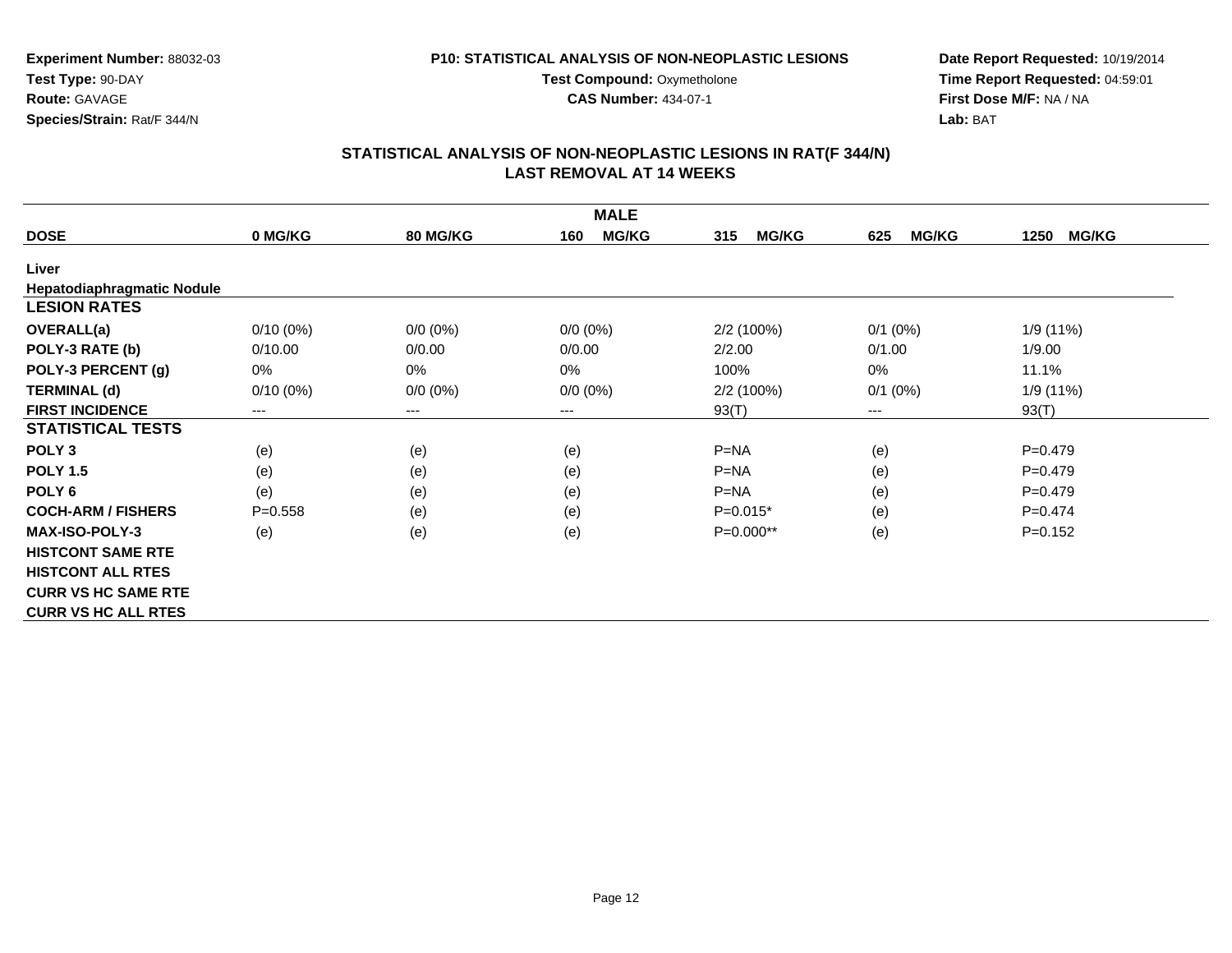**CAS Number:** 434-07-1

**Experiment Number:** 88032-03**Test Type:** 90-DAY**Route:** GAVAGE**Species/Strain:** Rat/F 344/N

**Date Report Requested:** 10/19/2014**Time Report Requested:** 04:59:01**First Dose M/F:** NA / NA**Lab:** BAT

| <b>MALE</b>                         |             |                 |                     |                     |                     |                      |  |
|-------------------------------------|-------------|-----------------|---------------------|---------------------|---------------------|----------------------|--|
| <b>DOSE</b>                         | 0 MG/KG     | <b>80 MG/KG</b> | <b>MG/KG</b><br>160 | <b>MG/KG</b><br>315 | <b>MG/KG</b><br>625 | <b>MG/KG</b><br>1250 |  |
| Liver                               |             |                 |                     |                     |                     |                      |  |
| <b>Inflammation Chronic Diffuse</b> |             |                 |                     |                     |                     |                      |  |
| <b>LESION RATES</b>                 |             |                 |                     |                     |                     |                      |  |
| <b>OVERALL(a)</b>                   | $0/10(0\%)$ | $0/0 (0\%)$     | $0/0 (0\%)$         | 0/2(0%)             | $0/1$ (0%)          | $0/9(0\%)$           |  |
| POLY-3 RATE (b)                     | 0/10.00     | 0/0.00          | 0/0.00              | 0/2.00              | 0/1.00              | 0/9.00               |  |
| POLY-3 PERCENT (g)                  | 0%          | 0%              | 0%                  | 0%                  | $0\%$               | 0%                   |  |
| <b>TERMINAL (d)</b>                 | $0/10(0\%)$ | $0/0 (0\%)$     | $0/0 (0\%)$         | 0/2(0%)             | $0/1$ (0%)          | $0/9(0\%)$           |  |
| <b>FIRST INCIDENCE</b>              | $--$        | $--$            | ---                 | ---                 | ---                 | ---                  |  |
| <b>STATISTICAL TESTS</b>            |             |                 |                     |                     |                     |                      |  |
| POLY <sub>3</sub>                   | (n)         | (n)             | (n)                 | (n)                 | (n)                 | (n)                  |  |
| <b>POLY 1.5</b>                     | (n)         | (n)             | (n)                 | (n)                 | (n)                 | (n)                  |  |
| POLY <sub>6</sub>                   | (n)         | (n)             | (n)                 | (n)                 | (n)                 | (n)                  |  |
| <b>COCH-ARM / FISHERS</b>           | (n)         | (n)             | (n)                 | (n)                 | (n)                 | (n)                  |  |
| <b>MAX-ISO-POLY-3</b>               | (n)         | (n)             | (n)                 | (n)                 | (n)                 | (n)                  |  |
| <b>HISTCONT SAME RTE</b>            |             |                 |                     |                     |                     |                      |  |
| <b>HISTCONT ALL RTES</b>            |             |                 |                     |                     |                     |                      |  |
| <b>CURR VS HC SAME RTE</b>          |             |                 |                     |                     |                     |                      |  |
| <b>CURR VS HC ALL RTES</b>          |             |                 |                     |                     |                     |                      |  |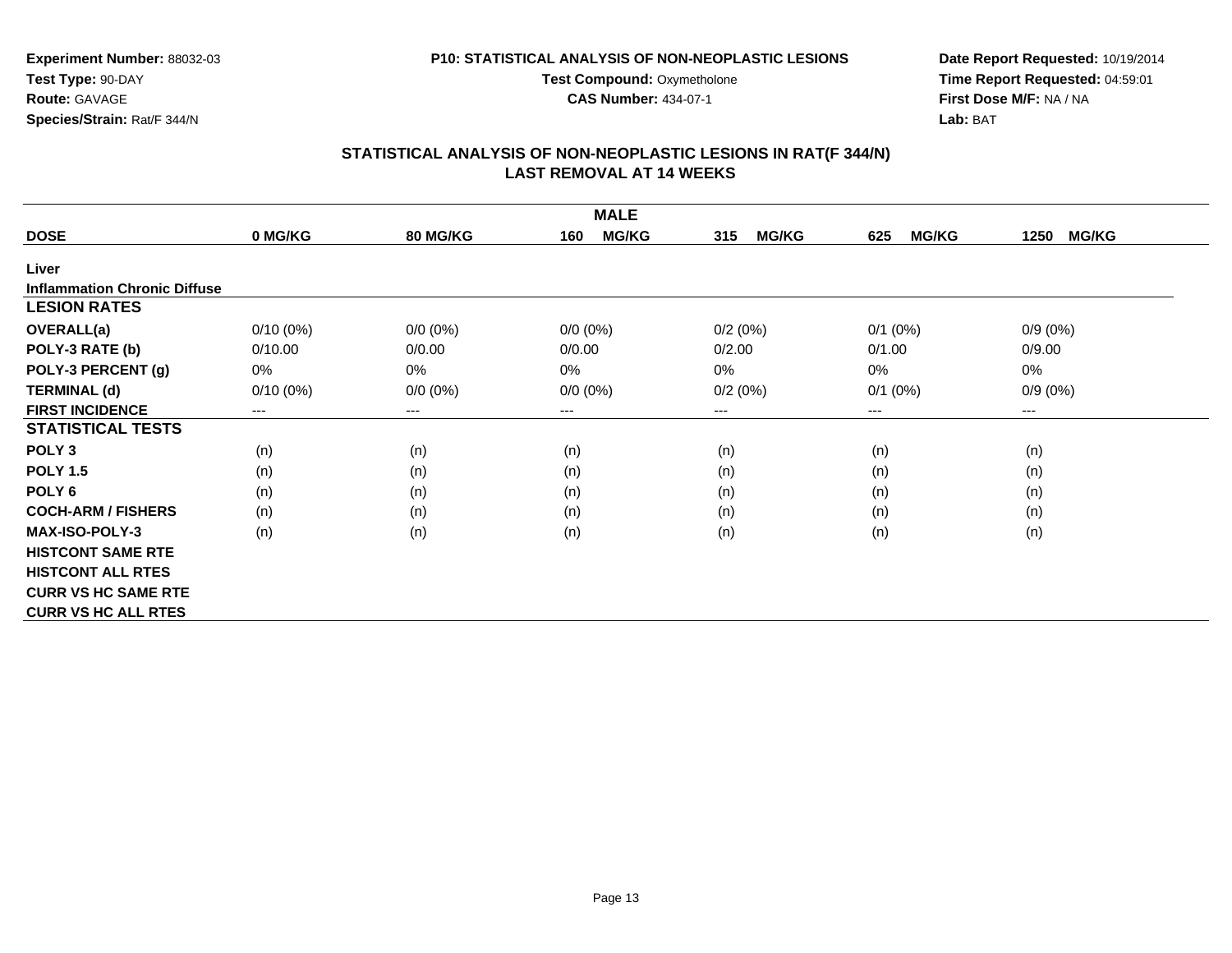**Test Compound: Oxymetholone CAS Number:** 434-07-1

**Experiment Number:** 88032-03**Test Type:** 90-DAY**Route:** GAVAGE**Species/Strain:** Rat/F 344/N

**Date Report Requested:** 10/19/2014**Time Report Requested:** 04:59:01**First Dose M/F:** NA / NA**Lab:** BAT

| <b>MALE</b>                |             |                 |                     |                     |                     |                      |  |
|----------------------------|-------------|-----------------|---------------------|---------------------|---------------------|----------------------|--|
| <b>DOSE</b>                | 0 MG/KG     | <b>80 MG/KG</b> | <b>MG/KG</b><br>160 | 315<br><b>MG/KG</b> | <b>MG/KG</b><br>625 | <b>MG/KG</b><br>1250 |  |
| <b>Lung: Alveolus</b>      |             |                 |                     |                     |                     |                      |  |
| <b>Foreign Body</b>        |             |                 |                     |                     |                     |                      |  |
| <b>LESION RATES</b>        |             |                 |                     |                     |                     |                      |  |
| <b>OVERALL(a)</b>          | $0/10(0\%)$ | $0/0 (0\%)$     | $0/0 (0\%)$         | $0/0 (0\%)$         | 1/1(100%)           | $0/9(0\%)$           |  |
| POLY-3 RATE (b)            | 0/10.00     | 0/0.00          | 0/0.00              | 0/0.00              | 1/1.00              | 0/9.00               |  |
| POLY-3 PERCENT (g)         | 0%          | 0%              | 0%                  | 0%                  | 100%                | 0%                   |  |
| <b>TERMINAL (d)</b>        | $0/10(0\%)$ | $0/0 (0\%)$     | $0/0 (0\%)$         | $0/0 (0\%)$         | 1/1(100%)           | $0/9(0\%)$           |  |
| <b>FIRST INCIDENCE</b>     | ---         | ---             | ---                 | ---                 | 93(T)               | $--$                 |  |
| <b>STATISTICAL TESTS</b>   |             |                 |                     |                     |                     |                      |  |
| POLY <sub>3</sub>          | (e)         | (e)             | (e)                 | (e)                 | $P = 0.091$         | (e)                  |  |
| <b>POLY 1.5</b>            | (e)         | (e)             | (e)                 | (e)                 | $P = 0.091$         | (e)                  |  |
| POLY <sub>6</sub>          | (e)         | (e)             | (e)                 | (e)                 | $P = 0.091$         | (e)                  |  |
| <b>COCH-ARM / FISHERS</b>  | $P = 0.682$ | (e)             | (e)                 | (e)                 | $P = 0.091$         | (e)                  |  |
| <b>MAX-ISO-POLY-3</b>      | (e)         | (e)             | (e)                 | (e)                 | P=0.000**           | (e)                  |  |
| <b>HISTCONT SAME RTE</b>   |             |                 |                     |                     |                     |                      |  |
| <b>HISTCONT ALL RTES</b>   |             |                 |                     |                     |                     |                      |  |
| <b>CURR VS HC SAME RTE</b> |             |                 |                     |                     |                     |                      |  |
| <b>CURR VS HC ALL RTES</b> |             |                 |                     |                     |                     |                      |  |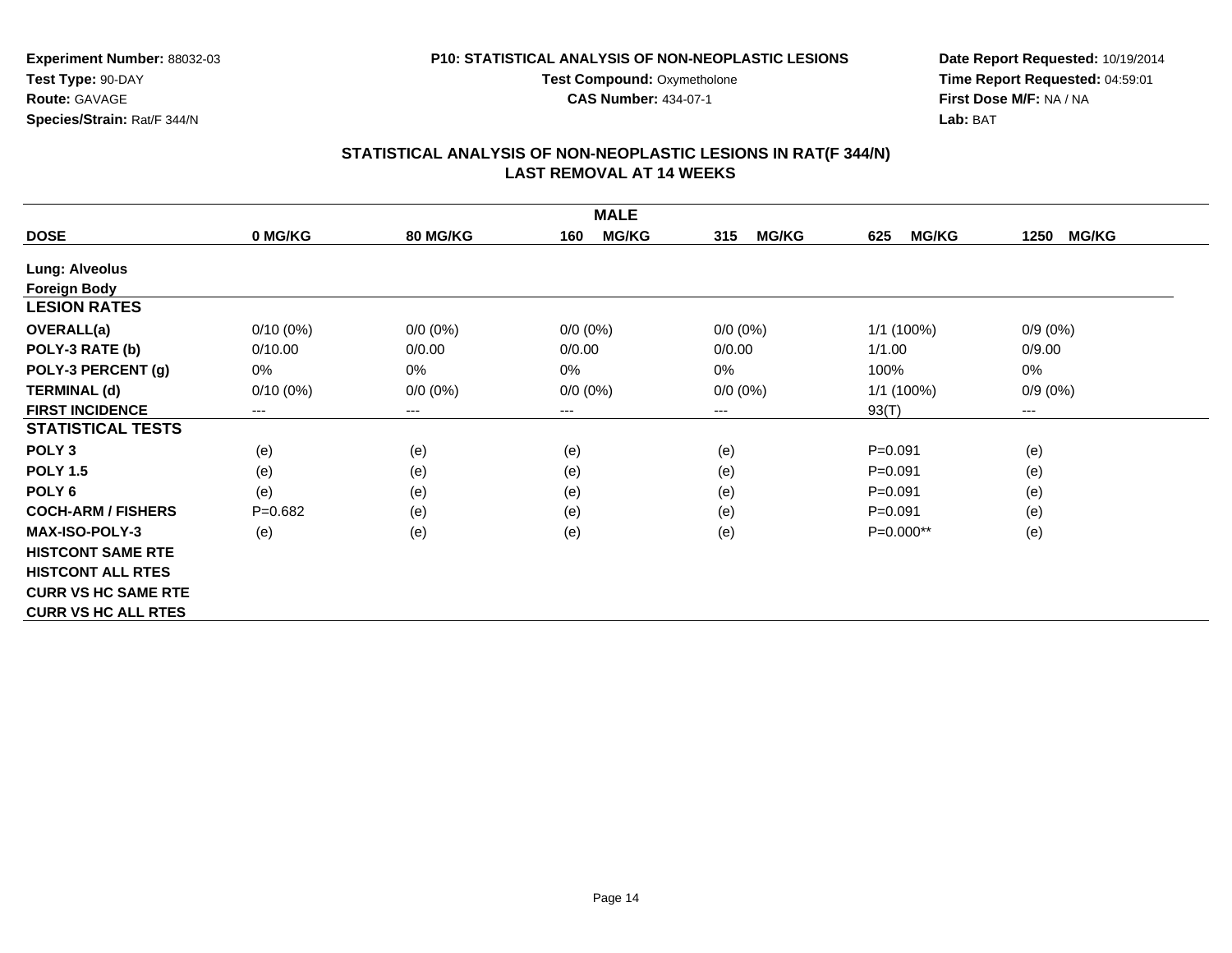**Test Compound: Oxymetholone CAS Number:** 434-07-1

**Experiment Number:** 88032-03**Test Type:** 90-DAY**Route:** GAVAGE**Species/Strain:** Rat/F 344/N

**Date Report Requested:** 10/19/2014**Time Report Requested:** 04:59:01**First Dose M/F:** NA / NA**Lab:** BAT

| <b>MALE</b>                 |              |                            |                     |                            |                     |                      |  |
|-----------------------------|--------------|----------------------------|---------------------|----------------------------|---------------------|----------------------|--|
| <b>DOSE</b>                 | 0 MG/KG      | <b>80 MG/KG</b>            | <b>MG/KG</b><br>160 | <b>MG/KG</b><br>315        | <b>MG/KG</b><br>625 | <b>MG/KG</b><br>1250 |  |
| <b>Lung: Alveolus</b>       |              |                            |                     |                            |                     |                      |  |
| <b>Inflammation Chronic</b> |              |                            |                     |                            |                     |                      |  |
| <b>LESION RATES</b>         |              |                            |                     |                            |                     |                      |  |
| OVERALL(a)                  | 1/10 (10%)   | $0/0 (0\%)$                | $0/0 (0\%)$         | $0/0 (0\%)$                | $0/1$ (0%)          | $0/9(0\%)$           |  |
| POLY-3 RATE (b)             | 1/10.00      | 0/0.00                     | 0/0.00              | 0/0.00                     | 0/1.00              | 0/9.00               |  |
| POLY-3 PERCENT (g)          | 10%          | 0%                         | $0\%$               | 0%                         | 0%                  | 0%                   |  |
| <b>TERMINAL (d)</b>         | 1/10 (10%)   | $0/0 (0\%)$                | $0/0 (0\%)$         | $0/0 (0\%)$                | $0/1$ (0%)          | $0/9(0\%)$           |  |
| <b>FIRST INCIDENCE</b>      | 93(T)        | $\qquad \qquad - \qquad -$ | ---                 | $\qquad \qquad - \qquad -$ | $---$               | ---                  |  |
| <b>STATISTICAL TESTS</b>    |              |                            |                     |                            |                     |                      |  |
| POLY <sub>3</sub>           | (e)          | (e)                        | (e)                 | (e)                        | $P = 0.913N$        | $P = 0.521N$         |  |
| <b>POLY 1.5</b>             | (e)          | (e)                        | (e)                 | (e)                        | $P = 0.913N$        | $P = 0.521N$         |  |
| POLY <sub>6</sub>           | (e)          | (e)                        | (e)                 | (e)                        | $P = 0.913N$        | $P = 0.521N$         |  |
| <b>COCH-ARM / FISHERS</b>   | $P = 0.318N$ | (e)                        | (e)                 | (e)                        | P=0.909N            | $P = 0.526N$         |  |
| <b>MAX-ISO-POLY-3</b>       | (e)          | (e)                        | (e)                 | (e)                        | $P = 0.411N$        | P=0.179N             |  |
| <b>HISTCONT SAME RTE</b>    |              |                            |                     |                            |                     |                      |  |
| <b>HISTCONT ALL RTES</b>    |              |                            |                     |                            |                     |                      |  |
| <b>CURR VS HC SAME RTE</b>  |              |                            |                     |                            |                     |                      |  |
| <b>CURR VS HC ALL RTES</b>  |              |                            |                     |                            |                     |                      |  |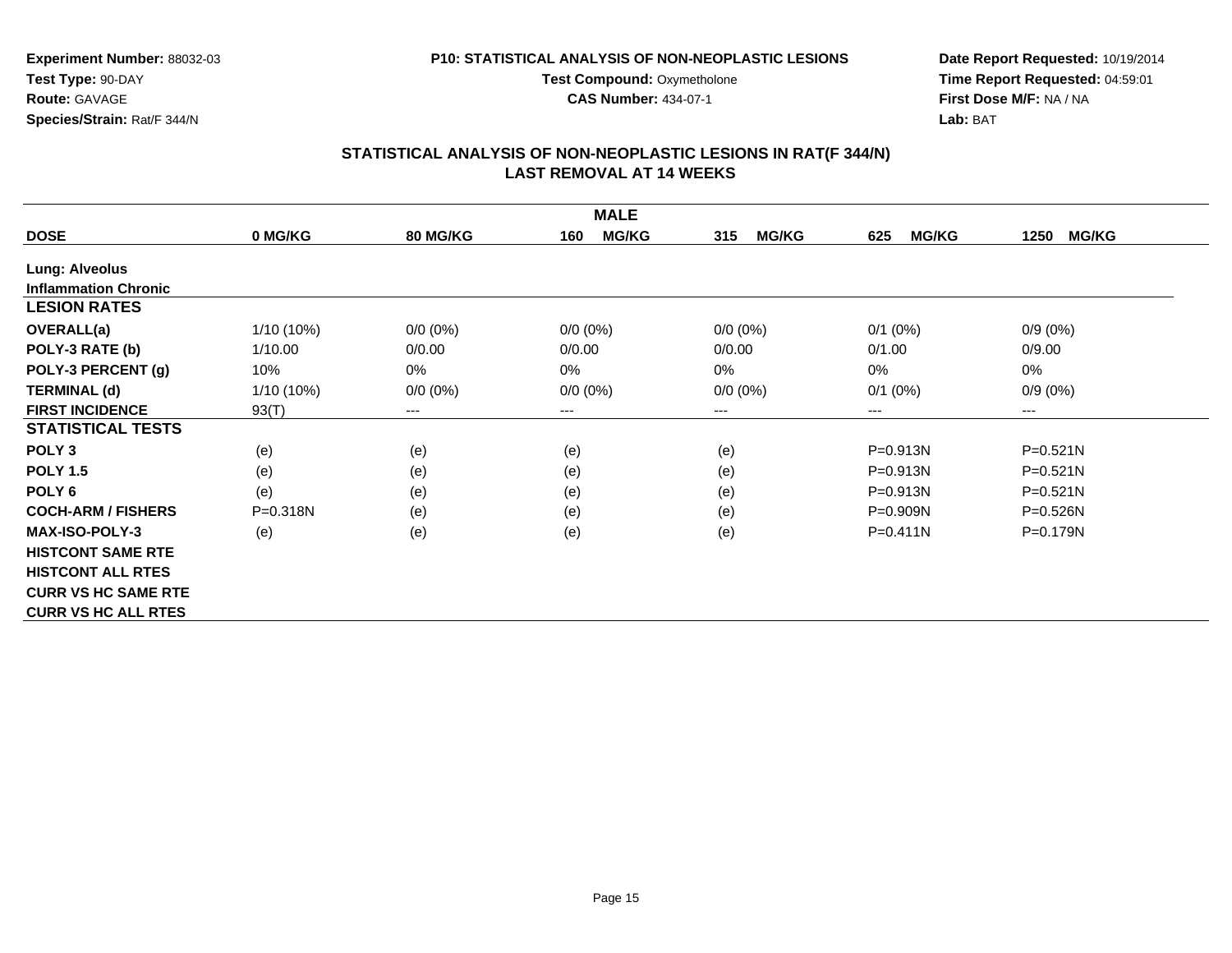**Test Compound: Oxymetholone CAS Number:** 434-07-1

**Experiment Number:** 88032-03**Test Type:** 90-DAY**Route:** GAVAGE**Species/Strain:** Rat/F 344/N

**Date Report Requested:** 10/19/2014**Time Report Requested:** 04:59:01**First Dose M/F:** NA / NA**Lab:** BAT

| <b>MALE</b>                |            |                 |                     |                     |                     |                      |  |
|----------------------------|------------|-----------------|---------------------|---------------------|---------------------|----------------------|--|
| <b>DOSE</b>                | 0 MG/KG    | <b>80 MG/KG</b> | <b>MG/KG</b><br>160 | <b>MG/KG</b><br>315 | <b>MG/KG</b><br>625 | <b>MG/KG</b><br>1250 |  |
| <b>Mammary Gland</b>       |            |                 |                     |                     |                     |                      |  |
| <b>Dilatation</b>          |            |                 |                     |                     |                     |                      |  |
| <b>LESION RATES</b>        |            |                 |                     |                     |                     |                      |  |
| <b>OVERALL(a)</b>          | $0/9(0\%)$ | $0/9(0\%)$      | 7/7 (100%)          | 8/8 (100%)          | 10/10 (100%)        | 8/8 (100%)           |  |
| POLY-3 RATE (b)            | 0/9.00     | 0/9.00          | 7/7.00              | 8/8.00              | 10/10.00            | 8/8.00               |  |
| POLY-3 PERCENT (g)         | $0\%$      | $0\%$           | 100%                | 100%                | 100%                | 100%                 |  |
| <b>TERMINAL (d)</b>        | $0/9(0\%)$ | $0/9(0\%)$      | 7/7 (100%)          | 8/8 (100%)          | 10/10 (100%)        | 8/8 (100%)           |  |
| <b>FIRST INCIDENCE</b>     | $---$      | $---$           | 93(T)               | 93(T)               | 93(T)               | 93(T)                |  |
| <b>STATISTICAL TESTS</b>   |            |                 |                     |                     |                     |                      |  |
| POLY <sub>3</sub>          | P=0.000**  | (e)             | $P = NA$            | $P = NA$            | $P = NA$            | $P = NA$             |  |
| <b>POLY 1.5</b>            | P=0.000**  | (e)             | $P=NA$              | $P=NA$              | $P=NA$              | $P=NA$               |  |
| POLY <sub>6</sub>          | P=0.000**  | (e)             | $P=NA$              | $P=NA$              | $P = NA$            | $P = NA$             |  |
| <b>COCH-ARM / FISHERS</b>  | P=0.000**  | (e)             | P=0.000**           | $P=0.000**$         | $P=0.000**$         | P=0.000**            |  |
| <b>MAX-ISO-POLY-3</b>      | P=0.000**  | (e)             | (e)                 | (e)                 | (e)                 | (e)                  |  |
| <b>HISTCONT SAME RTE</b>   |            |                 |                     |                     |                     |                      |  |
| <b>HISTCONT ALL RTES</b>   |            |                 |                     |                     |                     |                      |  |
| <b>CURR VS HC SAME RTE</b> |            |                 |                     |                     |                     |                      |  |
| <b>CURR VS HC ALL RTES</b> |            |                 |                     |                     |                     |                      |  |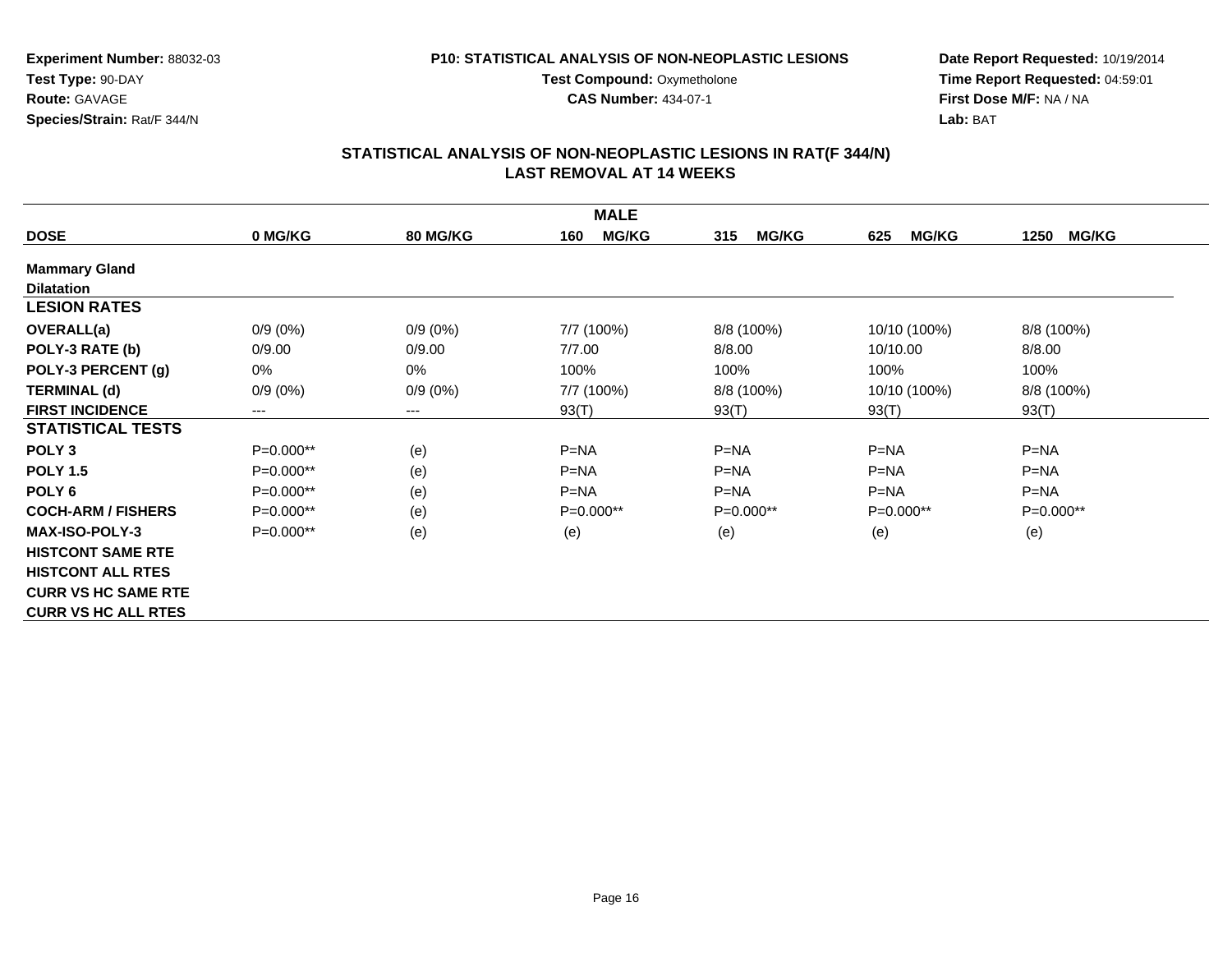**CAS Number:** 434-07-1

**Experiment Number:** 88032-03**Test Type:** 90-DAY**Route:** GAVAGE**Species/Strain:** Rat/F 344/N

**Date Report Requested:** 10/19/2014**Time Report Requested:** 04:59:01**First Dose M/F:** NA / NA**Lab:** BAT

| <b>MALE</b>                |            |            |                        |                     |                     |                      |  |  |
|----------------------------|------------|------------|------------------------|---------------------|---------------------|----------------------|--|--|
| <b>DOSE</b>                | 0 MG/KG    | 80 MG/KG   | <b>MG/KG</b><br>160    | <b>MG/KG</b><br>315 | <b>MG/KG</b><br>625 | <b>MG/KG</b><br>1250 |  |  |
| <b>Mammary Gland</b>       |            |            |                        |                     |                     |                      |  |  |
| Hyperplasia                |            |            |                        |                     |                     |                      |  |  |
| <b>LESION RATES</b>        |            |            |                        |                     |                     |                      |  |  |
| <b>OVERALL(a)</b>          | $0/9(0\%)$ | $0/9(0\%)$ | 0/7(0%)                | 0/8(0%)             | $0/10(0\%)$         | 0/8(0%)              |  |  |
| POLY-3 RATE (b)            | 0/9.00     | 0/9.00     | 0/7.00                 | 0/8.00              | 0/10.00             | 0/8.00               |  |  |
| POLY-3 PERCENT (g)         | $0\%$      | $0\%$      | 0%                     | 0%                  | 0%                  | 0%                   |  |  |
| <b>TERMINAL (d)</b>        | $0/9(0\%)$ | $0/9(0\%)$ | 0/7(0%)                | 0/8(0%)             | $0/10(0\%)$         | 0/8(0%)              |  |  |
| <b>FIRST INCIDENCE</b>     | ---        | $---$      | $\qquad \qquad \cdots$ | ---                 | $---$               | $---$                |  |  |
| <b>STATISTICAL TESTS</b>   |            |            |                        |                     |                     |                      |  |  |
| POLY <sub>3</sub>          | (n)        | (n)        | (n)                    | (n)                 | (n)                 | (n)                  |  |  |
| <b>POLY 1.5</b>            | (n)        | (n)        | (n)                    | (n)                 | (n)                 | (n)                  |  |  |
| POLY <sub>6</sub>          | (n)        | (n)        | (n)                    | (n)                 | (n)                 | (n)                  |  |  |
| <b>COCH-ARM / FISHERS</b>  | (n)        | (n)        | (n)                    | (n)                 | (n)                 | (n)                  |  |  |
| <b>MAX-ISO-POLY-3</b>      | (n)        | (n)        | (n)                    | (n)                 | (n)                 | (n)                  |  |  |
| <b>HISTCONT SAME RTE</b>   |            |            |                        |                     |                     |                      |  |  |
| <b>HISTCONT ALL RTES</b>   |            |            |                        |                     |                     |                      |  |  |
| <b>CURR VS HC SAME RTE</b> |            |            |                        |                     |                     |                      |  |  |
| <b>CURR VS HC ALL RTES</b> |            |            |                        |                     |                     |                      |  |  |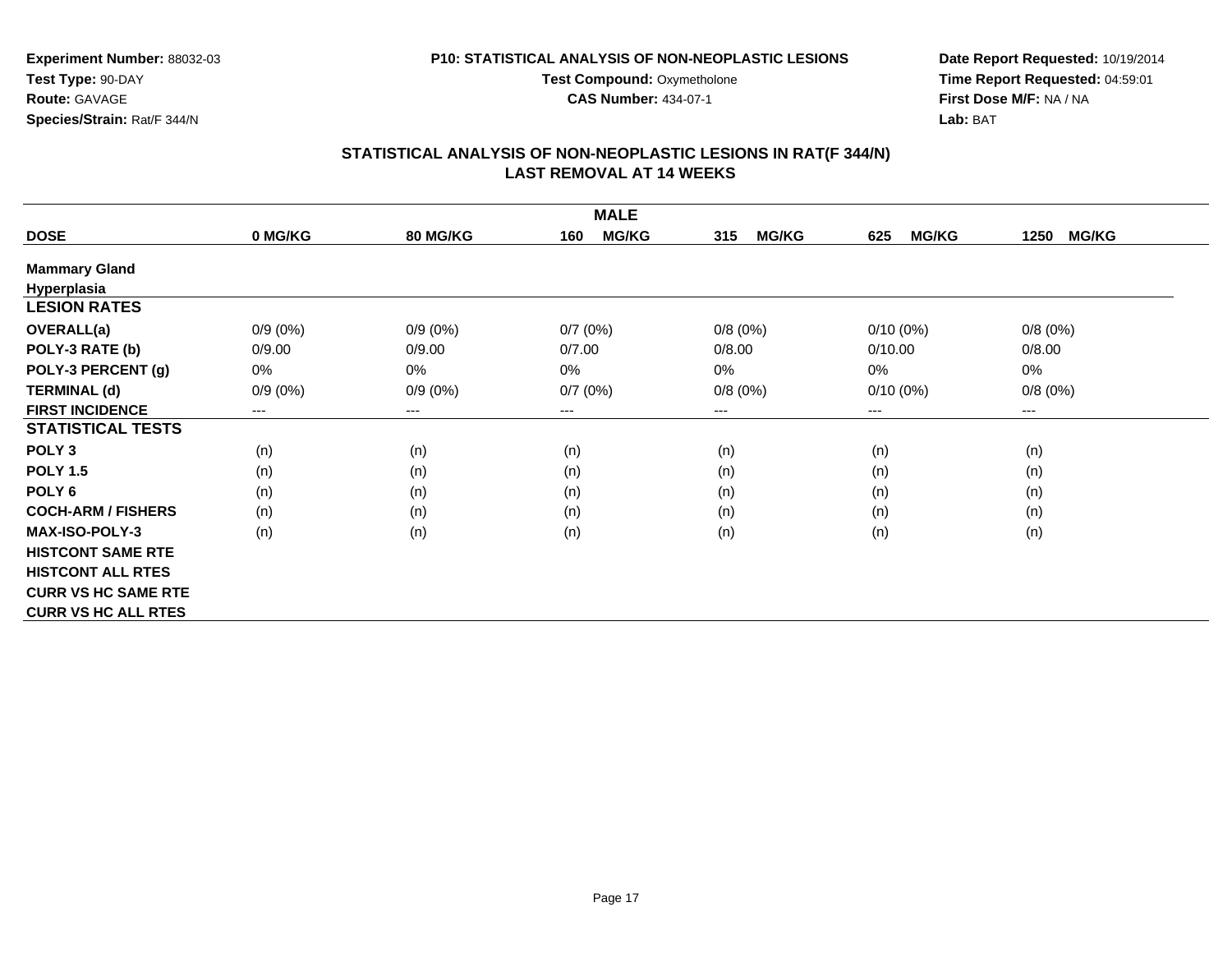**Test Compound: Oxymetholone CAS Number:** 434-07-1

**Experiment Number:** 88032-03**Test Type:** 90-DAY**Route:** GAVAGE**Species/Strain:** Rat/F 344/N

**Date Report Requested:** 10/19/2014**Time Report Requested:** 04:59:01**First Dose M/F:** NA / NA**Lab:** BAT

| <b>MALE</b>                 |            |                            |                            |                     |                     |                      |  |
|-----------------------------|------------|----------------------------|----------------------------|---------------------|---------------------|----------------------|--|
| <b>DOSE</b>                 | 0 MG/KG    | <b>80 MG/KG</b>            | <b>MG/KG</b><br>160        | <b>MG/KG</b><br>315 | <b>MG/KG</b><br>625 | <b>MG/KG</b><br>1250 |  |
| <b>Nose: Turbinate</b>      |            |                            |                            |                     |                     |                      |  |
| <b>Inflammation Chronic</b> |            |                            |                            |                     |                     |                      |  |
| <b>LESION RATES</b>         |            |                            |                            |                     |                     |                      |  |
| <b>OVERALL(a)</b>           | 8/10 (80%) | $0/0 (0\%)$                | $0/0 (0\%)$                | $0/0 (0\%)$         | $0/1$ (0%)          | $0/10(0\%)$          |  |
| POLY-3 RATE (b)             | 8/10.00    | 0/0.00                     | 0/0.00                     | 0/0.00              | 0/1.00              | 0/9.30               |  |
| POLY-3 PERCENT (g)          | 80%        | 0%                         | 0%                         | 0%                  | 0%                  | 0%                   |  |
| <b>TERMINAL (d)</b>         | 8/10 (80%) | $0/0 (0\%)$                | $0/0 (0\%)$                | $0/0 (0\%)$         | $0/1$ $(0%)$        | $0/9(0\%)$           |  |
| <b>FIRST INCIDENCE</b>      | 93(T)      | $\qquad \qquad - \qquad -$ | $\qquad \qquad - \qquad -$ | $---$               | ---                 | ---                  |  |
| <b>STATISTICAL TESTS</b>    |            |                            |                            |                     |                     |                      |  |
| POLY <sub>3</sub>           | (e)        | (e)                        | (e)                        | (e)                 | $P = 0.286N$        | P=0.000N**           |  |
| <b>POLY 1.5</b>             | (e)        | (e)                        | (e)                        | (e)                 | P=0.286N            | P=0.000N**           |  |
| POLY <sub>6</sub>           | (e)        | (e)                        | (e)                        | (e)                 | $P = 0.286N$        | P=0.000N**           |  |
| <b>COCH-ARM / FISHERS</b>   | P=0.000N** | (e)                        | (e)                        | (e)                 | $P = 0.273N$        | P=0.000N**           |  |
| <b>MAX-ISO-POLY-3</b>       | (e)        | (e)                        | (e)                        | (e)                 | P=0.090N            | P=0.000N**           |  |
| <b>HISTCONT SAME RTE</b>    |            |                            |                            |                     |                     |                      |  |
| <b>HISTCONT ALL RTES</b>    |            |                            |                            |                     |                     |                      |  |
| <b>CURR VS HC SAME RTE</b>  |            |                            |                            |                     |                     |                      |  |
| <b>CURR VS HC ALL RTES</b>  |            |                            |                            |                     |                     |                      |  |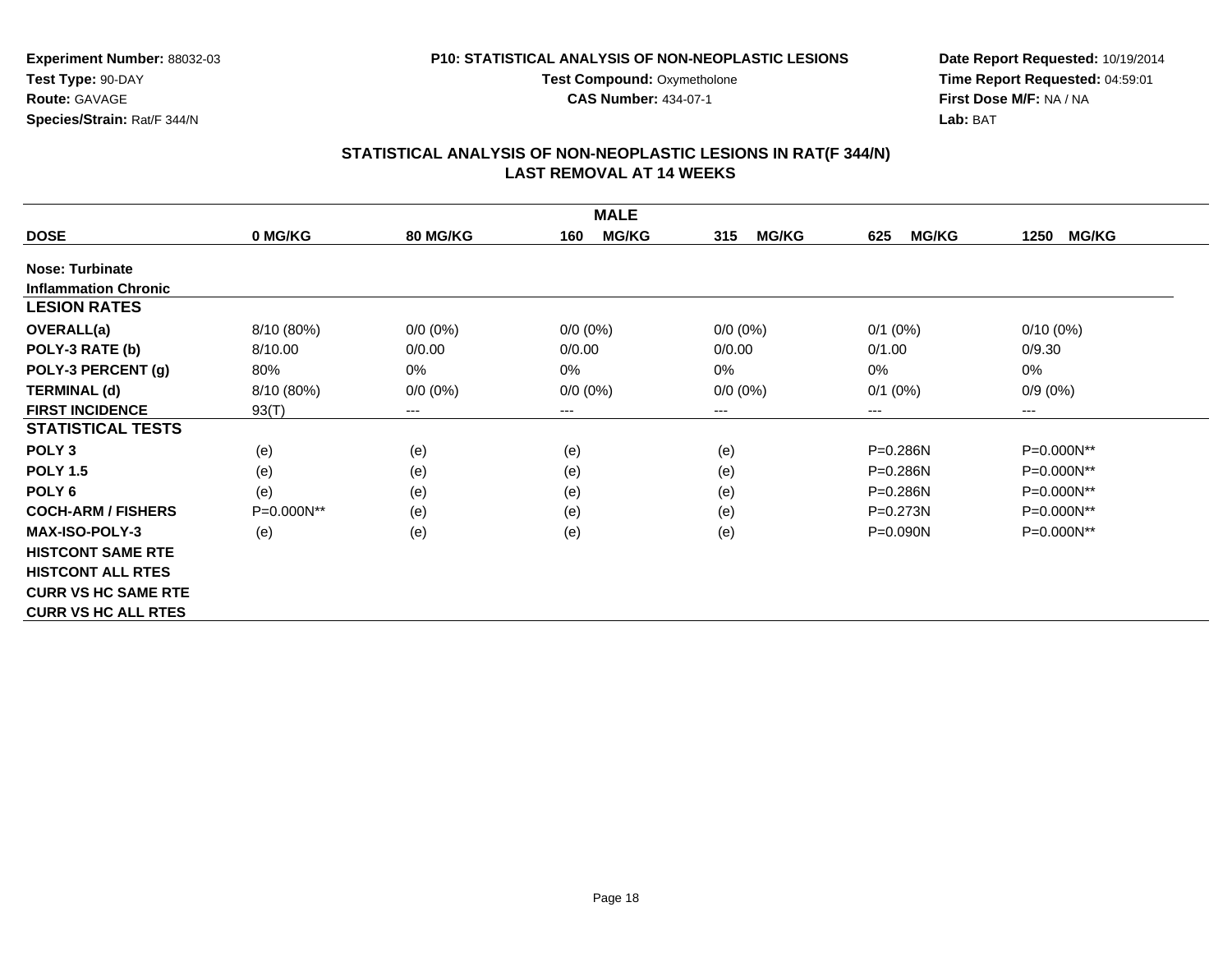**CAS Number:** 434-07-1

**Experiment Number:** 88032-03**Test Type:** 90-DAY**Route:** GAVAGE**Species/Strain:** Rat/F 344/N

**Date Report Requested:** 10/19/2014**Time Report Requested:** 04:59:01**First Dose M/F:** NA / NA**Lab:** BAT

| <b>MALE</b>                |                            |             |                        |                     |                     |                      |  |  |
|----------------------------|----------------------------|-------------|------------------------|---------------------|---------------------|----------------------|--|--|
| <b>DOSE</b>                | 0 MG/KG                    | 80 MG/KG    | <b>MG/KG</b><br>160    | <b>MG/KG</b><br>315 | <b>MG/KG</b><br>625 | <b>MG/KG</b><br>1250 |  |  |
| <b>Pancreas</b>            |                            |             |                        |                     |                     |                      |  |  |
| <b>Atrophy</b>             |                            |             |                        |                     |                     |                      |  |  |
| <b>LESION RATES</b>        |                            |             |                        |                     |                     |                      |  |  |
| OVERALL(a)                 | $0/10(0\%)$                | $0/0 (0\%)$ | $0/0 (0\%)$            | $0/0 (0\%)$         | $0/1$ (0%)          | $0/9(0\%)$           |  |  |
| POLY-3 RATE (b)            | 0/10.00                    | 0/0.00      | 0/0.00                 | 0/0.00              | 0/1.00              | 0/9.00               |  |  |
| POLY-3 PERCENT (g)         | $0\%$                      | 0%          | 0%                     | 0%                  | 0%                  | 0%                   |  |  |
| <b>TERMINAL (d)</b>        | $0/10(0\%)$                | $0/0 (0\%)$ | $0/0 (0\%)$            | $0/0 (0\%)$         | $0/1$ $(0%)$        | $0/9(0\%)$           |  |  |
| <b>FIRST INCIDENCE</b>     | $\qquad \qquad - \qquad -$ | ---         | $\qquad \qquad \cdots$ | ---                 | ---                 | $---$                |  |  |
| <b>STATISTICAL TESTS</b>   |                            |             |                        |                     |                     |                      |  |  |
| POLY <sub>3</sub>          | (n)                        | (n)         | (n)                    | (n)                 | (n)                 | (n)                  |  |  |
| <b>POLY 1.5</b>            | (n)                        | (n)         | (n)                    | (n)                 | (n)                 | (n)                  |  |  |
| POLY <sub>6</sub>          | (n)                        | (n)         | (n)                    | (n)                 | (n)                 | (n)                  |  |  |
| <b>COCH-ARM / FISHERS</b>  | (n)                        | (n)         | (n)                    | (n)                 | (n)                 | (n)                  |  |  |
| MAX-ISO-POLY-3             | (n)                        | (n)         | (n)                    | (n)                 | (n)                 | (n)                  |  |  |
| <b>HISTCONT SAME RTE</b>   |                            |             |                        |                     |                     |                      |  |  |
| <b>HISTCONT ALL RTES</b>   |                            |             |                        |                     |                     |                      |  |  |
| <b>CURR VS HC SAME RTE</b> |                            |             |                        |                     |                     |                      |  |  |
| <b>CURR VS HC ALL RTES</b> |                            |             |                        |                     |                     |                      |  |  |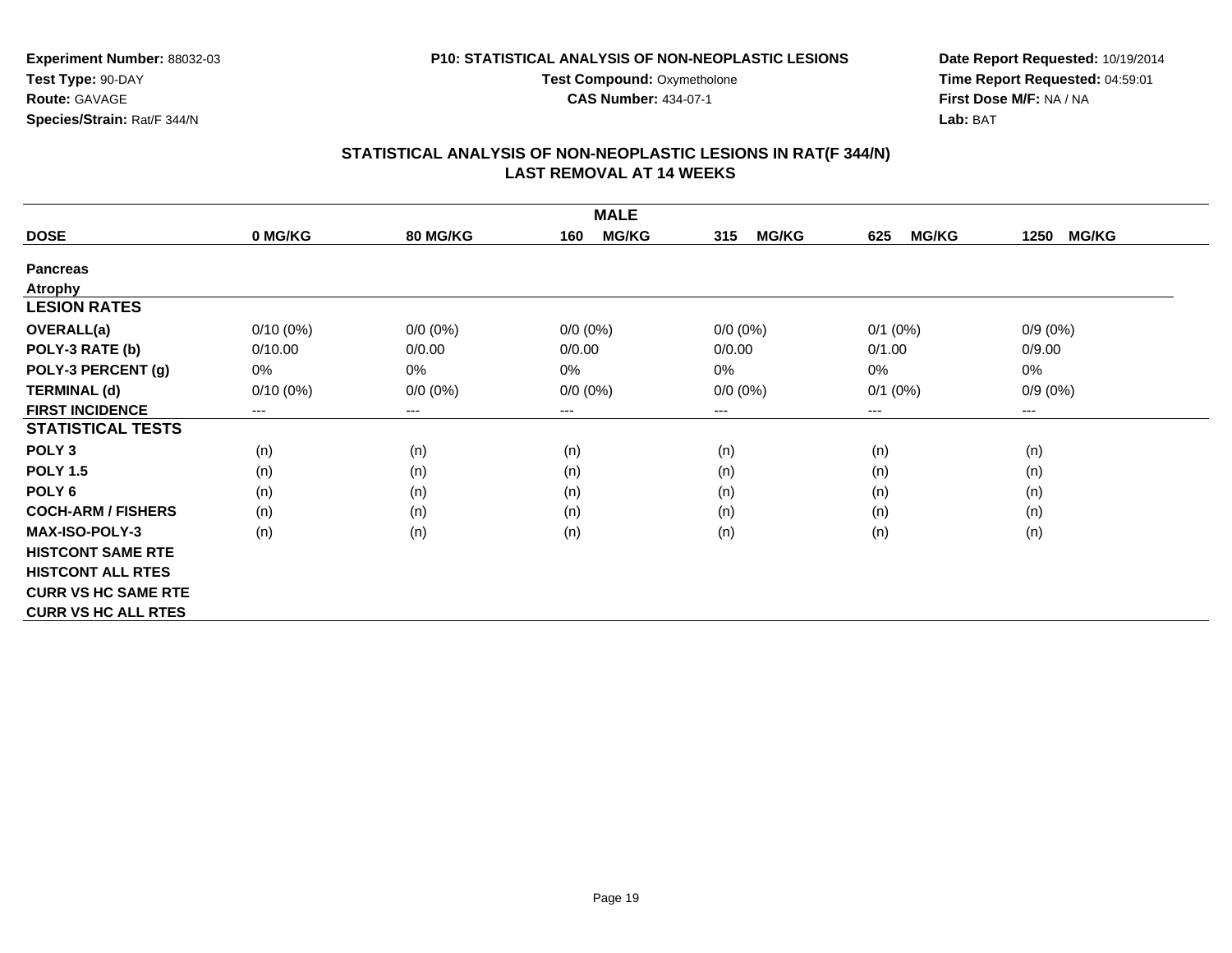#### **P10: STATISTICAL ANALYSIS OF NON-NEOPLASTIC LESIONS**

**Test Compound: Oxymetholone** 

**CAS Number:** 434-07-1

**Date Report Requested:** 10/19/2014**Time Report Requested:** 04:59:01**First Dose M/F:** NA / NA**Lab:** BAT

| <b>MALE</b>                            |             |                            |                     |                     |                     |                      |  |
|----------------------------------------|-------------|----------------------------|---------------------|---------------------|---------------------|----------------------|--|
| <b>DOSE</b>                            | 0 MG/KG     | <b>80 MG/KG</b>            | <b>MG/KG</b><br>160 | <b>MG/KG</b><br>315 | <b>MG/KG</b><br>625 | <b>MG/KG</b><br>1250 |  |
| <b>Pituitary Gland: Craniophar Dct</b> |             |                            |                     |                     |                     |                      |  |
| Cyst                                   |             |                            |                     |                     |                     |                      |  |
| <b>LESION RATES</b>                    |             |                            |                     |                     |                     |                      |  |
| <b>OVERALL(a)</b>                      | $0/10(0\%)$ | $0/0 (0\%)$                | $0/0 (0\%)$         | $0/0 (0\%)$         | $0/1$ (0%)          | 1/9 (11%)            |  |
| POLY-3 RATE (b)                        | 0/10.00     | 0/0.00                     | 0/0.00              | 0/0.00              | 0/1.00              | 1/8.30               |  |
| POLY-3 PERCENT (g)                     | 0%          | 0%                         | 0%                  | 0%                  | 0%                  | 12%                  |  |
| <b>TERMINAL (d)</b>                    | $0/10(0\%)$ | $0/0 (0\%)$                | $0/0 (0\%)$         | $0/0 (0\%)$         | $0/1$ (0%)          | 1/8(12%)             |  |
| <b>FIRST INCIDENCE</b>                 | ---         | $\qquad \qquad - \qquad -$ | $---$               | $---$               | ---                 | 93(T)                |  |
| <b>STATISTICAL TESTS</b>               |             |                            |                     |                     |                     |                      |  |
| POLY <sub>3</sub>                      | (e)         | (e)                        | (e)                 | (e)                 | (e)                 | $P=0.463$            |  |
| <b>POLY 1.5</b>                        | (e)         | (e)                        | (e)                 | (e)                 | (e)                 | $P = 0.468$          |  |
| POLY <sub>6</sub>                      | (e)         | (e)                        | (e)                 | (e)                 | (e)                 | $P=0.458$            |  |
| <b>COCH-ARM / FISHERS</b>              | $P = 0.281$ | (e)                        | (e)                 | (e)                 | (e)                 | $P=0.474$            |  |
| <b>MAX-ISO-POLY-3</b>                  | (e)         | (e)                        | (e)                 | (e)                 | (e)                 | $P=0.151$            |  |
| <b>HISTCONT SAME RTE</b>               |             |                            |                     |                     |                     |                      |  |
| <b>HISTCONT ALL RTES</b>               |             |                            |                     |                     |                     |                      |  |
| <b>CURR VS HC SAME RTE</b>             |             |                            |                     |                     |                     |                      |  |
| <b>CURR VS HC ALL RTES</b>             |             |                            |                     |                     |                     |                      |  |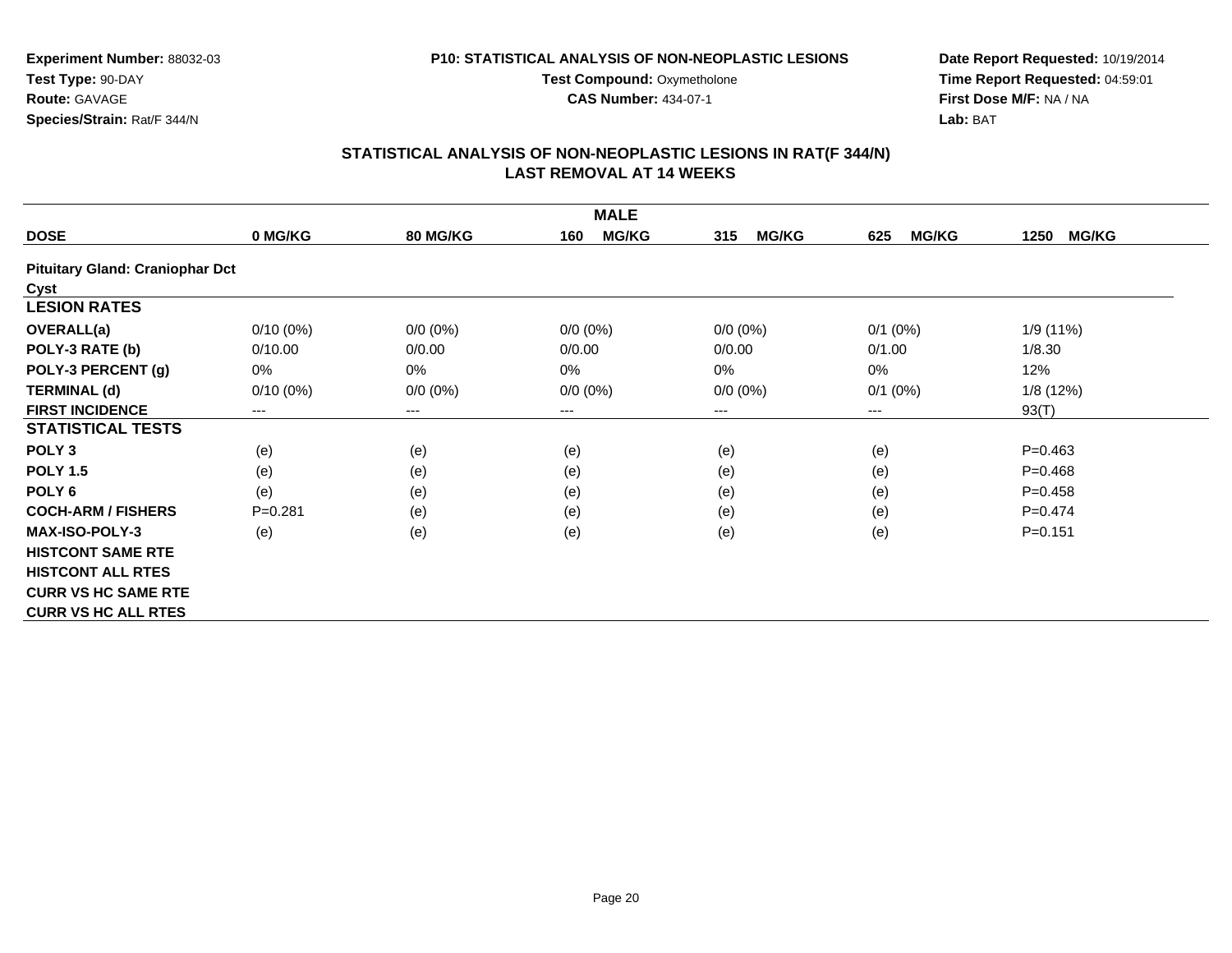**Test Compound: Oxymetholone CAS Number:** 434-07-1

**Experiment Number:** 88032-03**Test Type:** 90-DAY**Route:** GAVAGE**Species/Strain:** Rat/F 344/N

**Date Report Requested:** 10/19/2014**Time Report Requested:** 04:59:01**First Dose M/F:** NA / NA**Lab:** BAT

| <b>MALE</b>                 |              |                            |                            |                     |                     |                      |  |
|-----------------------------|--------------|----------------------------|----------------------------|---------------------|---------------------|----------------------|--|
| <b>DOSE</b>                 | 0 MG/KG      | <b>80 MG/KG</b>            | <b>MG/KG</b><br>160        | <b>MG/KG</b><br>315 | <b>MG/KG</b><br>625 | <b>MG/KG</b><br>1250 |  |
| <b>Prostate</b>             |              |                            |                            |                     |                     |                      |  |
| <b>Inflammation Chronic</b> |              |                            |                            |                     |                     |                      |  |
| <b>LESION RATES</b>         |              |                            |                            |                     |                     |                      |  |
| OVERALL(a)                  | 1/10 (10%)   | $0/0 (0\%)$                | $0/0 (0\%)$                | $0/0 (0\%)$         | $0/1$ (0%)          | $0/9(0\%)$           |  |
| POLY-3 RATE (b)             | 1/10.00      | 0/0.00                     | 0/0.00                     | 0/0.00              | 0/1.00              | 0/9.00               |  |
| POLY-3 PERCENT (g)          | 10%          | 0%                         | 0%                         | 0%                  | 0%                  | 0%                   |  |
| <b>TERMINAL (d)</b>         | $1/10(10\%)$ | $0/0 (0\%)$                | $0/0 (0\%)$                | $0/0 (0\%)$         | $0/1$ $(0%)$        | $0/9(0\%)$           |  |
| <b>FIRST INCIDENCE</b>      | 93(T)        | $\qquad \qquad - \qquad -$ | $\qquad \qquad - \qquad -$ | $---$               | ---                 | ---                  |  |
| <b>STATISTICAL TESTS</b>    |              |                            |                            |                     |                     |                      |  |
| POLY <sub>3</sub>           | (e)          | (e)                        | (e)                        | (e)                 | $P = 0.913N$        | $P = 0.521N$         |  |
| <b>POLY 1.5</b>             | (e)          | (e)                        | (e)                        | (e)                 | P=0.913N            | $P = 0.521N$         |  |
| POLY <sub>6</sub>           | (e)          | (e)                        | (e)                        | (e)                 | $P = 0.913N$        | $P=0.521N$           |  |
| <b>COCH-ARM / FISHERS</b>   | $P = 0.318N$ | (e)                        | (e)                        | (e)                 | $P = 0.909N$        | $P = 0.526N$         |  |
| <b>MAX-ISO-POLY-3</b>       | (e)          | (e)                        | (e)                        | (e)                 | $P = 0.411N$        | P=0.179N             |  |
| <b>HISTCONT SAME RTE</b>    |              |                            |                            |                     |                     |                      |  |
| <b>HISTCONT ALL RTES</b>    |              |                            |                            |                     |                     |                      |  |
| <b>CURR VS HC SAME RTE</b>  |              |                            |                            |                     |                     |                      |  |
| <b>CURR VS HC ALL RTES</b>  |              |                            |                            |                     |                     |                      |  |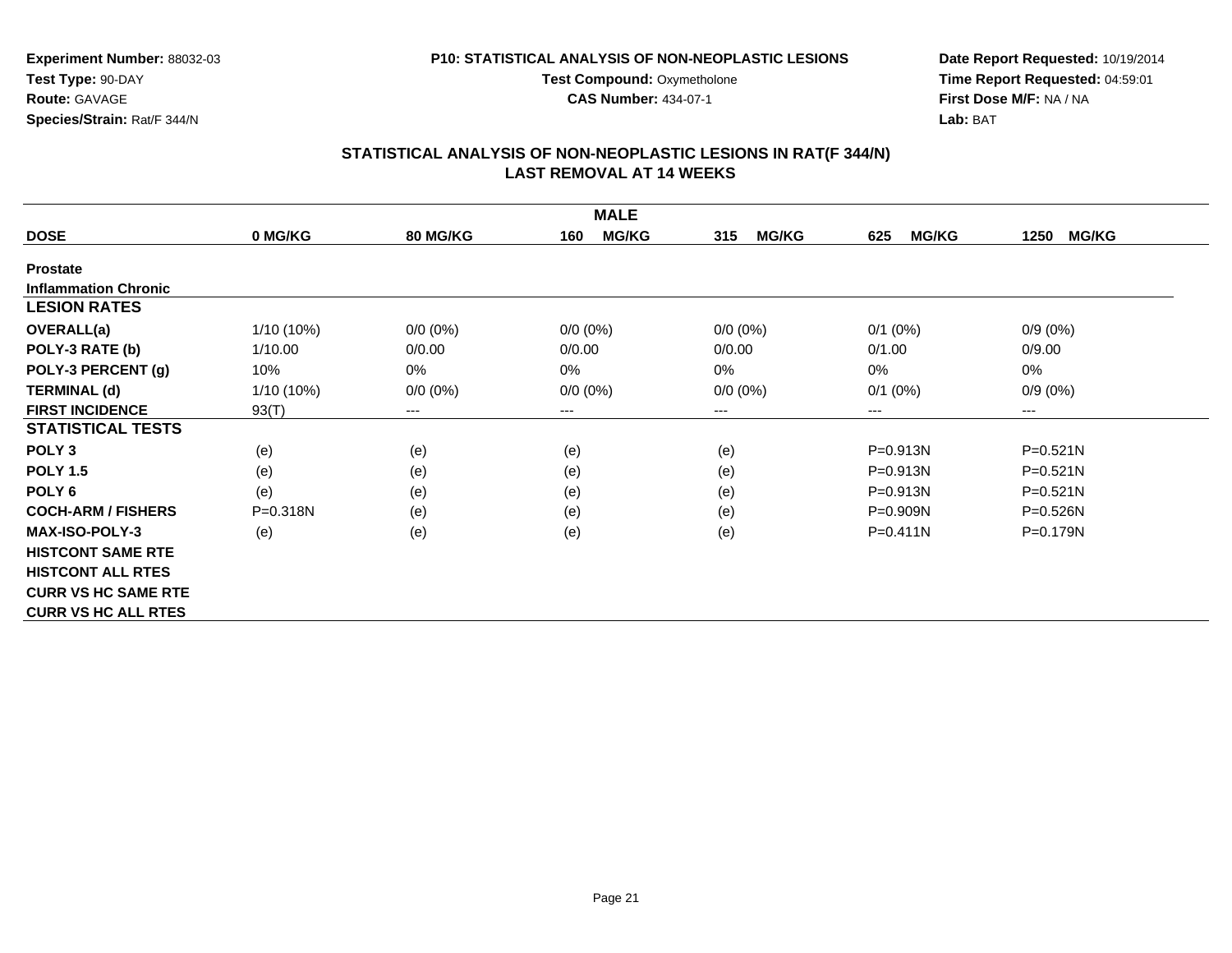**Test Compound: Oxymetholone CAS Number:** 434-07-1

**Experiment Number:** 88032-03**Test Type:** 90-DAY**Route:** GAVAGE**Species/Strain:** Rat/F 344/N

**Date Report Requested:** 10/19/2014**Time Report Requested:** 04:59:01**First Dose M/F:** NA / NA**Lab:** BAT

| <b>MALE</b>                 |             |                 |                     |                     |                     |                            |  |
|-----------------------------|-------------|-----------------|---------------------|---------------------|---------------------|----------------------------|--|
| <b>DOSE</b>                 | 0 MG/KG     | <b>80 MG/KG</b> | <b>MG/KG</b><br>160 | <b>MG/KG</b><br>315 | <b>MG/KG</b><br>625 | <b>MG/KG</b><br>1250       |  |
| <b>Spleen: Lymph Follic</b> |             |                 |                     |                     |                     |                            |  |
| <b>Depletion Cellular</b>   |             |                 |                     |                     |                     |                            |  |
| <b>LESION RATES</b>         |             |                 |                     |                     |                     |                            |  |
| <b>OVERALL(a)</b>           | $0/10(0\%)$ | $0/0 (0\%)$     | $0/0 (0\%)$         | $0/0 (0\%)$         | 1/1 (100%)          | $0/9(0\%)$                 |  |
| POLY-3 RATE (b)             | 0/10.00     | 0/0.00          | 0/0.00              | 0/0.00              | 1/1.00              | 0/9.00                     |  |
| POLY-3 PERCENT (g)          | 0%          | $0\%$           | 0%                  | 0%                  | 100%                | 0%                         |  |
| <b>TERMINAL (d)</b>         | $0/10(0\%)$ | $0/0 (0\%)$     | $0/0 (0\%)$         | $0/0 (0\%)$         | 1/1 (100%)          | $0/9(0\%)$                 |  |
| <b>FIRST INCIDENCE</b>      | ---         | ---             | ---                 | ---                 | 93(T)               | $\qquad \qquad - \qquad -$ |  |
| <b>STATISTICAL TESTS</b>    |             |                 |                     |                     |                     |                            |  |
| POLY <sub>3</sub>           | (e)         | (e)             | (e)                 | (e)                 | $P = 0.091$         | (e)                        |  |
| <b>POLY 1.5</b>             | (e)         | (e)             | (e)                 | (e)                 | $P = 0.091$         | (e)                        |  |
| POLY <sub>6</sub>           | (e)         | (e)             | (e)                 | (e)                 | $P = 0.091$         | (e)                        |  |
| <b>COCH-ARM / FISHERS</b>   | $P = 0.682$ | (e)             | (e)                 | (e)                 | $P = 0.091$         | (e)                        |  |
| <b>MAX-ISO-POLY-3</b>       | (e)         | (e)             | (e)                 | (e)                 | P=0.000**           | (e)                        |  |
| <b>HISTCONT SAME RTE</b>    |             |                 |                     |                     |                     |                            |  |
| <b>HISTCONT ALL RTES</b>    |             |                 |                     |                     |                     |                            |  |
| <b>CURR VS HC SAME RTE</b>  |             |                 |                     |                     |                     |                            |  |
| <b>CURR VS HC ALL RTES</b>  |             |                 |                     |                     |                     |                            |  |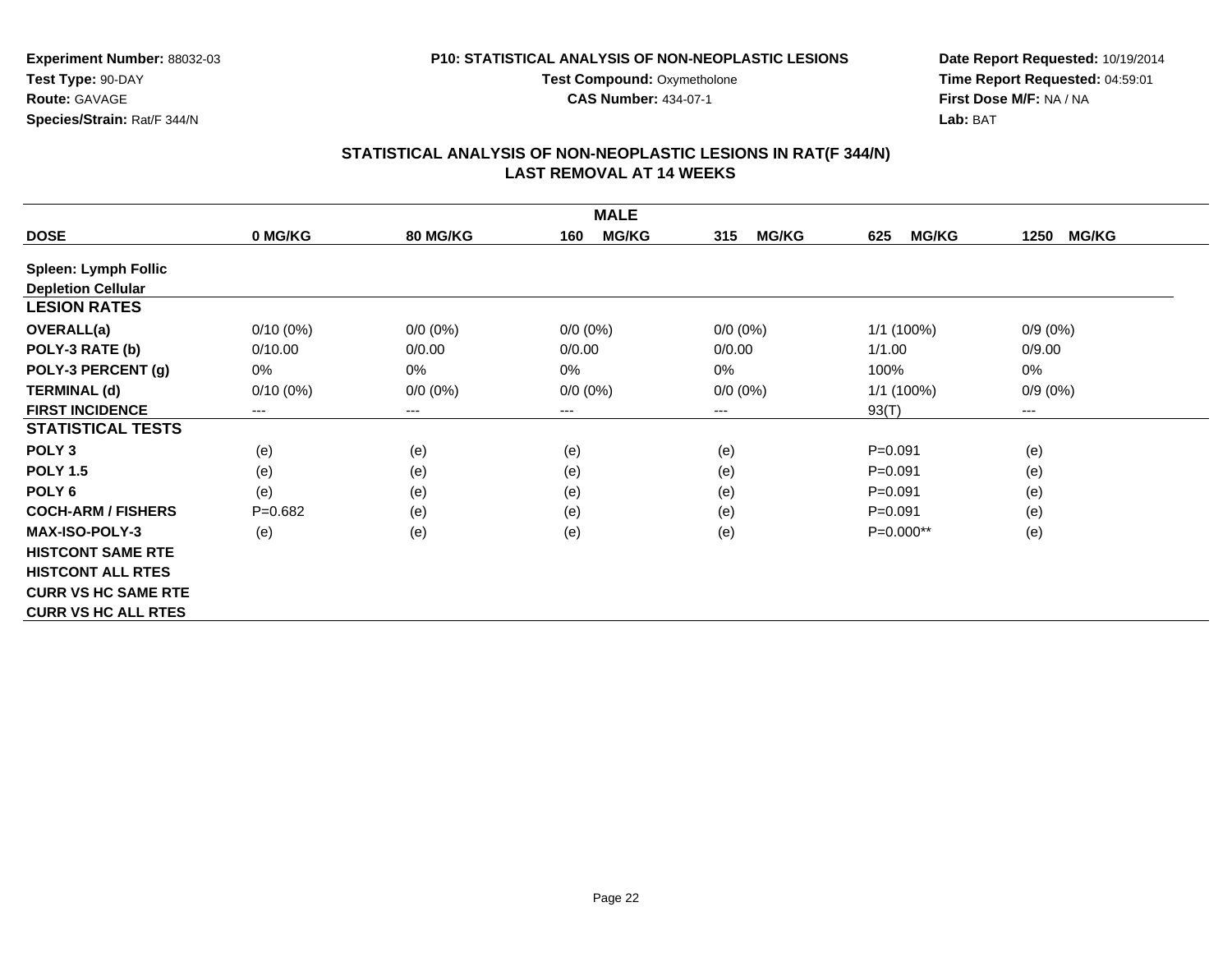#### **P10: STATISTICAL ANALYSIS OF NON-NEOPLASTIC LESIONS**

**Test Compound: Oxymetholone CAS Number:** 434-07-1

**Date Report Requested:** 10/19/2014**Time Report Requested:** 04:59:01**First Dose M/F:** NA / NA**Lab:** BAT

| <b>MALE</b>                |             |                 |                        |                     |                     |                      |  |
|----------------------------|-------------|-----------------|------------------------|---------------------|---------------------|----------------------|--|
| <b>DOSE</b>                | 0 MG/KG     | <b>80 MG/KG</b> | <b>MG/KG</b><br>160    | <b>MG/KG</b><br>315 | <b>MG/KG</b><br>625 | <b>MG/KG</b><br>1250 |  |
| Stomach, Forestomach       |             |                 |                        |                     |                     |                      |  |
| <b>Necrosis Diffuse</b>    |             |                 |                        |                     |                     |                      |  |
| <b>LESION RATES</b>        |             |                 |                        |                     |                     |                      |  |
| <b>OVERALL(a)</b>          | $0/10(0\%)$ | $0/0 (0\%)$     | $0/0 (0\%)$            | $0/0 (0\%)$         | 1/2(50%)            | $0/9(0\%)$           |  |
| POLY-3 RATE (b)            | 0/10.00     | 0/0.00          | 0/0.00                 | 0/0.00              | 1/2.00              | 0/9.00               |  |
| POLY-3 PERCENT (g)         | 0%          | 0%              | 0%                     | 0%                  | 50%                 | 0%                   |  |
| <b>TERMINAL (d)</b>        | $0/10(0\%)$ | $0/0 (0\%)$     | $0/0 (0\%)$            | $0/0 (0\%)$         | $1/2$ (50%)         | $0/9(0\%)$           |  |
| <b>FIRST INCIDENCE</b>     | ---         | $--$            | $\qquad \qquad \cdots$ | ---                 | 93(T)               | ---                  |  |
| <b>STATISTICAL TESTS</b>   |             |                 |                        |                     |                     |                      |  |
| POLY <sub>3</sub>          | (e)         | (e)             | (e)                    | (e)                 | $P = 0.124$         | (e)                  |  |
| <b>POLY 1.5</b>            | (e)         | (e)             | (e)                    | (e)                 | $P=0.124$           | (e)                  |  |
| POLY <sub>6</sub>          | (e)         | (e)             | (e)                    | (e)                 | $P = 0.124$         | (e)                  |  |
| <b>COCH-ARM / FISHERS</b>  | $P=0.687$   | (e)             | (e)                    | (e)                 | $P = 0.167$         | (e)                  |  |
| <b>MAX-ISO-POLY-3</b>      | (e)         | (e)             | (e)                    | (e)                 | $P=0.013*$          | (e)                  |  |
| <b>HISTCONT SAME RTE</b>   |             |                 |                        |                     |                     |                      |  |
| <b>HISTCONT ALL RTES</b>   |             |                 |                        |                     |                     |                      |  |
| <b>CURR VS HC SAME RTE</b> |             |                 |                        |                     |                     |                      |  |
| <b>CURR VS HC ALL RTES</b> |             |                 |                        |                     |                     |                      |  |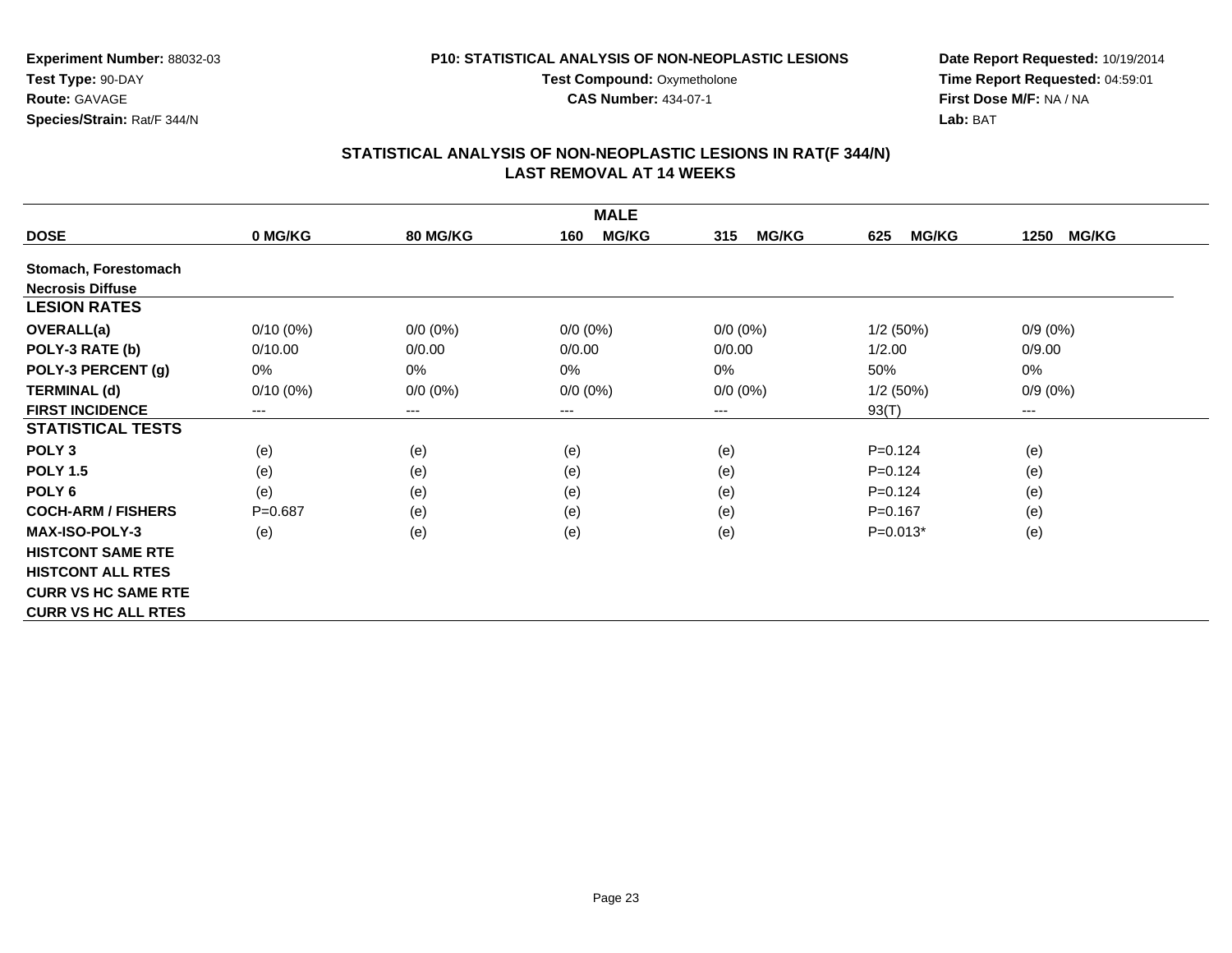**Test Compound: Oxymetholone CAS Number:** 434-07-1

**Experiment Number:** 88032-03**Test Type:** 90-DAY**Route:** GAVAGE**Species/Strain:** Rat/F 344/N

**Date Report Requested:** 10/19/2014**Time Report Requested:** 04:59:01**First Dose M/F:** NA / NA**Lab:** BAT

| <b>FEMALE</b>              |             |                 |                     |                     |                     |                      |  |
|----------------------------|-------------|-----------------|---------------------|---------------------|---------------------|----------------------|--|
| <b>DOSE</b>                | 0 MG/KG     | <b>80 MG/KG</b> | <b>MG/KG</b><br>160 | <b>MG/KG</b><br>315 | <b>MG/KG</b><br>625 | <b>MG/KG</b><br>1250 |  |
| <b>Adrenal Cortex</b>      |             |                 |                     |                     |                     |                      |  |
| <b>Hypertrophy Focal</b>   |             |                 |                     |                     |                     |                      |  |
| <b>LESION RATES</b>        |             |                 |                     |                     |                     |                      |  |
| <b>OVERALL(a)</b>          | $0/10(0\%)$ | $0/10(0\%)$     | $0/10(0\%)$         | $0/10(0\%)$         | $0/10(0\%)$         | $0/10(0\%)$          |  |
| POLY-3 RATE (b)            | 0/10.00     | 0/10.00         | 0/10.00             | 0/10.00             | 0/10.00             | 0/9.00               |  |
| POLY-3 PERCENT (g)         | 0%          | 0%              | 0%                  | 0%                  | 0%                  | 0%                   |  |
| <b>TERMINAL (d)</b>        | $0/10(0\%)$ | $0/10(0\%)$     | $0/10(0\%)$         | $0/10(0\%)$         | $0/10(0\%)$         | $0/9(0\%)$           |  |
| <b>FIRST INCIDENCE</b>     | ---         | $---$           | $--$                | ---                 | ---                 | ---                  |  |
| <b>STATISTICAL TESTS</b>   |             |                 |                     |                     |                     |                      |  |
| POLY <sub>3</sub>          | (n)         | (n)             | (n)                 | (n)                 | (n)                 | (n)                  |  |
| <b>POLY 1.5</b>            | (n)         | (n)             | (n)                 | (n)                 | (n)                 | (n)                  |  |
| POLY <sub>6</sub>          | (n)         | (n)             | (n)                 | (n)                 | (n)                 | (n)                  |  |
| <b>COCH-ARM / FISHERS</b>  | (n)         | (n)             | (n)                 | (n)                 | (n)                 | (n)                  |  |
| <b>MAX-ISO-POLY-3</b>      | (n)         | (n)             | (n)                 | (n)                 | (n)                 | (n)                  |  |
| <b>HISTCONT SAME RTE</b>   |             |                 |                     |                     |                     |                      |  |
| <b>HISTCONT ALL RTES</b>   |             |                 |                     |                     |                     |                      |  |
| <b>CURR VS HC SAME RTE</b> |             |                 |                     |                     |                     |                      |  |
| <b>CURR VS HC ALL RTES</b> |             |                 |                     |                     |                     |                      |  |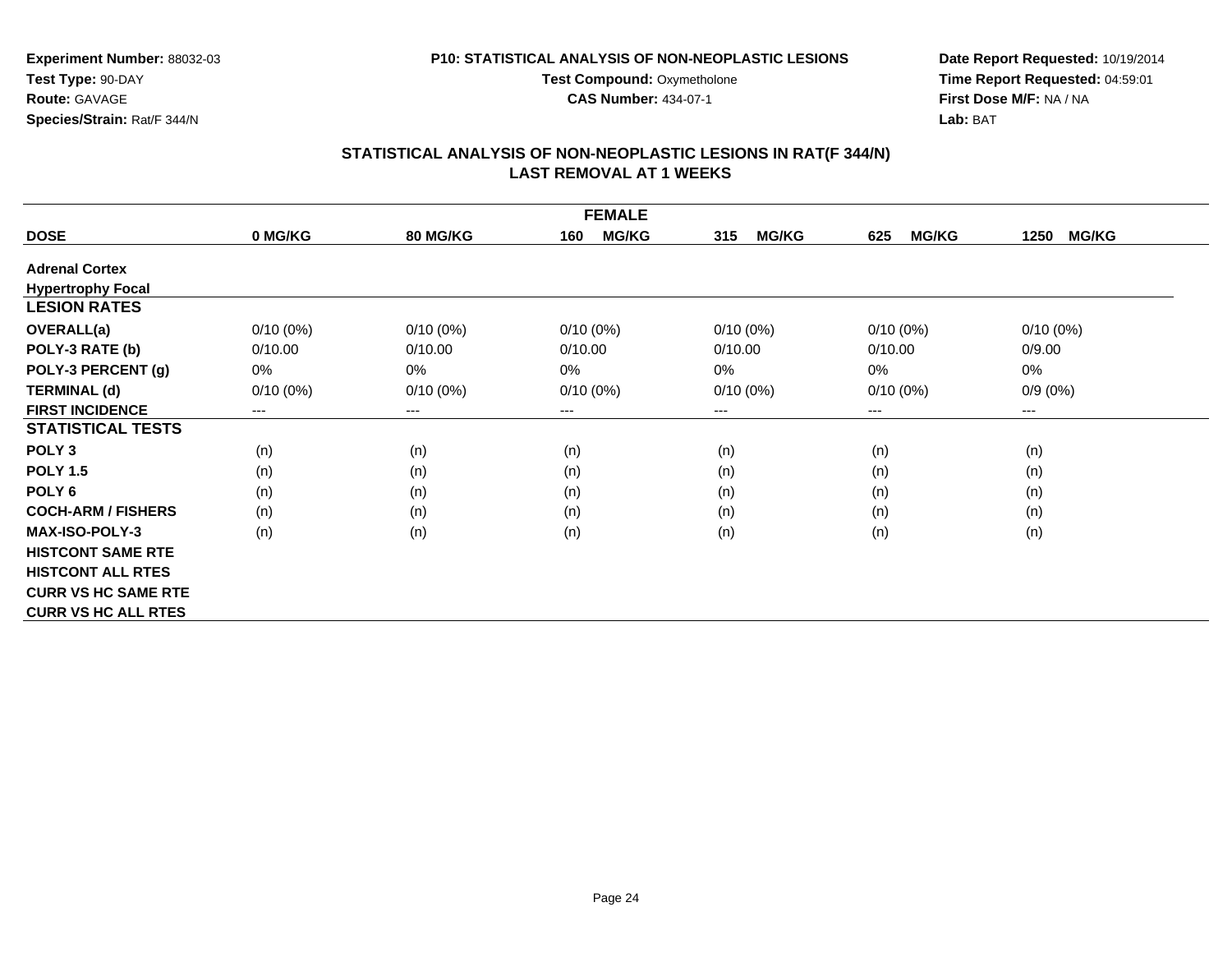#### **P10: STATISTICAL ANALYSIS OF NON-NEOPLASTIC LESIONS**

**Test Compound: Oxymetholone** 

**CAS Number:** 434-07-1

**Date Report Requested:** 10/19/2014**Time Report Requested:** 04:59:01**First Dose M/F:** NA / NA**Lab:** BAT

| <b>FEMALE</b>                    |             |                            |                     |                     |                     |                      |  |  |
|----------------------------------|-------------|----------------------------|---------------------|---------------------|---------------------|----------------------|--|--|
| <b>DOSE</b>                      | 0 MG/KG     | <b>80 MG/KG</b>            | <b>MG/KG</b><br>160 | <b>MG/KG</b><br>315 | <b>MG/KG</b><br>625 | <b>MG/KG</b><br>1250 |  |  |
| <b>Adrenal Cortex</b>            |             |                            |                     |                     |                     |                      |  |  |
| <b>Vacuolization Cytoplasmic</b> |             |                            |                     |                     |                     |                      |  |  |
| <b>LESION RATES</b>              |             |                            |                     |                     |                     |                      |  |  |
| <b>OVERALL(a)</b>                | $0/10(0\%)$ | $0/10(0\%)$                | $0/10(0\%)$         | 8/10 (80%)          | 10/10 (100%)        | 9/10 (90%)           |  |  |
| POLY-3 RATE (b)                  | 0/10.00     | 0/10.00                    | 0/10.00             | 8/10.00             | 10/10.00            | 9/9.00               |  |  |
| POLY-3 PERCENT (g)               | 0%          | $0\%$                      | 0%                  | 80%                 | 100%                | 100%                 |  |  |
| <b>TERMINAL (d)</b>              | $0/10(0\%)$ | $0/10(0\%)$                | $0/10(0\%)$         | 8/10 (80%)          | 10/10 (100%)        | 9/9 (100%)           |  |  |
| <b>FIRST INCIDENCE</b>           | ---         | $\qquad \qquad - \qquad -$ | $---$               | 93(T)               | 93(T)               | 93(T)                |  |  |
| <b>STATISTICAL TESTS</b>         |             |                            |                     |                     |                     |                      |  |  |
| POLY <sub>3</sub>                | P=0.000**   | (e)                        | (e)                 | P=0.000**           | $P = NA$            | $P=0.000**$          |  |  |
| <b>POLY 1.5</b>                  | $P=0.000**$ | (e)                        | (e)                 | $P=0.000**$         | $P=NA$              | $P=0.000**$          |  |  |
| POLY <sub>6</sub>                | $P=0.000**$ | (e)                        | (e)                 | $P=0.000**$         | $P = NA$            | P=0.000**            |  |  |
| <b>COCH-ARM / FISHERS</b>        | $P=0.000**$ | (e)                        | (e)                 | $P=0.000**$         | $P=0.000**$         | $P=0.000**$          |  |  |
| <b>MAX-ISO-POLY-3</b>            | $P=0.000**$ | (e)                        | (e)                 | $P=0.000**$         | (e)                 | $P=0.000**$          |  |  |
| <b>HISTCONT SAME RTE</b>         |             |                            |                     |                     |                     |                      |  |  |
| <b>HISTCONT ALL RTES</b>         |             |                            |                     |                     |                     |                      |  |  |
| <b>CURR VS HC SAME RTE</b>       |             |                            |                     |                     |                     |                      |  |  |
| <b>CURR VS HC ALL RTES</b>       |             |                            |                     |                     |                     |                      |  |  |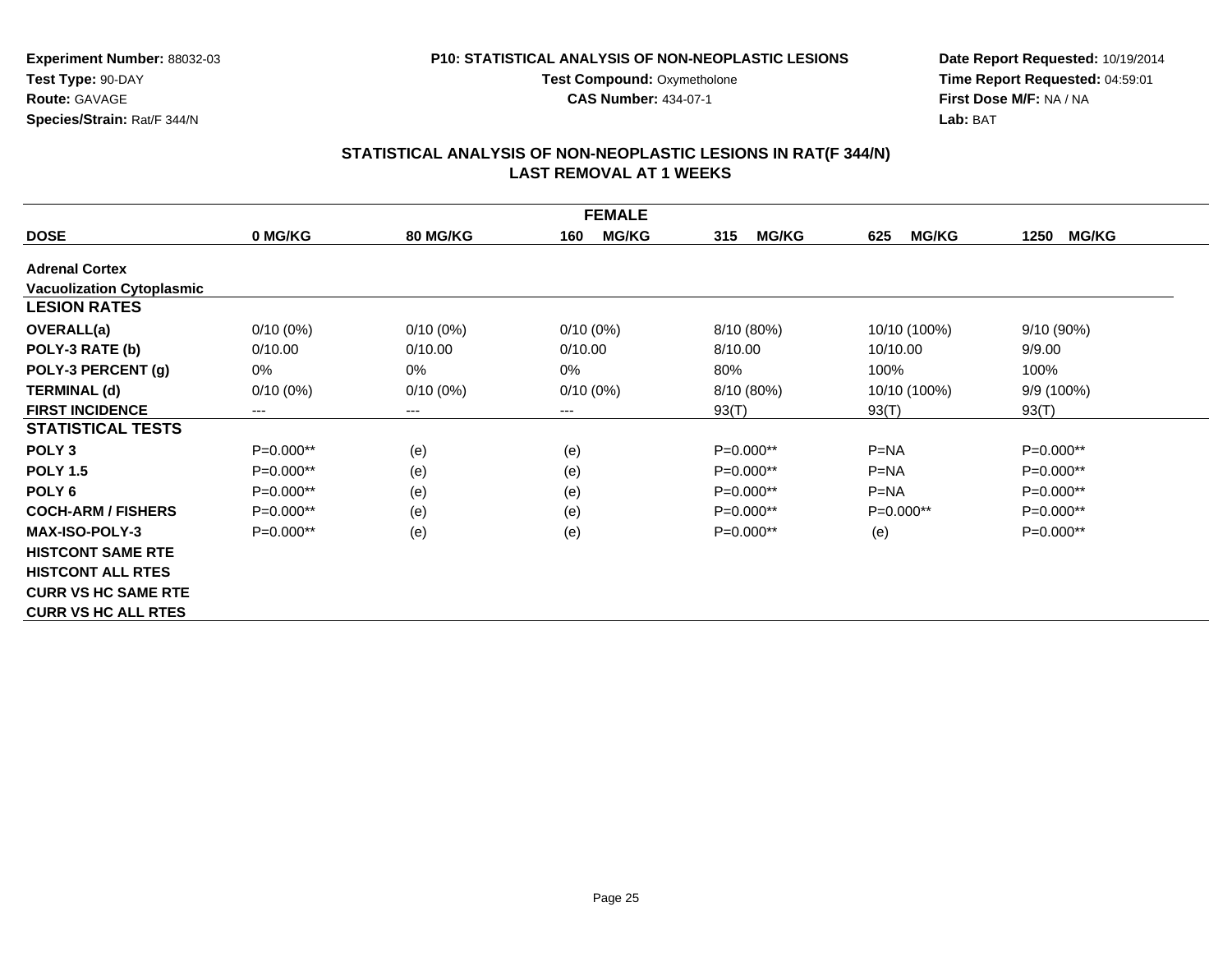#### **P10: STATISTICAL ANALYSIS OF NON-NEOPLASTIC LESIONS**

**Test Compound: Oxymetholone** 

**CAS Number:** 434-07-1

**Date Report Requested:** 10/19/2014**Time Report Requested:** 04:59:01**First Dose M/F:** NA / NA**Lab:** BAT

| <b>FEMALE</b>               |               |                 |                     |                     |                     |                      |  |  |
|-----------------------------|---------------|-----------------|---------------------|---------------------|---------------------|----------------------|--|--|
| <b>DOSE</b>                 | 0 MG/KG       | <b>80 MG/KG</b> | <b>MG/KG</b><br>160 | 315<br><b>MG/KG</b> | <b>MG/KG</b><br>625 | <b>MG/KG</b><br>1250 |  |  |
| <b>Heart: Myocardium</b>    |               |                 |                     |                     |                     |                      |  |  |
| <b>Degeneration Chronic</b> |               |                 |                     |                     |                     |                      |  |  |
| <b>LESION RATES</b>         |               |                 |                     |                     |                     |                      |  |  |
| <b>OVERALL(a)</b>           | 3/10 (30%)    | 6/10(60%)       | 7/10 (70%)          | 9/10 (90%)          | $9/10(90\%)$        | 9/10 (90%)           |  |  |
| POLY-3 RATE (b)             | 3/10.00       | 6/10.00         | 7/10.00             | 9/10.00             | 9/10.00             | 9/9.00               |  |  |
| POLY-3 PERCENT (g)          | 30%           | 60%             | 70%                 | 90%                 | 90%                 | 100%                 |  |  |
| <b>TERMINAL (d)</b>         | $3/10(30\%)$  | 6/10(60%)       | 7/10 (70%)          | $9/10(90\%)$        | $9/10(90\%)$        | $9/9(100\%)$         |  |  |
| <b>FIRST INCIDENCE</b>      | 93(T)         | 93(T)           | 93(T)               | 93(T)               | 93(T)               | 93(T)                |  |  |
| <b>STATISTICAL TESTS</b>    |               |                 |                     |                     |                     |                      |  |  |
| POLY <sub>3</sub>           | $P<0.001**$   | $P = 0.186$     | $P=0.082$           | P=0.003**           | $P=0.003**$         | P=0.000**            |  |  |
| <b>POLY 1.5</b>             | $P < 0.001**$ | $P = 0.186$     | $P=0.082$           | $P=0.003**$         | $P=0.003***$        | $P=0.000**$          |  |  |
| POLY <sub>6</sub>           | P<0.001**     | $P = 0.186$     | $P=0.082$           | P=0.003**           | $P=0.003**$         | P=0.000**            |  |  |
| <b>COCH-ARM / FISHERS</b>   | $P=0.008**$   | $P = 0.185$     | $P=0.089$           | $P=0.010**$         | $P=0.010**$         | $P=0.010**$          |  |  |
| <b>MAX-ISO-POLY-3</b>       | $P=0.000**$   | $P = 0.090$     | $P=0.032*$          | $P<0.001**$         | $P<0.001**$         | $P=0.000**$          |  |  |
| <b>HISTCONT SAME RTE</b>    |               |                 |                     |                     |                     |                      |  |  |
| <b>HISTCONT ALL RTES</b>    |               |                 |                     |                     |                     |                      |  |  |
| <b>CURR VS HC SAME RTE</b>  |               |                 |                     |                     |                     |                      |  |  |
| <b>CURR VS HC ALL RTES</b>  |               |                 |                     |                     |                     |                      |  |  |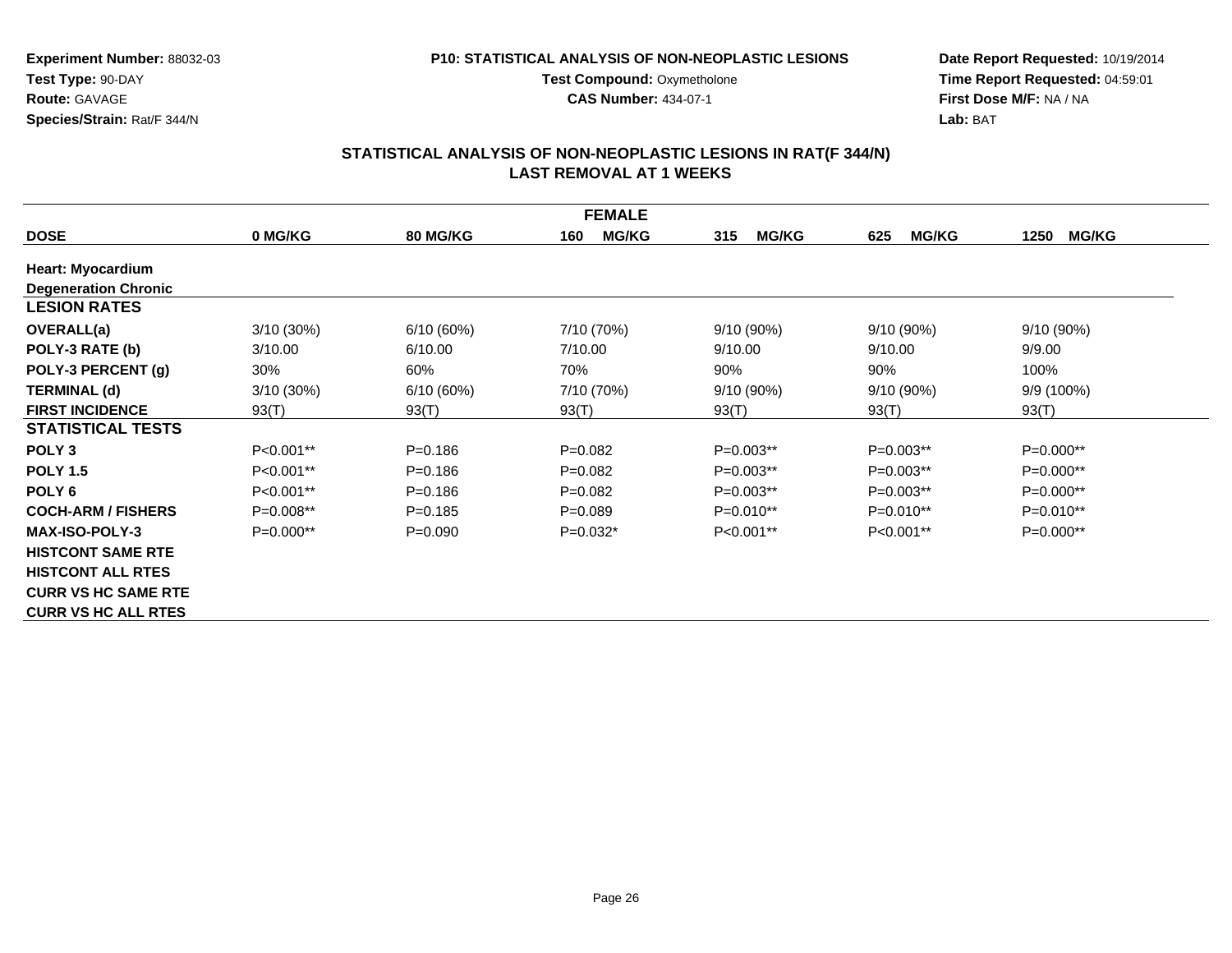**Experiment Number:** 88032-03**Test Type:** 90-DAY**Route:** GAVAGE**Species/Strain:** Rat/F 344/N

**Date Report Requested:** 10/19/2014**Time Report Requested:** 04:59:01**First Dose M/F:** NA / NA**Lab:** BAT

## **STATISTICAL ANALYSIS OF NON-NEOPLASTIC LESIONS IN RAT(F 344/N) LAST REMOVAL AT 1 WEEKS**

**Test Compound: Oxymetholone CAS Number:** 434-07-1

|                                | <b>FEMALE</b> |                 |                     |                     |                     |                      |  |  |  |
|--------------------------------|---------------|-----------------|---------------------|---------------------|---------------------|----------------------|--|--|--|
| <b>DOSE</b>                    | 0 MG/KG       | <b>80 MG/KG</b> | <b>MG/KG</b><br>160 | <b>MG/KG</b><br>315 | <b>MG/KG</b><br>625 | <b>MG/KG</b><br>1250 |  |  |  |
| <b>Intestine Large, Rectum</b> |               |                 |                     |                     |                     |                      |  |  |  |
| <b>Parasite Metazoan</b>       |               |                 |                     |                     |                     |                      |  |  |  |
| <b>LESION RATES</b>            |               |                 |                     |                     |                     |                      |  |  |  |
| <b>OVERALL(a)</b>              | $0/10(0\%)$   | $0/0 (0\%)$     | $0/0 (0\%)$         | $0/0 (0\%)$         | $0/0 (0\%)$         | $0/10(0\%)$          |  |  |  |
| POLY-3 RATE (b)                | 0/10.00       | 0/0.00          | 0/0.00              | 0/0.00              | 0/0.00              | 0/9.00               |  |  |  |
| POLY-3 PERCENT (g)             | 0%            | 0%              | 0%                  | 0%                  | 0%                  | 0%                   |  |  |  |
| <b>TERMINAL (d)</b>            | $0/10(0\%)$   | $0/0 (0\%)$     | $0/0 (0\%)$         | $0/0 (0\%)$         | $0/0 (0\%)$         | $0/9(0\%)$           |  |  |  |
| <b>FIRST INCIDENCE</b>         | ---           | $---$           | ---                 | ---                 | ---                 | $--$                 |  |  |  |
| <b>STATISTICAL TESTS</b>       |               |                 |                     |                     |                     |                      |  |  |  |
| POLY <sub>3</sub>              | (n)           | (n)             | (n)                 | (n)                 | (n)                 | (n)                  |  |  |  |
| <b>POLY 1.5</b>                | (n)           | (n)             | (n)                 | (n)                 | (n)                 | (n)                  |  |  |  |
| POLY <sub>6</sub>              | (n)           | (n)             | (n)                 | (n)                 | (n)                 | (n)                  |  |  |  |
| <b>COCH-ARM / FISHERS</b>      | (n)           | (n)             | (n)                 | (n)                 | (n)                 | (n)                  |  |  |  |
| <b>MAX-ISO-POLY-3</b>          | (n)           | (n)             | (n)                 | (n)                 | (n)                 | (n)                  |  |  |  |
| <b>HISTCONT SAME RTE</b>       |               |                 |                     |                     |                     |                      |  |  |  |
| <b>HISTCONT ALL RTES</b>       |               |                 |                     |                     |                     |                      |  |  |  |
| <b>CURR VS HC SAME RTE</b>     |               |                 |                     |                     |                     |                      |  |  |  |
| <b>CURR VS HC ALL RTES</b>     |               |                 |                     |                     |                     |                      |  |  |  |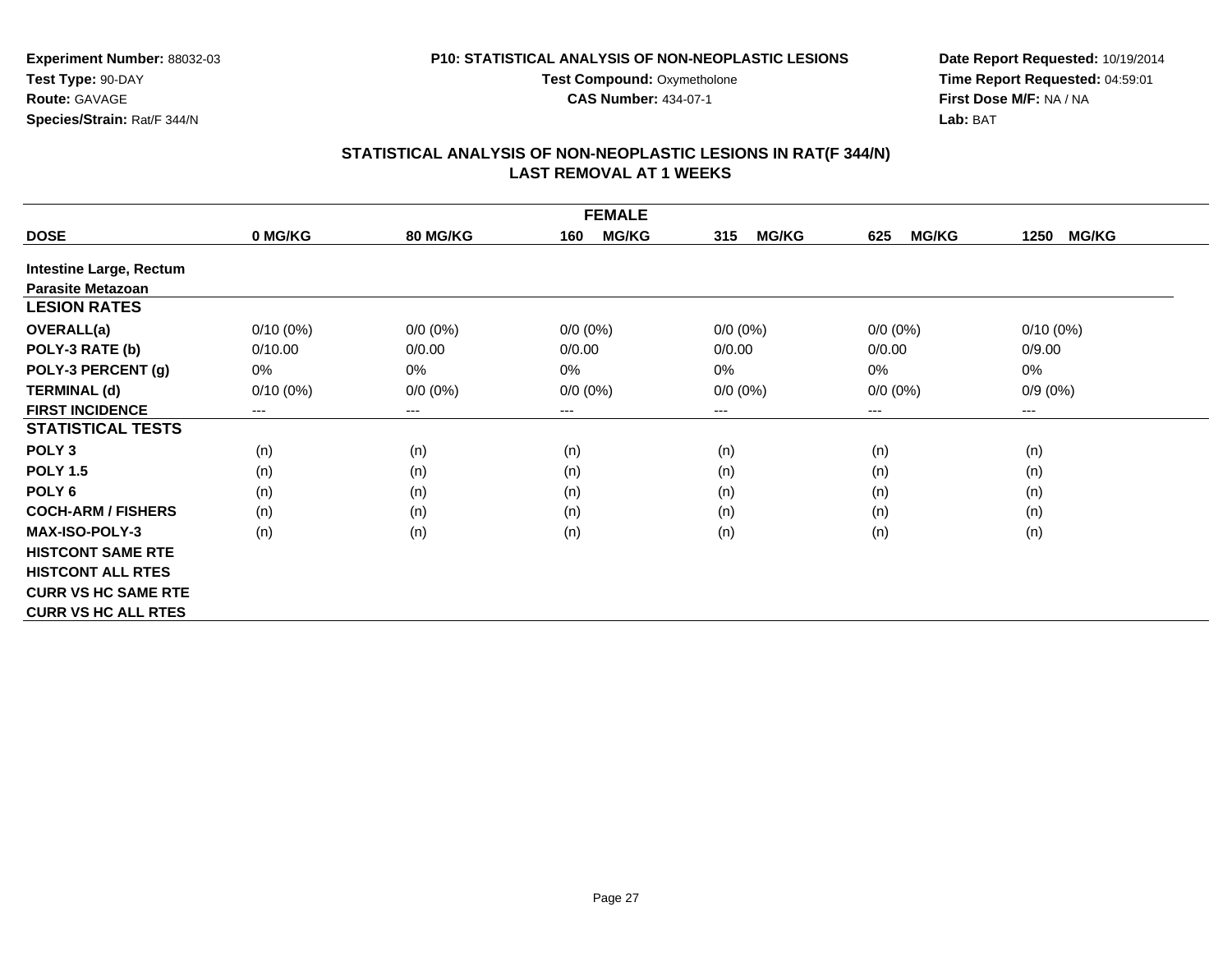**Experiment Number:** 88032-03**Test Type:** 90-DAY**Route:** GAVAGE**Species/Strain:** Rat/F 344/N

**Date Report Requested:** 10/19/2014**Time Report Requested:** 04:59:01**First Dose M/F:** NA / NA**Lab:** BAT

### **STATISTICAL ANALYSIS OF NON-NEOPLASTIC LESIONS IN RAT(F 344/N) LAST REMOVAL AT 1 WEEKS**

**Test Compound: Oxymetholone CAS Number:** 434-07-1

| <b>FEMALE</b>              |              |                 |                     |                     |                     |                      |  |  |
|----------------------------|--------------|-----------------|---------------------|---------------------|---------------------|----------------------|--|--|
| <b>DOSE</b>                | 0 MG/KG      | <b>80 MG/KG</b> | <b>MG/KG</b><br>160 | <b>MG/KG</b><br>315 | <b>MG/KG</b><br>625 | <b>MG/KG</b><br>1250 |  |  |
| Kidney                     |              |                 |                     |                     |                     |                      |  |  |
| Nephropathy                |              |                 |                     |                     |                     |                      |  |  |
| <b>LESION RATES</b>        |              |                 |                     |                     |                     |                      |  |  |
| <b>OVERALL(a)</b>          | $3/10(30\%)$ | $0/10(0\%)$     | $0/10(0\%)$         | $0/10(0\%)$         | $0/10(0\%)$         | $0/10(0\%)$          |  |  |
| POLY-3 RATE (b)            | 3/10.00      | 0/10.00         | 0/10.00             | 0/10.00             | 0/10.00             | 0/9.00               |  |  |
| POLY-3 PERCENT (g)         | 30%          | 0%              | $0\%$               | $0\%$               | 0%                  | $0\%$                |  |  |
| <b>TERMINAL (d)</b>        | 3/10 (30%)   | $0/10(0\%)$     | $0/10(0\%)$         | $0/10(0\%)$         | $0/10(0\%)$         | $0/9(0\%)$           |  |  |
| <b>FIRST INCIDENCE</b>     | 93(T)        | ---             | $--$                | ---                 | ---                 | ---                  |  |  |
| <b>STATISTICAL TESTS</b>   |              |                 |                     |                     |                     |                      |  |  |
| POLY <sub>3</sub>          | P=0.079N     | P=0.095N        | $P = 0.095N$        | P=0.095N            | P=0.095N            | $P = 0.115N$         |  |  |
| <b>POLY 1.5</b>            | $P = 0.079N$ | $P = 0.095N$    | $P = 0.095N$        | $P = 0.095N$        | $P = 0.095N$        | $P = 0.115N$         |  |  |
| POLY 6                     | $P = 0.079N$ | P=0.095N        | $P = 0.095N$        | P=0.095N            | P=0.095N            | $P = 0.115N$         |  |  |
| <b>COCH-ARM / FISHERS</b>  | $P = 0.106N$ | $P = 0.105N$    | $P = 0.105N$        | $P = 0.105N$        | $P = 0.105N$        | $P = 0.105N$         |  |  |
| <b>MAX-ISO-POLY-3</b>      | P=0.002N**   | P=0.025N*       | $P=0.025N^*$        | $P=0.025N*$         | $P=0.025N^*$        | P=0.040N*            |  |  |
| <b>HISTCONT SAME RTE</b>   |              |                 |                     |                     |                     |                      |  |  |
| <b>HISTCONT ALL RTES</b>   |              |                 |                     |                     |                     |                      |  |  |
| <b>CURR VS HC SAME RTE</b> |              |                 |                     |                     |                     |                      |  |  |
| <b>CURR VS HC ALL RTES</b> |              |                 |                     |                     |                     |                      |  |  |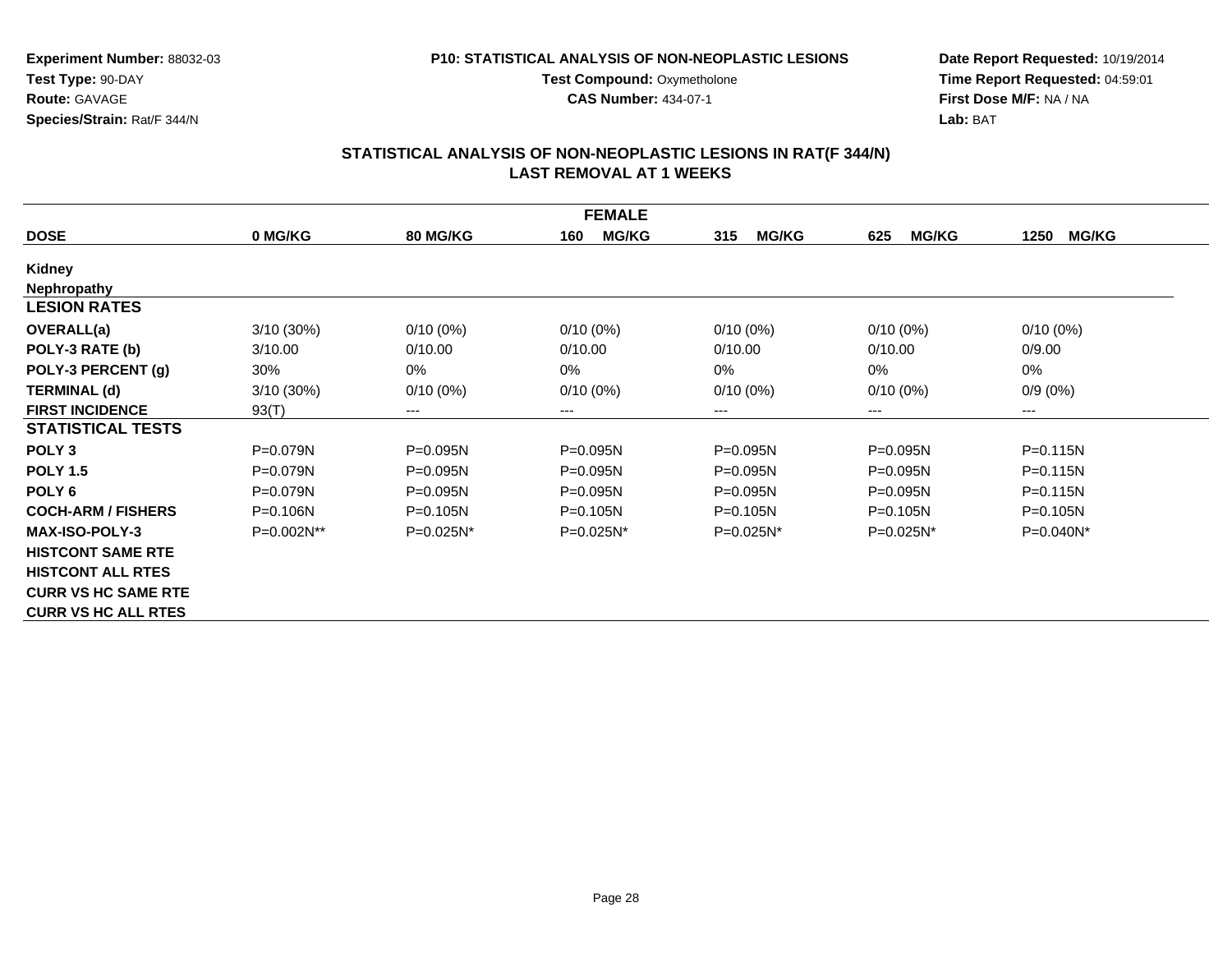#### **P10: STATISTICAL ANALYSIS OF NON-NEOPLASTIC LESIONS**

**Test Compound: Oxymetholone** 

**CAS Number:** 434-07-1

**Date Report Requested:** 10/19/2014**Time Report Requested:** 04:59:01**First Dose M/F:** NA / NA**Lab:** BAT

| <b>FEMALE</b>               |             |                 |                     |                     |                     |                      |  |  |
|-----------------------------|-------------|-----------------|---------------------|---------------------|---------------------|----------------------|--|--|
| <b>DOSE</b>                 | 0 MG/KG     | <b>80 MG/KG</b> | <b>MG/KG</b><br>160 | <b>MG/KG</b><br>315 | <b>MG/KG</b><br>625 | <b>MG/KG</b><br>1250 |  |  |
| Kidney                      |             |                 |                     |                     |                     |                      |  |  |
| <b>Regeneration Diffuse</b> |             |                 |                     |                     |                     |                      |  |  |
| <b>LESION RATES</b>         |             |                 |                     |                     |                     |                      |  |  |
| <b>OVERALL(a)</b>           | $0/10(0\%)$ | 1/10 (10%)      | 8/10 (80%)          | 9/10 (90%)          | $9/10(90\%)$        | 10/10 (100%)         |  |  |
| POLY-3 RATE (b)             | 0/10.00     | 1/10.00         | 8/10.00             | 9/10.00             | 9/10.00             | 10/10.00             |  |  |
| POLY-3 PERCENT (g)          | 0%          | 10%             | 80%                 | 90%                 | 90%                 | 100%                 |  |  |
| <b>TERMINAL (d)</b>         | $0/10(0\%)$ | 1/10 (10%)      | 8/10 (80%)          | 9/10 (90%)          | $9/10(90\%)$        | $9/9(100\%)$         |  |  |
| <b>FIRST INCIDENCE</b>      | ---         | 93(T)           | 93(T)               | 93(T)               | 93(T)               | $\overline{2}$       |  |  |
| <b>STATISTICAL TESTS</b>    |             |                 |                     |                     |                     |                      |  |  |
| POLY <sub>3</sub>           | P=0.000**   | $P = 0.500$     | $P=0.000**$         | $P=0.000**$         | $P=0.000**$         | $P = NA$             |  |  |
| <b>POLY 1.5</b>             | P=0.000**   | $P = 0.500$     | $P=0.000**$         | P=0.000**           | $P=0.000**$         | $P=NA$               |  |  |
| POLY <sub>6</sub>           | $P=0.000**$ | $P=0.500$       | $P=0.000**$         | $P=0.000**$         | $P=0.000**$         | $P=NA$               |  |  |
| <b>COCH-ARM / FISHERS</b>   | $P=0.000**$ | $P = 0.500$     | $P=0.000**$         | $P=0.000**$         | $P=0.000**$         | $P=0.000**$          |  |  |
| <b>MAX-ISO-POLY-3</b>       | $P=0.000**$ | $P = 0.159$     | $P=0.000**$         | $P=0.000**$         | $P=0.000**$         | (e)                  |  |  |
| <b>HISTCONT SAME RTE</b>    |             |                 |                     |                     |                     |                      |  |  |
| <b>HISTCONT ALL RTES</b>    |             |                 |                     |                     |                     |                      |  |  |
| <b>CURR VS HC SAME RTE</b>  |             |                 |                     |                     |                     |                      |  |  |
| <b>CURR VS HC ALL RTES</b>  |             |                 |                     |                     |                     |                      |  |  |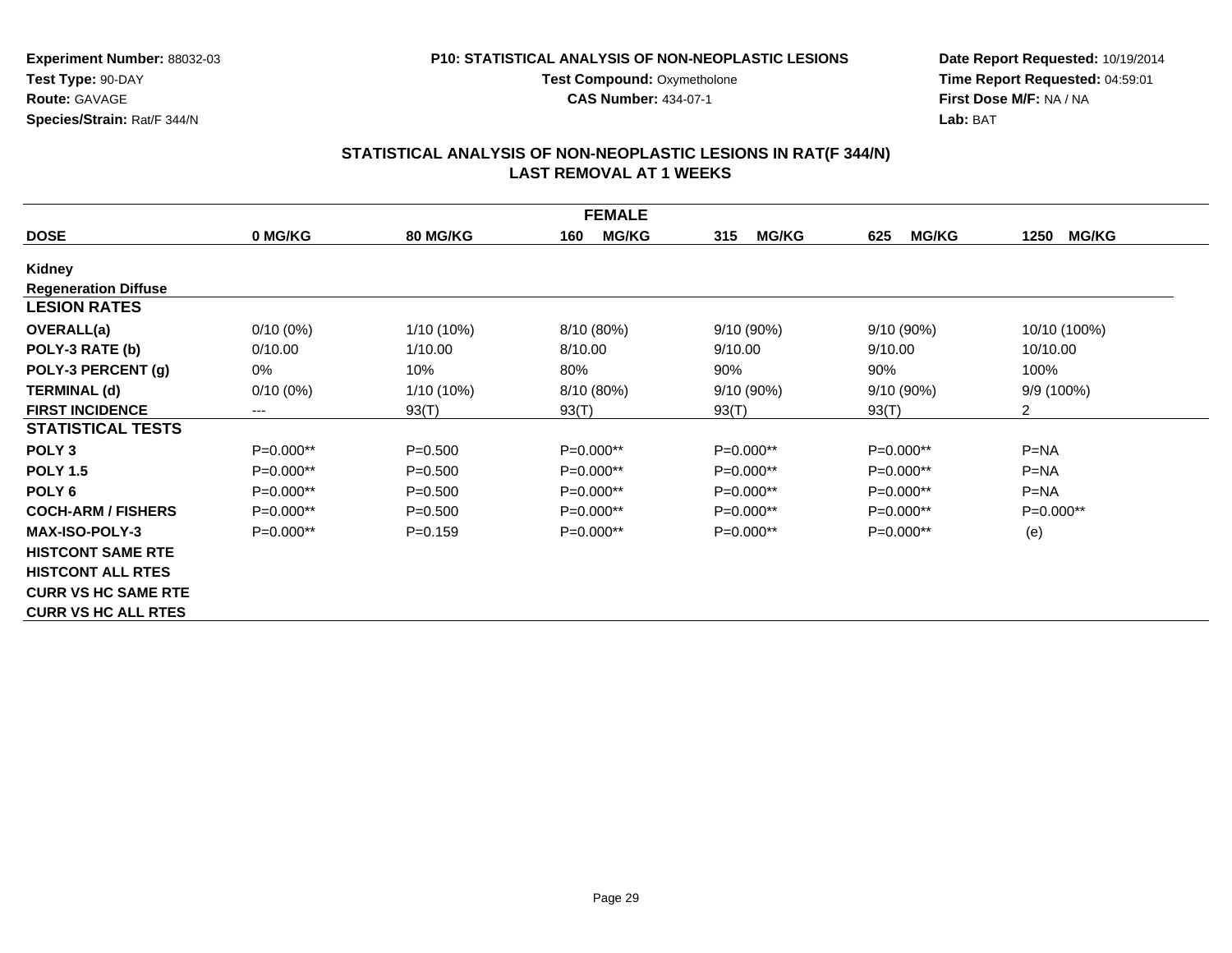#### **P10: STATISTICAL ANALYSIS OF NON-NEOPLASTIC LESIONS**

**Test Compound: Oxymetholone** 

**CAS Number:** 434-07-1

**Date Report Requested:** 10/19/2014**Time Report Requested:** 04:59:01**First Dose M/F:** NA / NA**Lab:** BAT

| <b>FEMALE</b>              |              |                        |                     |                     |                     |                      |  |  |
|----------------------------|--------------|------------------------|---------------------|---------------------|---------------------|----------------------|--|--|
| <b>DOSE</b>                | 0 MG/KG      | <b>80 MG/KG</b>        | <b>MG/KG</b><br>160 | <b>MG/KG</b><br>315 | <b>MG/KG</b><br>625 | <b>MG/KG</b><br>1250 |  |  |
| <b>Kidney: Cortex</b>      |              |                        |                     |                     |                     |                      |  |  |
| Hyperplasia                |              |                        |                     |                     |                     |                      |  |  |
| <b>LESION RATES</b>        |              |                        |                     |                     |                     |                      |  |  |
| <b>OVERALL(a)</b>          | 1/10 (10%)   | $0/10(0\%)$            | $0/10(0\%)$         | $0/10(0\%)$         | $0/10(0\%)$         | $0/10(0\%)$          |  |  |
| POLY-3 RATE (b)            | 1/10.00      | 0/10.00                | 0/10.00             | 0/10.00             | 0/10.00             | 0/9.00               |  |  |
| POLY-3 PERCENT (g)         | 10%          | 0%                     | $0\%$               | 0%                  | 0%                  | 0%                   |  |  |
| <b>TERMINAL (d)</b>        | $1/10(10\%)$ | $0/10(0\%)$            | $0/10(0\%)$         | $0/10(0\%)$         | $0/10(0\%)$         | $0/9(0\%)$           |  |  |
| <b>FIRST INCIDENCE</b>     | 93(T)        | $\qquad \qquad \cdots$ | $---$               | ---                 | ---                 | ---                  |  |  |
| <b>STATISTICAL TESTS</b>   |              |                        |                     |                     |                     |                      |  |  |
| POLY <sub>3</sub>          | P=0.393N     | P=0.500N               | $P = 0.500N$        | $P = 0.500N$        | $P = 0.500N$        | $P = 0.521N$         |  |  |
| <b>POLY 1.5</b>            | $P = 0.393N$ | P=0.500N               | $P = 0.500N$        | $P = 0.500N$        | $P = 0.500N$        | $P = 0.521N$         |  |  |
| POLY 6                     | $P = 0.393N$ | $P = 0.500N$           | $P = 0.500N$        | $P = 0.500N$        | $P = 0.500N$        | $P = 0.521N$         |  |  |
| <b>COCH-ARM / FISHERS</b>  | $P = 0.414N$ | $P = 0.500N$           | $P = 0.500N$        | $P = 0.500N$        | $P = 0.500N$        | $P = 0.500N$         |  |  |
| <b>MAX-ISO-POLY-3</b>      | $P = 0.107N$ | $P = 0.159N$           | $P = 0.159N$        | $P = 0.159N$        | $P = 0.159N$        | $P = 0.185N$         |  |  |
| <b>HISTCONT SAME RTE</b>   |              |                        |                     |                     |                     |                      |  |  |
| <b>HISTCONT ALL RTES</b>   |              |                        |                     |                     |                     |                      |  |  |
| <b>CURR VS HC SAME RTE</b> |              |                        |                     |                     |                     |                      |  |  |
| <b>CURR VS HC ALL RTES</b> |              |                        |                     |                     |                     |                      |  |  |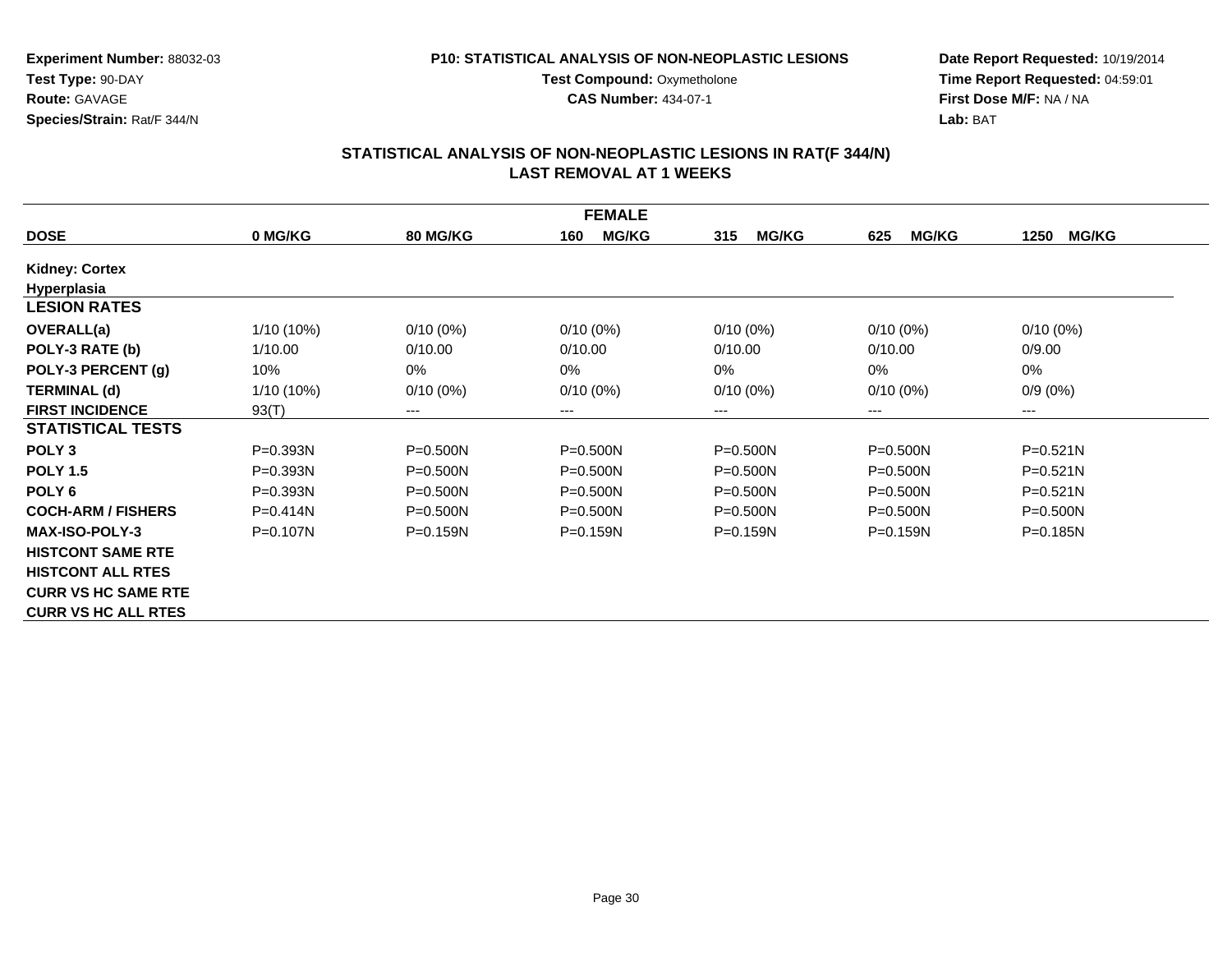#### **P10: STATISTICAL ANALYSIS OF NON-NEOPLASTIC LESIONS**

**Test Compound: Oxymetholone** 

**CAS Number:** 434-07-1

**Date Report Requested:** 10/19/2014**Time Report Requested:** 04:59:01**First Dose M/F:** NA / NA**Lab:** BAT

| <b>FEMALE</b>                 |              |                 |                     |                     |                     |                      |  |  |
|-------------------------------|--------------|-----------------|---------------------|---------------------|---------------------|----------------------|--|--|
| <b>DOSE</b>                   | 0 MG/KG      | <b>80 MG/KG</b> | <b>MG/KG</b><br>160 | <b>MG/KG</b><br>315 | <b>MG/KG</b><br>625 | <b>MG/KG</b><br>1250 |  |  |
| <b>Kidney: Renal Tubule</b>   |              |                 |                     |                     |                     |                      |  |  |
| <b>Mineralization Diffuse</b> |              |                 |                     |                     |                     |                      |  |  |
| <b>LESION RATES</b>           |              |                 |                     |                     |                     |                      |  |  |
| <b>OVERALL(a)</b>             | 10/10 (100%) | 10/10 (100%)    | 10/10 (100%)        | 10/10 (100%)        | 10/10 (100%)        | $9/10(90\%)$         |  |  |
| POLY-3 RATE (b)               | 10/10.00     | 10/10.00        | 10/10.00            | 10/10.00            | 10/10.00            | 9/10.00              |  |  |
| POLY-3 PERCENT (g)            | 100%         | 100%            | 100%                | 100%                | 100%                | 90%                  |  |  |
| <b>TERMINAL (d)</b>           | 10/10 (100%) | 10/10 (100%)    | 10/10 (100%)        | 10/10 (100%)        | 10/10 (100%)        | 8/9 (89%)            |  |  |
| <b>FIRST INCIDENCE</b>        | 93(T)        | 93(T)           | 93(T)               | 93(T)               | 93(T)               | $\overline{2}$       |  |  |
| <b>STATISTICAL TESTS</b>      |              |                 |                     |                     |                     |                      |  |  |
| POLY <sub>3</sub>             | $P = 0.107N$ | (e)             | (e)                 | (e)                 | (e)                 | $P = 0.500N$         |  |  |
| <b>POLY 1.5</b>               | $P = 0.107N$ | (e)             | (e)                 | (e)                 | (e)                 | $P = 0.500N$         |  |  |
| POLY 6                        | $P = 0.107N$ | (e)             | (e)                 | (e)                 | (e)                 | P=0.500N             |  |  |
| <b>COCH-ARM / FISHERS</b>     | $P = 0.105N$ | (e)             | (e)                 | (e)                 | (e)                 | $P = 0.500N$         |  |  |
| <b>MAX-ISO-POLY-3</b>         | $P = 0.074N$ | (e)             | (e)                 | (e)                 | (e)                 | $P = 0.159N$         |  |  |
| <b>HISTCONT SAME RTE</b>      |              |                 |                     |                     |                     |                      |  |  |
| <b>HISTCONT ALL RTES</b>      |              |                 |                     |                     |                     |                      |  |  |
| <b>CURR VS HC SAME RTE</b>    |              |                 |                     |                     |                     |                      |  |  |
| <b>CURR VS HC ALL RTES</b>    |              |                 |                     |                     |                     |                      |  |  |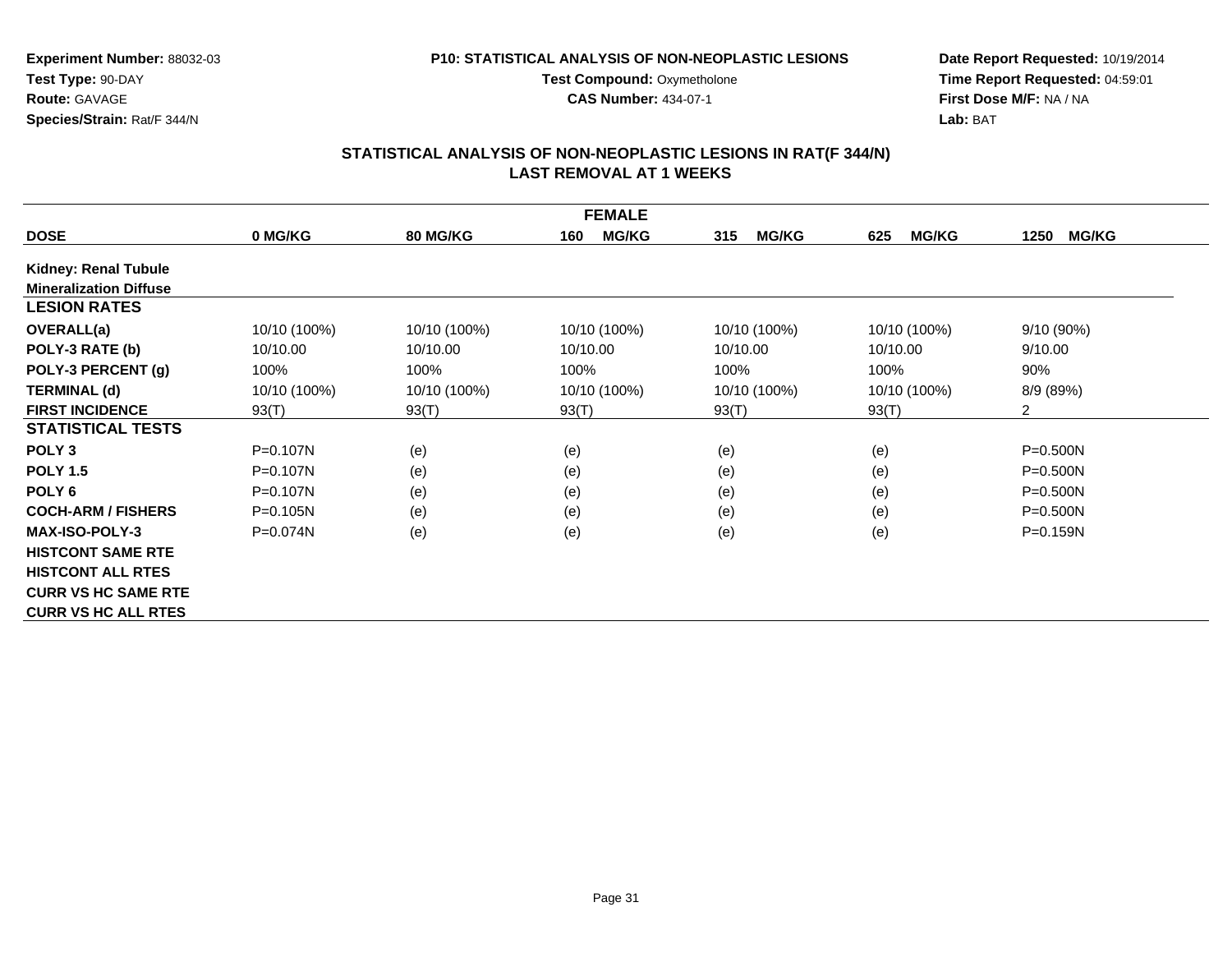**CAS Number:** 434-07-1

**Experiment Number:** 88032-03**Test Type:** 90-DAY**Route:** GAVAGE**Species/Strain:** Rat/F 344/N

**Date Report Requested:** 10/19/2014**Time Report Requested:** 04:59:01**First Dose M/F:** NA / NA**Lab:** BAT

| <b>FEMALE</b>                           |                        |                 |                     |                     |                     |                      |  |  |
|-----------------------------------------|------------------------|-----------------|---------------------|---------------------|---------------------|----------------------|--|--|
| <b>DOSE</b>                             | 0 MG/KG                | <b>80 MG/KG</b> | <b>MG/KG</b><br>160 | <b>MG/KG</b><br>315 | <b>MG/KG</b><br>625 | <b>MG/KG</b><br>1250 |  |  |
| Liver                                   |                        |                 |                     |                     |                     |                      |  |  |
| <b>Hematopoietic Cell Proliferation</b> |                        |                 |                     |                     |                     |                      |  |  |
| <b>LESION RATES</b>                     |                        |                 |                     |                     |                     |                      |  |  |
| <b>OVERALL(a)</b>                       | $0/10(0\%)$            | 0/2(0%)         | $0/0 (0\%)$         | $0/1$ $(0%)$        | $0/0 (0\%)$         | $0/10(0\%)$          |  |  |
| POLY-3 RATE (b)                         | 0/10.00                | 0/2.00          | 0/0.00              | 0/1.00              | 0/0.00              | 0/9.00               |  |  |
| POLY-3 PERCENT (g)                      | 0%                     | 0%              | $0\%$               | 0%                  | 0%                  | 0%                   |  |  |
| <b>TERMINAL (d)</b>                     | $0/10(0\%)$            | 0/2(0%)         | $0/0 (0\%)$         | $0/1$ (0%)          | $0/0 (0\%)$         | $0/9(0\%)$           |  |  |
| <b>FIRST INCIDENCE</b>                  | $\qquad \qquad \cdots$ | $\cdots$        | ---                 | ---                 | ---                 | $\qquad \qquad - -$  |  |  |
| <b>STATISTICAL TESTS</b>                |                        |                 |                     |                     |                     |                      |  |  |
| POLY <sub>3</sub>                       | (n)                    | (n)             | (n)                 | (n)                 | (n)                 | (n)                  |  |  |
| <b>POLY 1.5</b>                         | (n)                    | (n)             | (n)                 | (n)                 | (n)                 | (n)                  |  |  |
| POLY <sub>6</sub>                       | (n)                    | (n)             | (n)                 | (n)                 | (n)                 | (n)                  |  |  |
| <b>COCH-ARM / FISHERS</b>               | (n)                    | (n)             | (n)                 | (n)                 | (n)                 | (n)                  |  |  |
| <b>MAX-ISO-POLY-3</b>                   | (n)                    | (n)             | (n)                 | (n)                 | (n)                 | (n)                  |  |  |
| <b>HISTCONT SAME RTE</b>                |                        |                 |                     |                     |                     |                      |  |  |
| <b>HISTCONT ALL RTES</b>                |                        |                 |                     |                     |                     |                      |  |  |
| <b>CURR VS HC SAME RTE</b>              |                        |                 |                     |                     |                     |                      |  |  |
| <b>CURR VS HC ALL RTES</b>              |                        |                 |                     |                     |                     |                      |  |  |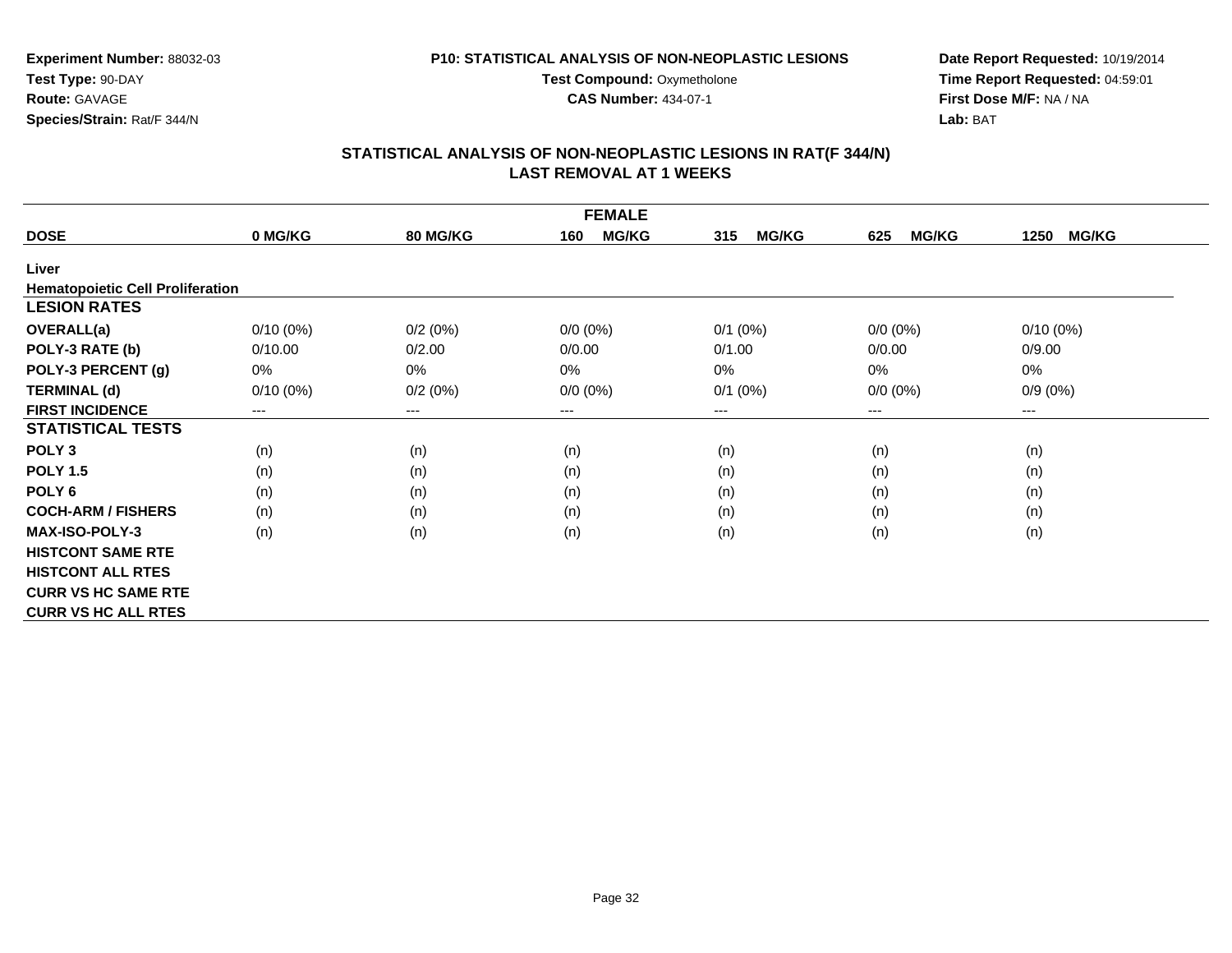**Test Compound: Oxymetholone CAS Number:** 434-07-1

**Experiment Number:** 88032-03**Test Type:** 90-DAY**Route:** GAVAGE**Species/Strain:** Rat/F 344/N

**Date Report Requested:** 10/19/2014**Time Report Requested:** 04:59:01**First Dose M/F:** NA / NA**Lab:** BAT

| <b>FEMALE</b>              |              |                 |                     |                     |                     |                      |  |  |
|----------------------------|--------------|-----------------|---------------------|---------------------|---------------------|----------------------|--|--|
| <b>DOSE</b>                | 0 MG/KG      | <b>80 MG/KG</b> | <b>MG/KG</b><br>160 | <b>MG/KG</b><br>315 | <b>MG/KG</b><br>625 | <b>MG/KG</b><br>1250 |  |  |
| Liver                      |              |                 |                     |                     |                     |                      |  |  |
| Hepatodiaphragmatic Nodule |              |                 |                     |                     |                     |                      |  |  |
| <b>LESION RATES</b>        |              |                 |                     |                     |                     |                      |  |  |
| <b>OVERALL(a)</b>          | $1/10(10\%)$ | 2/2(100%)       | $0/0 (0\%)$         | $1/1$ (100%)        | $0/0 (0\%)$         | $0/10(0\%)$          |  |  |
| POLY-3 RATE (b)            | 1/10.00      | 2/2.00          | 0/0.00              | 1/1.00              | 0/0.00              | 0/9.00               |  |  |
| POLY-3 PERCENT (g)         | 10%          | 100%            | 0%                  | 100%                | 0%                  | 0%                   |  |  |
| <b>TERMINAL (d)</b>        | $1/10(10\%)$ | 2/2(100%)       | $0/0 (0\%)$         | $1/1$ (100%)        | $0/0 (0\%)$         | $0/9(0\%)$           |  |  |
| <b>FIRST INCIDENCE</b>     | 93(T)        | 93(T)           | ---                 | 93(T)               | $---$               | ---                  |  |  |
| <b>STATISTICAL TESTS</b>   |              |                 |                     |                     |                     |                      |  |  |
| POLY <sub>3</sub>          | (e)          | P=0.005**       | (e)                 | $P = 0.146$         | (e)                 | $P = 0.521N$         |  |  |
| <b>POLY 1.5</b>            | (e)          | P=0.005**       | (e)                 | $P = 0.146$         | (e)                 | P=0.521N             |  |  |
| POLY <sub>6</sub>          | (e)          | P=0.005**       | (e)                 | $P = 0.146$         | (e)                 | $P = 0.521N$         |  |  |
| <b>COCH-ARM / FISHERS</b>  | $P = 0.091N$ | $P=0.045*$      | (e)                 | $P = 0.182$         | (e)                 | P=0.500N             |  |  |
| <b>MAX-ISO-POLY-3</b>      | (e)          | P<0.001**       | (e)                 | $P=0.022*$          | (e)                 | $P = 0.185N$         |  |  |
| <b>HISTCONT SAME RTE</b>   |              |                 |                     |                     |                     |                      |  |  |
| <b>HISTCONT ALL RTES</b>   |              |                 |                     |                     |                     |                      |  |  |
| <b>CURR VS HC SAME RTE</b> |              |                 |                     |                     |                     |                      |  |  |
| <b>CURR VS HC ALL RTES</b> |              |                 |                     |                     |                     |                      |  |  |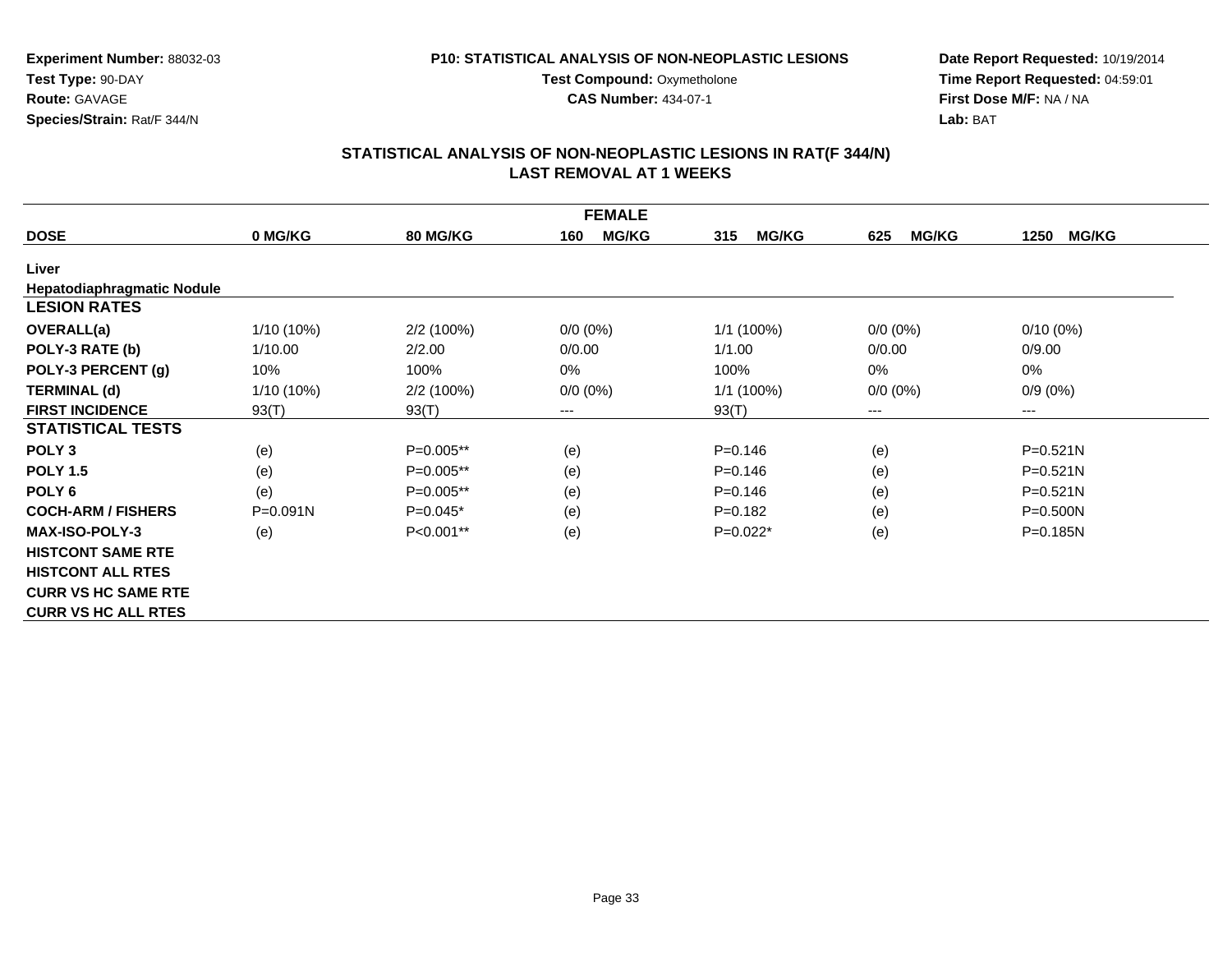**CAS Number:** 434-07-1

**Experiment Number:** 88032-03**Test Type:** 90-DAY**Route:** GAVAGE**Species/Strain:** Rat/F 344/N

**Date Report Requested:** 10/19/2014**Time Report Requested:** 04:59:01**First Dose M/F:** NA / NA**Lab:** BAT

| <b>FEMALE</b>                       |              |                 |                     |                     |                     |                      |  |  |
|-------------------------------------|--------------|-----------------|---------------------|---------------------|---------------------|----------------------|--|--|
| <b>DOSE</b>                         | 0 MG/KG      | <b>80 MG/KG</b> | <b>MG/KG</b><br>160 | <b>MG/KG</b><br>315 | <b>MG/KG</b><br>625 | <b>MG/KG</b><br>1250 |  |  |
| Liver                               |              |                 |                     |                     |                     |                      |  |  |
| <b>Inflammation Chronic Diffuse</b> |              |                 |                     |                     |                     |                      |  |  |
| <b>LESION RATES</b>                 |              |                 |                     |                     |                     |                      |  |  |
| <b>OVERALL(a)</b>                   | 1/10 (10%)   | 0/2(0%)         | $0/0 (0\%)$         | $0/1$ (0%)          | $0/0 (0\%)$         | $0/10(0\%)$          |  |  |
| POLY-3 RATE (b)                     | 1/10.00      | 0/2.00          | 0/0.00              | 0/1.00              | 0/0.00              | 0/9.00               |  |  |
| POLY-3 PERCENT (g)                  | 10%          | 0%              | 0%                  | $0\%$               | 0%                  | 0%                   |  |  |
| <b>TERMINAL (d)</b>                 | $1/10(10\%)$ | 0/2(0%)         | $0/0 (0\%)$         | $0/1$ (0%)          | $0/0 (0\%)$         | $0/9(0\%)$           |  |  |
| <b>FIRST INCIDENCE</b>              | 93(T)        | ---             | ---                 | ---                 | ---                 | $---$                |  |  |
| <b>STATISTICAL TESTS</b>            |              |                 |                     |                     |                     |                      |  |  |
| POLY <sub>3</sub>                   | (e)          | P=0.805N        | (e)                 | P=0.913N            | (e)                 | P=0.521N             |  |  |
| <b>POLY 1.5</b>                     | (e)          | $P = 0.805N$    | (e)                 | $P = 0.913N$        | (e)                 | $P = 0.521N$         |  |  |
| POLY <sub>6</sub>                   | (e)          | $P = 0.805N$    | (e)                 | P=0.913N            | (e)                 | P=0.521N             |  |  |
| <b>COCH-ARM / FISHERS</b>           | $P = 0.335N$ | $P = 0.833N$    | (e)                 | $P = 0.909N$        | (e)                 | $P = 0.500N$         |  |  |
| <b>MAX-ISO-POLY-3</b>               | (e)          | $P = 0.369N$    | (e)                 | $P = 0.411N$        | (e)                 | $P = 0.185N$         |  |  |
| <b>HISTCONT SAME RTE</b>            |              |                 |                     |                     |                     |                      |  |  |
| <b>HISTCONT ALL RTES</b>            |              |                 |                     |                     |                     |                      |  |  |
| <b>CURR VS HC SAME RTE</b>          |              |                 |                     |                     |                     |                      |  |  |
| <b>CURR VS HC ALL RTES</b>          |              |                 |                     |                     |                     |                      |  |  |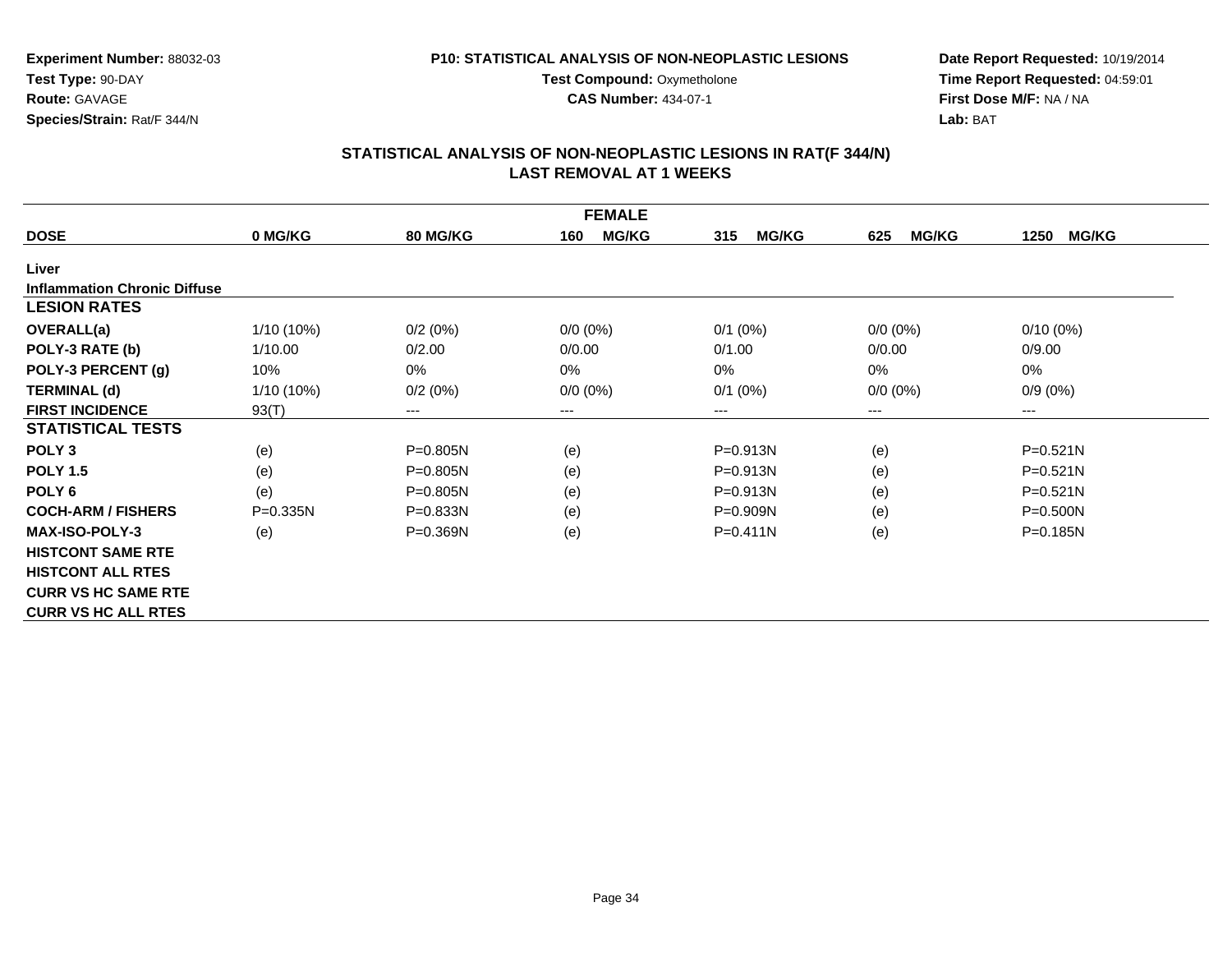**CAS Number:** 434-07-1

**Experiment Number:** 88032-03**Test Type:** 90-DAY**Route:** GAVAGE**Species/Strain:** Rat/F 344/N

**Date Report Requested:** 10/19/2014**Time Report Requested:** 04:59:01**First Dose M/F:** NA / NA**Lab:** BAT

| <b>FEMALE</b>              |             |                 |                     |                     |                     |                      |  |  |
|----------------------------|-------------|-----------------|---------------------|---------------------|---------------------|----------------------|--|--|
| <b>DOSE</b>                | 0 MG/KG     | <b>80 MG/KG</b> | <b>MG/KG</b><br>160 | <b>MG/KG</b><br>315 | <b>MG/KG</b><br>625 | <b>MG/KG</b><br>1250 |  |  |
| <b>Lung: Alveolus</b>      |             |                 |                     |                     |                     |                      |  |  |
| <b>Foreign Body</b>        |             |                 |                     |                     |                     |                      |  |  |
| <b>LESION RATES</b>        |             |                 |                     |                     |                     |                      |  |  |
| <b>OVERALL(a)</b>          | $0/10(0\%)$ | $0/0 (0\%)$     | $0/0 (0\%)$         | $0/0 (0\%)$         | $0/0 (0\%)$         | $1/10(10\%)$         |  |  |
| POLY-3 RATE (b)            | 0/10.00     | 0/0.00          | 0/0.00              | 0/0.00              | 0/0.00              | 1/10.00              |  |  |
| POLY-3 PERCENT (g)         | 0%          | 0%              | 0%                  | $0\%$               | 0%                  | 10%                  |  |  |
| <b>TERMINAL (d)</b>        | $0/10(0\%)$ | $0/0 (0\%)$     | $0/0 (0\%)$         | $0/0 (0\%)$         | $0/0 (0\%)$         | $0/9(0\%)$           |  |  |
| <b>FIRST INCIDENCE</b>     | $---$       | ---             | $--$                | ---                 | ---                 | $\overline{c}$       |  |  |
| <b>STATISTICAL TESTS</b>   |             |                 |                     |                     |                     |                      |  |  |
| POLY <sub>3</sub>          | (e)         | (e)             | (e)                 | (e)                 | (e)                 | $P = 0.500$          |  |  |
| <b>POLY 1.5</b>            | (e)         | (e)             | (e)                 | (e)                 | (e)                 | $P = 0.500$          |  |  |
| POLY 6                     | (e)         | (e)             | (e)                 | (e)                 | (e)                 | $P = 0.500$          |  |  |
| <b>COCH-ARM / FISHERS</b>  | $P = 0.304$ | (e)             | (e)                 | (e)                 | (e)                 | $P = 0.500$          |  |  |
| <b>MAX-ISO-POLY-3</b>      | (e)         | (e)             | (e)                 | (e)                 | (e)                 | $P = 0.159$          |  |  |
| <b>HISTCONT SAME RTE</b>   |             |                 |                     |                     |                     |                      |  |  |
| <b>HISTCONT ALL RTES</b>   |             |                 |                     |                     |                     |                      |  |  |
| <b>CURR VS HC SAME RTE</b> |             |                 |                     |                     |                     |                      |  |  |
| <b>CURR VS HC ALL RTES</b> |             |                 |                     |                     |                     |                      |  |  |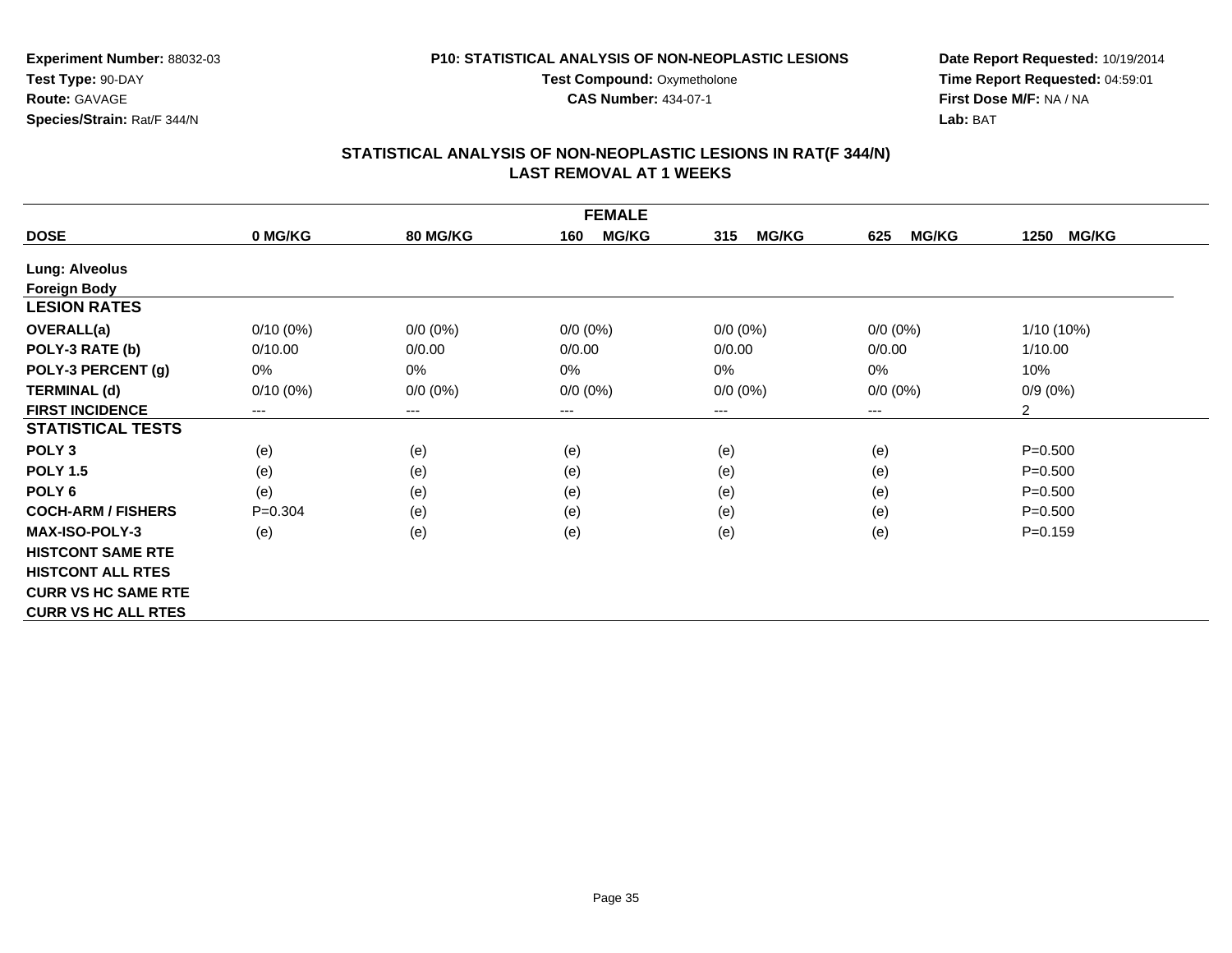**CAS Number:** 434-07-1

**Experiment Number:** 88032-03**Test Type:** 90-DAY**Route:** GAVAGE**Species/Strain:** Rat/F 344/N

**Date Report Requested:** 10/19/2014**Time Report Requested:** 04:59:01**First Dose M/F:** NA / NA**Lab:** BAT

| <b>FEMALE</b>               |            |                            |                     |                     |                     |                      |  |  |
|-----------------------------|------------|----------------------------|---------------------|---------------------|---------------------|----------------------|--|--|
| <b>DOSE</b>                 | 0 MG/KG    | <b>80 MG/KG</b>            | <b>MG/KG</b><br>160 | <b>MG/KG</b><br>315 | <b>MG/KG</b><br>625 | <b>MG/KG</b><br>1250 |  |  |
| Lung: Alveolus              |            |                            |                     |                     |                     |                      |  |  |
| <b>Inflammation Chronic</b> |            |                            |                     |                     |                     |                      |  |  |
| <b>LESION RATES</b>         |            |                            |                     |                     |                     |                      |  |  |
| <b>OVERALL(a)</b>           | 2/10 (20%) | $0/0 (0\%)$                | $0/0 (0\%)$         | $0/0 (0\%)$         | $0/0 (0\%)$         | $1/10(10\%)$         |  |  |
| POLY-3 RATE (b)             | 2/10.00    | 0/0.00                     | 0/0.00              | 0/0.00              | 0/0.00              | 1/10.00              |  |  |
| POLY-3 PERCENT (g)          | 20%        | 0%                         | 0%                  | 0%                  | $0\%$               | 10%                  |  |  |
| <b>TERMINAL (d)</b>         | 2/10(20%)  | $0/0 (0\%)$                | $0/0 (0\%)$         | $0/0 (0\%)$         | $0/0 (0\%)$         | $0/9(0\%)$           |  |  |
| <b>FIRST INCIDENCE</b>      | 93(T)      | $\qquad \qquad - \qquad -$ | $--$                | ---                 | ---                 | $\overline{2}$       |  |  |
| <b>STATISTICAL TESTS</b>    |            |                            |                     |                     |                     |                      |  |  |
| POLY <sub>3</sub>           | (e)        | (e)                        | (e)                 | (e)                 | (e)                 | $P = 0.500N$         |  |  |
| <b>POLY 1.5</b>             | (e)        | (e)                        | (e)                 | (e)                 | (e)                 | $P = 0.500N$         |  |  |
| POLY 6                      | (e)        | (e)                        | (e)                 | (e)                 | (e)                 | $P = 0.500N$         |  |  |
| <b>COCH-ARM / FISHERS</b>   | P=0.377N   | (e)                        | (e)                 | (e)                 | (e)                 | $P = 0.500N$         |  |  |
| <b>MAX-ISO-POLY-3</b>       | (e)        | (e)                        | (e)                 | (e)                 | (e)                 | P=0.274N             |  |  |
| <b>HISTCONT SAME RTE</b>    |            |                            |                     |                     |                     |                      |  |  |
| <b>HISTCONT ALL RTES</b>    |            |                            |                     |                     |                     |                      |  |  |
| <b>CURR VS HC SAME RTE</b>  |            |                            |                     |                     |                     |                      |  |  |
| <b>CURR VS HC ALL RTES</b>  |            |                            |                     |                     |                     |                      |  |  |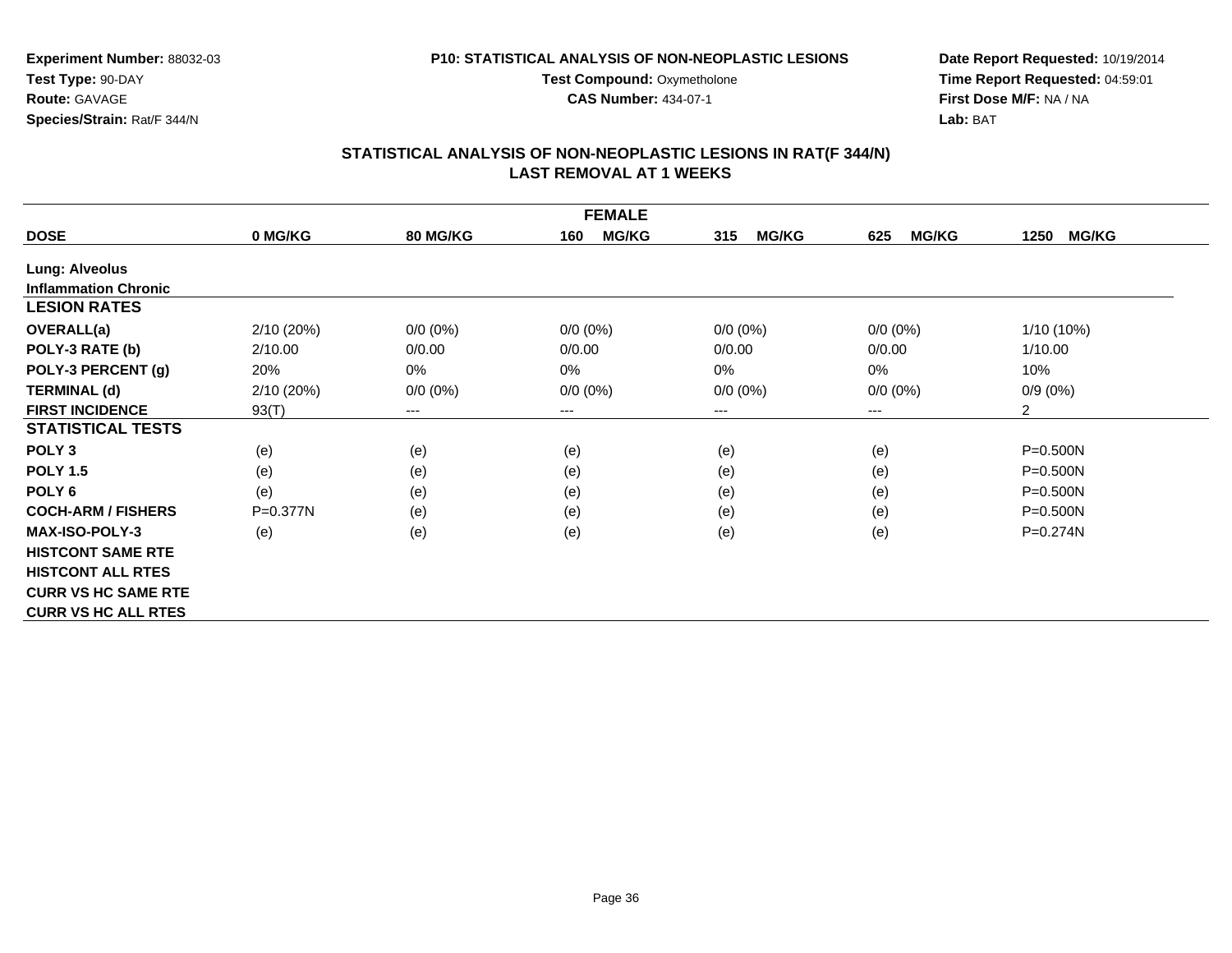**CAS Number:** 434-07-1

**Experiment Number:** 88032-03**Test Type:** 90-DAY**Route:** GAVAGE**Species/Strain:** Rat/F 344/N

**Date Report Requested:** 10/19/2014**Time Report Requested:** 04:59:01**First Dose M/F:** NA / NA**Lab:** BAT

|                            |             |                 | <b>FEMALE</b>       |                     |                     |                      |
|----------------------------|-------------|-----------------|---------------------|---------------------|---------------------|----------------------|
| <b>DOSE</b>                | 0 MG/KG     | <b>80 MG/KG</b> | <b>MG/KG</b><br>160 | <b>MG/KG</b><br>315 | <b>MG/KG</b><br>625 | <b>MG/KG</b><br>1250 |
| <b>Mammary Gland</b>       |             |                 |                     |                     |                     |                      |
| <b>Dilatation</b>          |             |                 |                     |                     |                     |                      |
| <b>LESION RATES</b>        |             |                 |                     |                     |                     |                      |
| <b>OVERALL(a)</b>          | $0/10(0\%)$ | 0/8(0%)         | 0/8(0%)             | $0/9(0\%)$          | 0/8(0%)             | $0/10(0\%)$          |
| POLY-3 RATE (b)            | 0/10.00     | 0/8.00          | 0/8.00              | 0/9.00              | 0/8.00              | 0/9.00               |
| POLY-3 PERCENT (g)         | 0%          | 0%              | 0%                  | 0%                  | 0%                  | 0%                   |
| <b>TERMINAL (d)</b>        | $0/10(0\%)$ | 0/8(0%)         | 0/8(0%)             | $0/9(0\%)$          | 0/8(0%)             | $0/9(0\%)$           |
| <b>FIRST INCIDENCE</b>     | $---$       | $---$           | $--$                | ---                 | ---                 | ---                  |
| <b>STATISTICAL TESTS</b>   |             |                 |                     |                     |                     |                      |
| POLY <sub>3</sub>          | (n)         | (n)             | (n)                 | (n)                 | (n)                 | (n)                  |
| <b>POLY 1.5</b>            | (n)         | (n)             | (n)                 | (n)                 | (n)                 | (n)                  |
| POLY 6                     | (n)         | (n)             | (n)                 | (n)                 | (n)                 | (n)                  |
| <b>COCH-ARM / FISHERS</b>  | (n)         | (n)             | (n)                 | (n)                 | (n)                 | (n)                  |
| <b>MAX-ISO-POLY-3</b>      | (n)         | (n)             | (n)                 | (n)                 | (n)                 | (n)                  |
| <b>HISTCONT SAME RTE</b>   |             |                 |                     |                     |                     |                      |
| <b>HISTCONT ALL RTES</b>   |             |                 |                     |                     |                     |                      |
| <b>CURR VS HC SAME RTE</b> |             |                 |                     |                     |                     |                      |
| <b>CURR VS HC ALL RTES</b> |             |                 |                     |                     |                     |                      |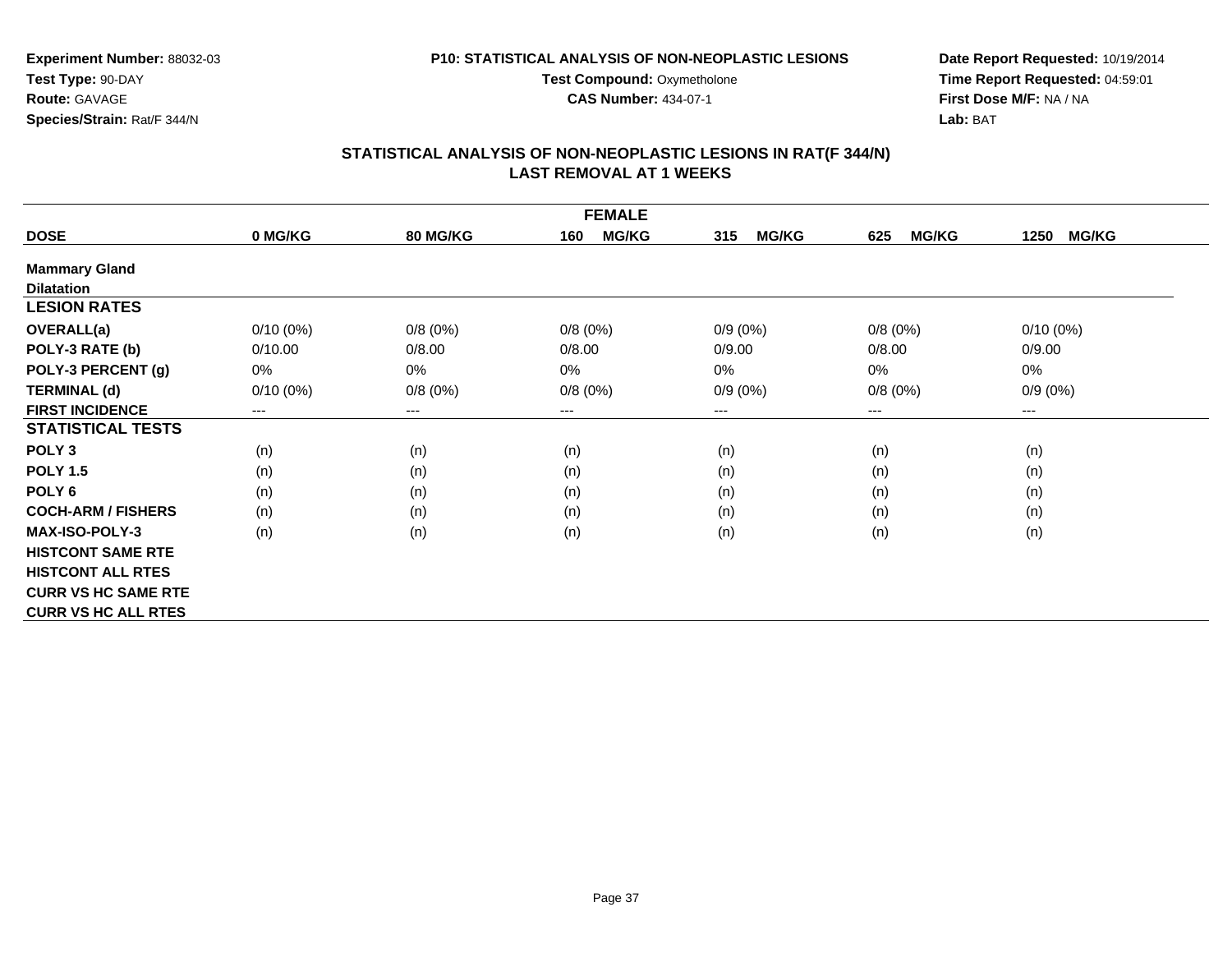**Test Compound: Oxymetholone CAS Number:** 434-07-1

**Experiment Number:** 88032-03**Test Type:** 90-DAY**Route:** GAVAGE**Species/Strain:** Rat/F 344/N

**Date Report Requested:** 10/19/2014**Time Report Requested:** 04:59:01**First Dose M/F:** NA / NA**Lab:** BAT

|                            |             |                 | <b>FEMALE</b>       |                     |                     |                      |
|----------------------------|-------------|-----------------|---------------------|---------------------|---------------------|----------------------|
| <b>DOSE</b>                | 0 MG/KG     | <b>80 MG/KG</b> | <b>MG/KG</b><br>160 | <b>MG/KG</b><br>315 | <b>MG/KG</b><br>625 | <b>MG/KG</b><br>1250 |
| <b>Mammary Gland</b>       |             |                 |                     |                     |                     |                      |
| Hyperplasia                |             |                 |                     |                     |                     |                      |
| <b>LESION RATES</b>        |             |                 |                     |                     |                     |                      |
| <b>OVERALL(a)</b>          | $0/10(0\%)$ | 5/8 (62%)       | 8/8 (100%)          | 9/9 (100%)          | 8/8 (100%)          | 9/10 (90%)           |
| POLY-3 RATE (b)            | 0/10.00     | 5/8.00          | 8/8.00              | 9/9.00              | 8/8.00              | 9/9.00               |
| POLY-3 PERCENT (g)         | 0%          | 62.5%           | 100%                | 100%                | 100%                | 100%                 |
| <b>TERMINAL (d)</b>        | $0/10(0\%)$ | 5/8 (62%)       | 8/8 (100%)          | 9/9 (100%)          | 8/8 (100%)          | 9/9 (100%)           |
| <b>FIRST INCIDENCE</b>     | $---$       | 93(T)           | 93(T)               | 93(T)               | 93(T)               | 93(T)                |
| <b>STATISTICAL TESTS</b>   |             |                 |                     |                     |                     |                      |
| POLY <sub>3</sub>          | P=0.000**   | P<0.001**       | $P=NA$              | $P=NA$              | $P=NA$              | P=0.000**            |
| <b>POLY 1.5</b>            | $P=0.000**$ | P<0.001**       | $P=NA$              | $P=NA$              | $P=NA$              | $P=0.000**$          |
| POLY <sub>6</sub>          | $P=0.000**$ | $P<0.001**$     | $P=NA$              | $P=NA$              | $P=NA$              | $P=0.000**$          |
| <b>COCH-ARM / FISHERS</b>  | $P=0.002**$ | $P=0.007**$     | $P=0.000**$         | $P=0.000**$         | $P=0.000**$         | $P=0.000**$          |
| <b>MAX-ISO-POLY-3</b>      | $P=0.000**$ | $P=0.000**$     | $P=0.000**$         | $P=0.000**$         | $P=0.000**$         | $P=0.000**$          |
| <b>HISTCONT SAME RTE</b>   |             |                 |                     |                     |                     |                      |
| <b>HISTCONT ALL RTES</b>   |             |                 |                     |                     |                     |                      |
| <b>CURR VS HC SAME RTE</b> |             |                 |                     |                     |                     |                      |
| <b>CURR VS HC ALL RTES</b> |             |                 |                     |                     |                     |                      |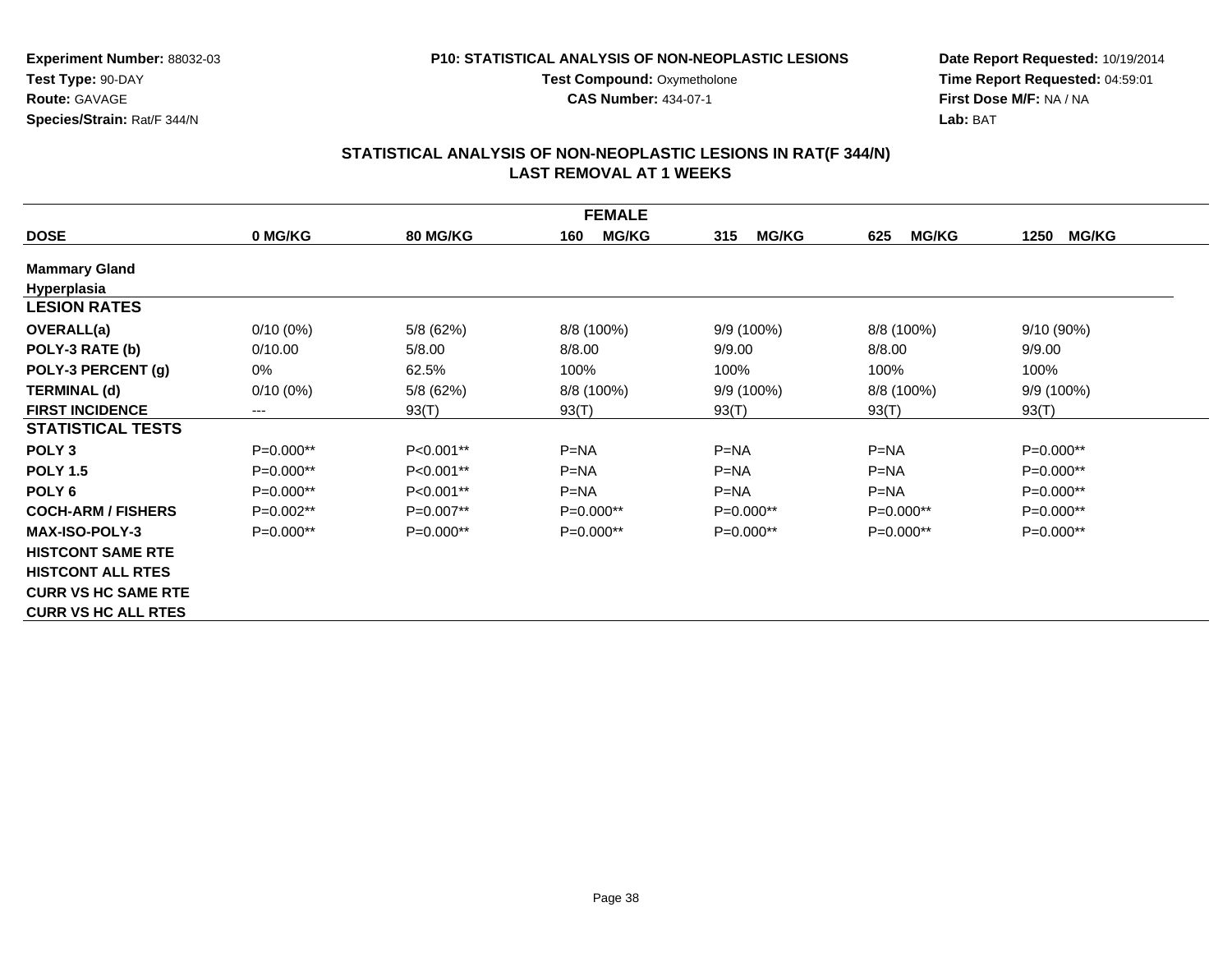**CAS Number:** 434-07-1

**Experiment Number:** 88032-03**Test Type:** 90-DAY**Route:** GAVAGE**Species/Strain:** Rat/F 344/N

**Date Report Requested:** 10/19/2014**Time Report Requested:** 04:59:01**First Dose M/F:** NA / NA**Lab:** BAT

|                             |            |                            | <b>FEMALE</b>              |                     |                     |                      |
|-----------------------------|------------|----------------------------|----------------------------|---------------------|---------------------|----------------------|
| <b>DOSE</b>                 | 0 MG/KG    | <b>80 MG/KG</b>            | 160<br><b>MG/KG</b>        | <b>MG/KG</b><br>315 | <b>MG/KG</b><br>625 | <b>MG/KG</b><br>1250 |
| <b>Nose: Turbinate</b>      |            |                            |                            |                     |                     |                      |
| <b>Inflammation Chronic</b> |            |                            |                            |                     |                     |                      |
| <b>LESION RATES</b>         |            |                            |                            |                     |                     |                      |
| OVERALL(a)                  | 5/10 (50%) | $0/0 (0\%)$                | $0/0 (0\%)$                | $0/0 (0\%)$         | $0/0 (0\%)$         | $1/10(10\%)$         |
| POLY-3 RATE (b)             | 5/10.00    | 0/0.00                     | 0/0.00                     | 0/0.00              | 0/0.00              | 1/9.00               |
| POLY-3 PERCENT (g)          | 50%        | 0%                         | 0%                         | 0%                  | $0\%$               | 11.1%                |
| <b>TERMINAL (d)</b>         | 5/10 (50%) | $0/0 (0\%)$                | $0/0 (0\%)$                | $0/0 (0\%)$         | $0/0 (0\%)$         | 1/9 (11%)            |
| <b>FIRST INCIDENCE</b>      | 93(T)      | $\qquad \qquad - \qquad -$ | $\qquad \qquad - \qquad -$ | $---$               | ---                 | 93(T)                |
| <b>STATISTICAL TESTS</b>    |            |                            |                            |                     |                     |                      |
| POLY <sub>3</sub>           | (e)        | (e)                        | (e)                        | (e)                 | (e)                 | P=0.085N             |
| <b>POLY 1.5</b>             | (e)        | (e)                        | (e)                        | (e)                 | (e)                 | P=0.085N             |
| POLY <sub>6</sub>           | (e)        | (e)                        | (e)                        | (e)                 | (e)                 | $P=0.085N$           |
| <b>COCH-ARM / FISHERS</b>   | P=0.044N*  | (e)                        | (e)                        | (e)                 | (e)                 | $P = 0.070N$         |
| <b>MAX-ISO-POLY-3</b>       | (e)        | (e)                        | (e)                        | (e)                 | (e)                 | P=0.037N*            |
| <b>HISTCONT SAME RTE</b>    |            |                            |                            |                     |                     |                      |
| <b>HISTCONT ALL RTES</b>    |            |                            |                            |                     |                     |                      |
| <b>CURR VS HC SAME RTE</b>  |            |                            |                            |                     |                     |                      |
| <b>CURR VS HC ALL RTES</b>  |            |                            |                            |                     |                     |                      |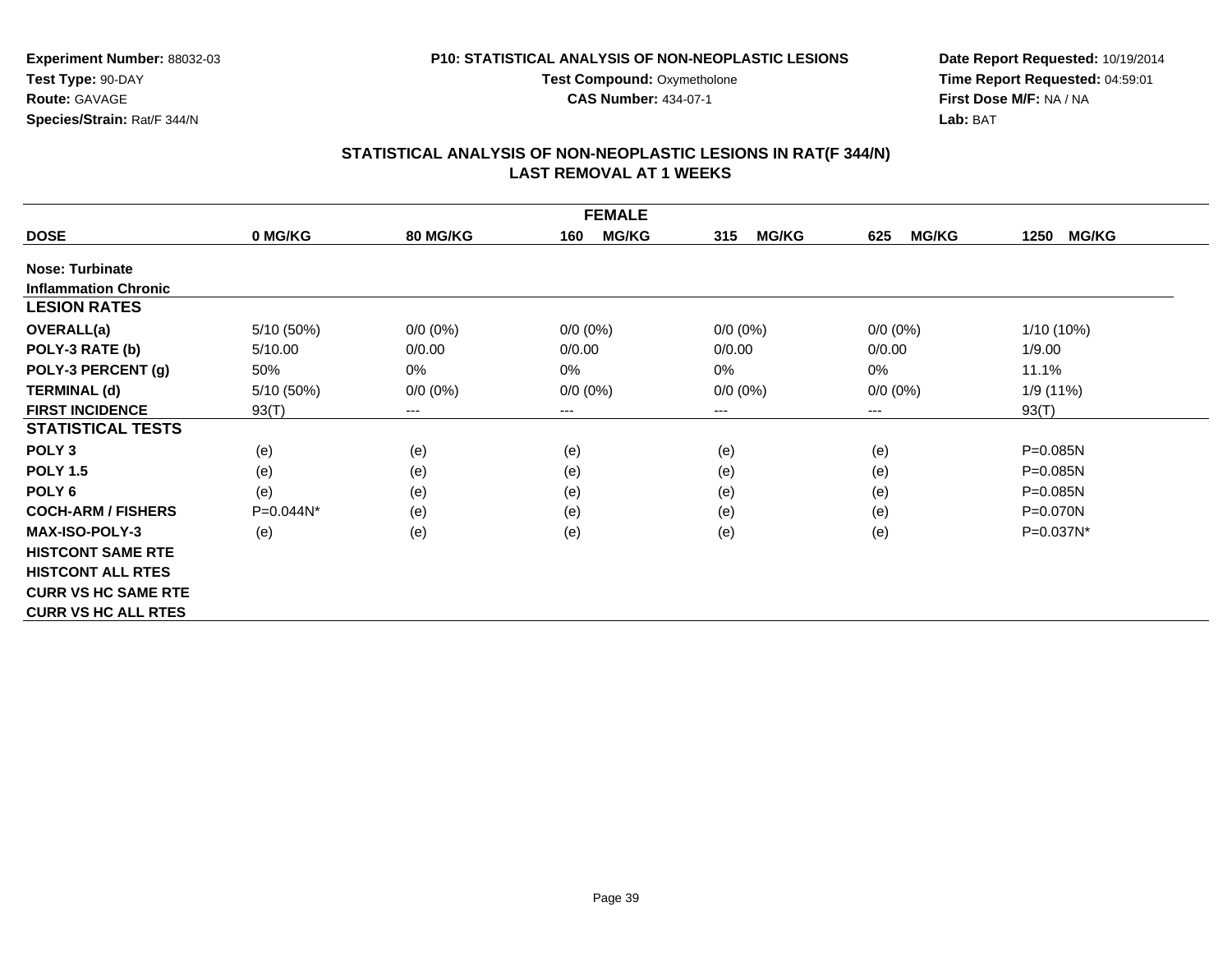**CAS Number:** 434-07-1

**Experiment Number:** 88032-03**Test Type:** 90-DAY**Route:** GAVAGE**Species/Strain:** Rat/F 344/N

**Date Report Requested:** 10/19/2014**Time Report Requested:** 04:59:01**First Dose M/F:** NA / NA**Lab:** BAT

|                            |             |                 | <b>FEMALE</b>       |                     |                     |                      |
|----------------------------|-------------|-----------------|---------------------|---------------------|---------------------|----------------------|
| <b>DOSE</b>                | 0 MG/KG     | <b>80 MG/KG</b> | <b>MG/KG</b><br>160 | <b>MG/KG</b><br>315 | <b>MG/KG</b><br>625 | <b>MG/KG</b><br>1250 |
| Ovary                      |             |                 |                     |                     |                     |                      |
| <b>Atrophy</b>             |             |                 |                     |                     |                     |                      |
| <b>LESION RATES</b>        |             |                 |                     |                     |                     |                      |
| <b>OVERALL(a)</b>          | $0/10(0\%)$ | 10/10 (100%)    | 10/10 (100%)        | 10/10 (100%)        | 10/10 (100%)        | $9/10(90\%)$         |
| POLY-3 RATE (b)            | 0/10.00     | 10/10.00        | 10/10.00            | 10/10.00            | 10/10.00            | 9/9.00               |
| POLY-3 PERCENT (g)         | 0%          | 100%            | 100%                | 100%                | 100%                | 100%                 |
| <b>TERMINAL (d)</b>        | $0/10(0\%)$ | 10/10 (100%)    | 10/10 (100%)        | 10/10 (100%)        | 10/10 (100%)        | 9/9 (100%)           |
| <b>FIRST INCIDENCE</b>     | ---         | 93(T)           | 93(T)               | 93(T)               | 93(T)               | 93(T)                |
| <b>STATISTICAL TESTS</b>   |             |                 |                     |                     |                     |                      |
| POLY <sub>3</sub>          | P=0.000**   | $P=NA$          | $P = NA$            | $P=NA$              | $P = NA$            | P=0.000**            |
| <b>POLY 1.5</b>            | $P=0.000**$ | $P = NA$        | $P = NA$            | $P = NA$            | $P = NA$            | $P=0.000**$          |
| POLY <sub>6</sub>          | P=0.000**   | $P = NA$        | $P = NA$            | $P=NA$              | $P=NA$              | P=0.000**            |
| <b>COCH-ARM / FISHERS</b>  | $P=0.012*$  | $P=0.000**$     | $P=0.000**$         | $P=0.000**$         | $P=0.000**$         | $P=0.000**$          |
| <b>MAX-ISO-POLY-3</b>      | P=0.000**   | (e)             | (e)                 | (e)                 | (e)                 | P=0.000**            |
| <b>HISTCONT SAME RTE</b>   |             |                 |                     |                     |                     |                      |
| <b>HISTCONT ALL RTES</b>   |             |                 |                     |                     |                     |                      |
| <b>CURR VS HC SAME RTE</b> |             |                 |                     |                     |                     |                      |
| <b>CURR VS HC ALL RTES</b> |             |                 |                     |                     |                     |                      |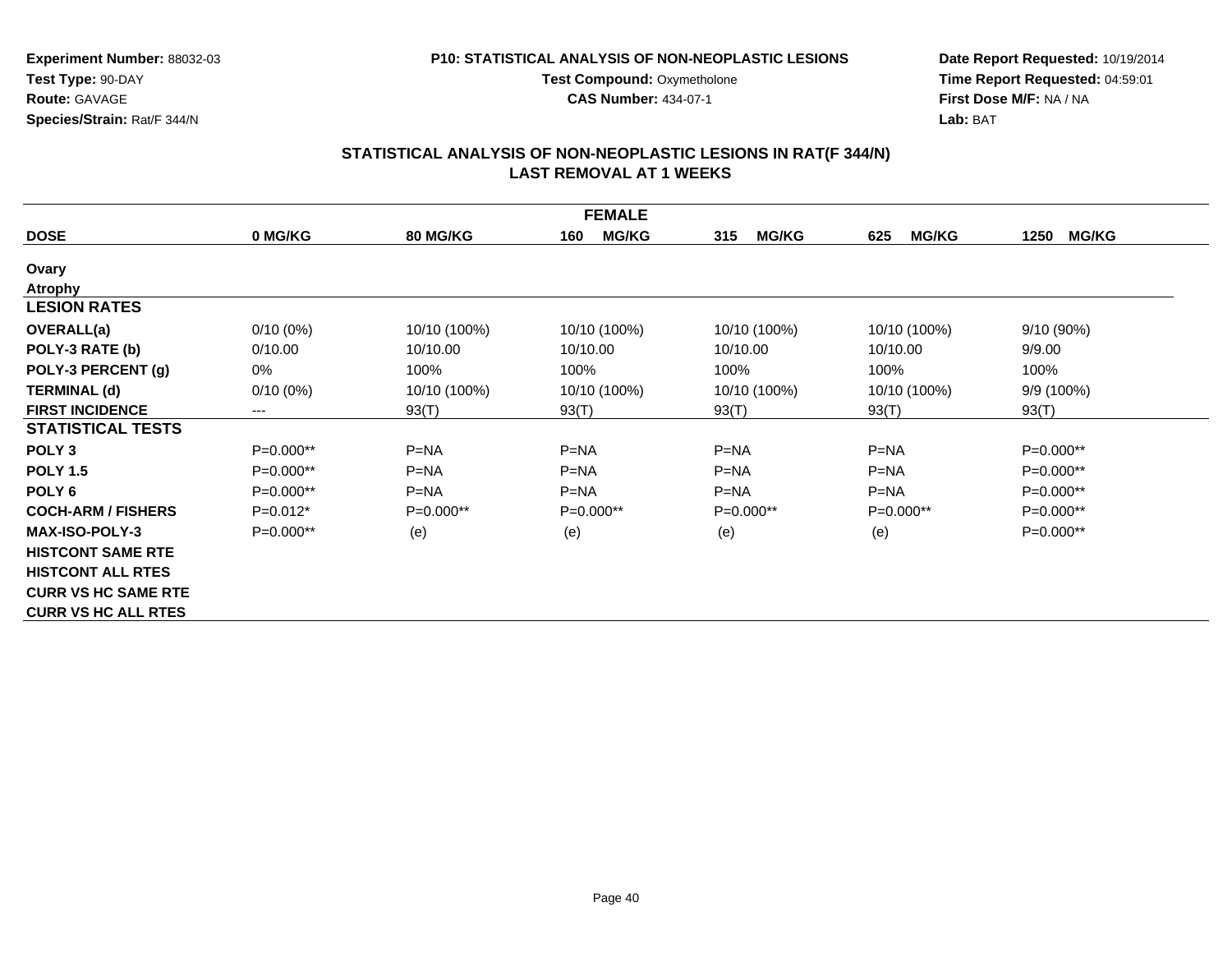#### **P10: STATISTICAL ANALYSIS OF NON-NEOPLASTIC LESIONS**

**Test Compound: Oxymetholone** 

**CAS Number:** 434-07-1

**Date Report Requested:** 10/19/2014**Time Report Requested:** 04:59:01**First Dose M/F:** NA / NA**Lab:** BAT

|                              |              |                        | <b>FEMALE</b>       |                     |                     |                      |
|------------------------------|--------------|------------------------|---------------------|---------------------|---------------------|----------------------|
| <b>DOSE</b>                  | 0 MG/KG      | <b>80 MG/KG</b>        | <b>MG/KG</b><br>160 | <b>MG/KG</b><br>315 | <b>MG/KG</b><br>625 | <b>MG/KG</b><br>1250 |
| <b>Ovary: Periovarn Tiss</b> |              |                        |                     |                     |                     |                      |
| Cyst                         |              |                        |                     |                     |                     |                      |
| <b>LESION RATES</b>          |              |                        |                     |                     |                     |                      |
| <b>OVERALL(a)</b>            | $0/10(0\%)$  | $0/10(0\%)$            | 1/10 (10%)          | 1/10 (10%)          | $1/10(10\%)$        | $0/10(0\%)$          |
| POLY-3 RATE (b)              | 0/10.00      | 0/10.00                | 1/10.00             | 1/10.00             | 1/10.00             | 0/9.00               |
| POLY-3 PERCENT (g)           | 0%           | 0%                     | 10%                 | 10%                 | 10%                 | $0\%$                |
| <b>TERMINAL (d)</b>          | $0/10(0\%)$  | $0/10(0\%)$            | 1/10 (10%)          | 1/10 (10%)          | $1/10(10\%)$        | $0/9(0\%)$           |
| <b>FIRST INCIDENCE</b>       | ---          | $\qquad \qquad \cdots$ | 93(T)               | 93(T)               | 93(T)               | ---                  |
| <b>STATISTICAL TESTS</b>     |              |                        |                     |                     |                     |                      |
| POLY <sub>3</sub>            | P=0.634N     | (e)                    | $P = 0.500$         | $P = 0.500$         | $P = 0.500$         | (e)                  |
| <b>POLY 1.5</b>              | $P = 0.634N$ | (e)                    | $P = 0.500$         | $P = 0.500$         | $P = 0.500$         | (e)                  |
| POLY <sub>6</sub>            | P=0.634N     | (e)                    | $P = 0.500$         | $P = 0.500$         | $P = 0.500$         | (e)                  |
| <b>COCH-ARM / FISHERS</b>    | $P = 0.608N$ | (e)                    | $P = 0.500$         | $P = 0.500$         | $P = 0.500$         | (e)                  |
| <b>MAX-ISO-POLY-3</b>        | $P=0.448$    | (e)                    | $P = 0.159$         | $P = 0.159$         | $P = 0.159$         | (e)                  |
| <b>HISTCONT SAME RTE</b>     |              |                        |                     |                     |                     |                      |
| <b>HISTCONT ALL RTES</b>     |              |                        |                     |                     |                     |                      |
| <b>CURR VS HC SAME RTE</b>   |              |                        |                     |                     |                     |                      |
| <b>CURR VS HC ALL RTES</b>   |              |                        |                     |                     |                     |                      |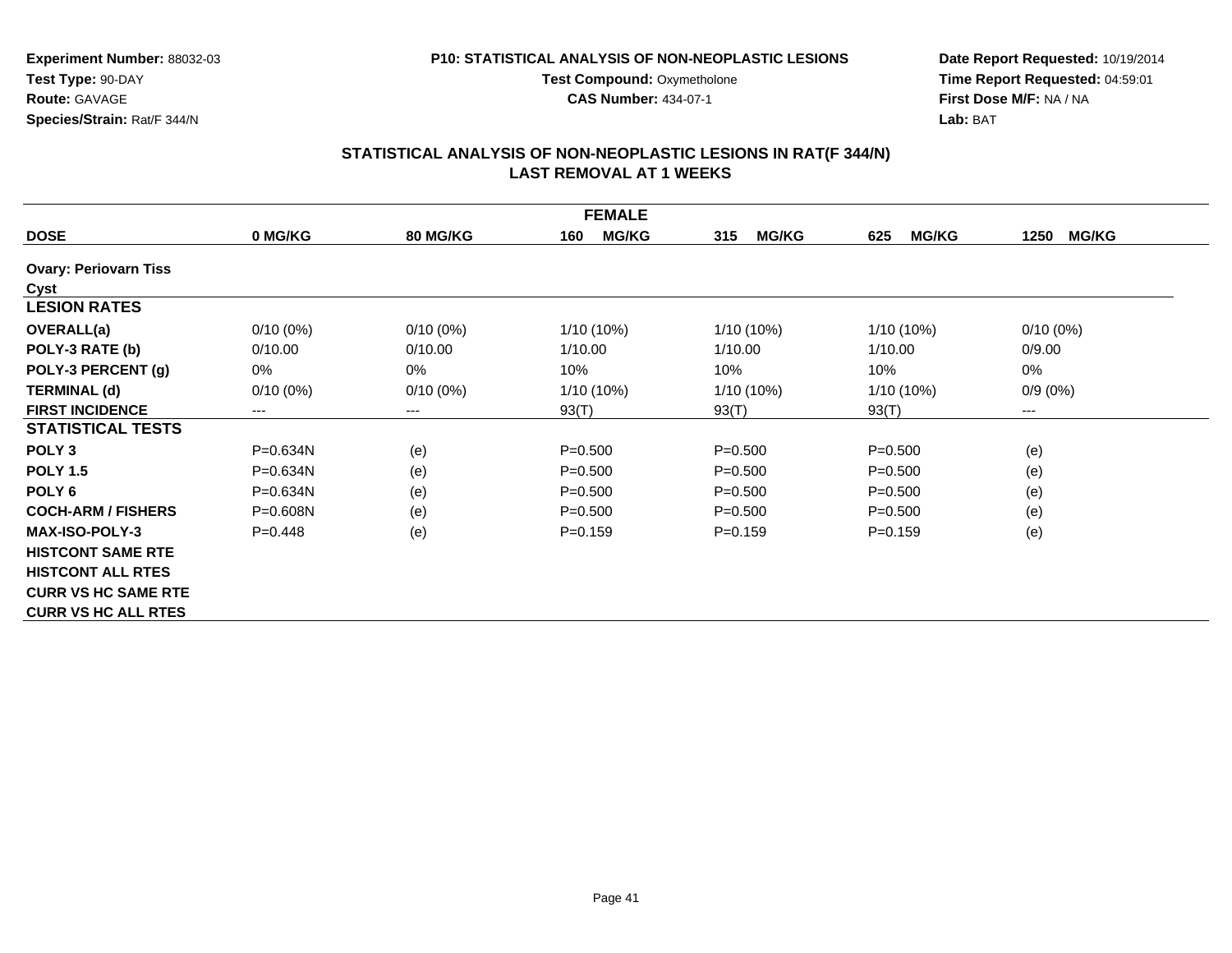**CAS Number:** 434-07-1

**Experiment Number:** 88032-03**Test Type:** 90-DAY**Route:** GAVAGE**Species/Strain:** Rat/F 344/N

**Date Report Requested:** 10/19/2014**Time Report Requested:** 04:59:01**First Dose M/F:** NA / NA**Lab:** BAT

|                            | <b>FEMALE</b> |                 |                        |                     |                     |                      |
|----------------------------|---------------|-----------------|------------------------|---------------------|---------------------|----------------------|
| <b>DOSE</b>                | 0 MG/KG       | <b>80 MG/KG</b> | <b>MG/KG</b><br>160    | <b>MG/KG</b><br>315 | <b>MG/KG</b><br>625 | <b>MG/KG</b><br>1250 |
| <b>Pancreas</b>            |               |                 |                        |                     |                     |                      |
| <b>Atrophy</b>             |               |                 |                        |                     |                     |                      |
| <b>LESION RATES</b>        |               |                 |                        |                     |                     |                      |
| <b>OVERALL(a)</b>          | 1/10 (10%)    | $0/0 (0\%)$     | $0/0 (0\%)$            | $0/0 (0\%)$         | $0/0 (0\%)$         | $0/10(0\%)$          |
| POLY-3 RATE (b)            | 1/10.00       | 0/0.00          | 0/0.00                 | 0/0.00              | 0/0.00              | 0/9.00               |
| POLY-3 PERCENT (g)         | 10%           | 0%              | 0%                     | $0\%$               | $0\%$               | 0%                   |
| <b>TERMINAL (d)</b>        | $1/10(10\%)$  | $0/0 (0\%)$     | $0/0 (0\%)$            | $0/0 (0\%)$         | $0/0 (0\%)$         | $0/9(0\%)$           |
| <b>FIRST INCIDENCE</b>     | 93(T)         | ---             | $\qquad \qquad \cdots$ | ---                 | ---                 | ---                  |
| <b>STATISTICAL TESTS</b>   |               |                 |                        |                     |                     |                      |
| POLY <sub>3</sub>          | (e)           | (e)             | (e)                    | (e)                 | (e)                 | $P = 0.521N$         |
| <b>POLY 1.5</b>            | (e)           | (e)             | (e)                    | (e)                 | (e)                 | $P = 0.521N$         |
| POLY <sub>6</sub>          | (e)           | (e)             | (e)                    | (e)                 | (e)                 | $P = 0.521N$         |
| <b>COCH-ARM / FISHERS</b>  | $P = 0.304N$  | (e)             | (e)                    | (e)                 | (e)                 | $P = 0.500N$         |
| <b>MAX-ISO-POLY-3</b>      | (e)           | (e)             | (e)                    | (e)                 | (e)                 | P=0.185N             |
| <b>HISTCONT SAME RTE</b>   |               |                 |                        |                     |                     |                      |
| <b>HISTCONT ALL RTES</b>   |               |                 |                        |                     |                     |                      |
| <b>CURR VS HC SAME RTE</b> |               |                 |                        |                     |                     |                      |
| <b>CURR VS HC ALL RTES</b> |               |                 |                        |                     |                     |                      |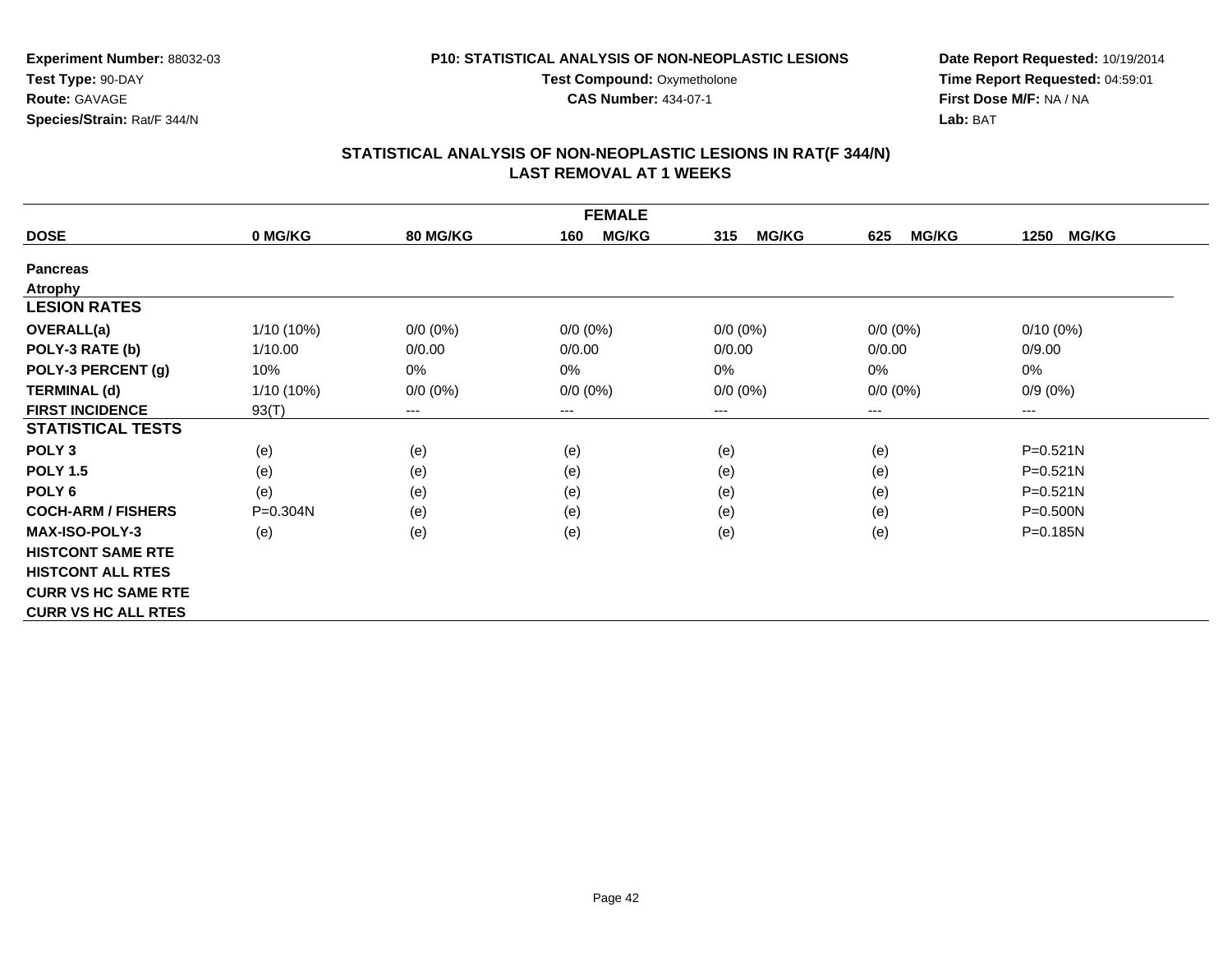**Experiment Number:** 88032-03**Test Type:** 90-DAY**Route:** GAVAGE**Species/Strain:** Rat/F 344/N

**Date Report Requested:** 10/19/2014**Time Report Requested:** 04:59:01**First Dose M/F:** NA / NA**Lab:** BAT

## **STATISTICAL ANALYSIS OF NON-NEOPLASTIC LESIONS IN RAT(F 344/N) LAST REMOVAL AT 1 WEEKS**

**CAS Number:** 434-07-1

|                                        |             |                 | <b>FEMALE</b>          |                     |                     |                      |
|----------------------------------------|-------------|-----------------|------------------------|---------------------|---------------------|----------------------|
| <b>DOSE</b>                            | 0 MG/KG     | <b>80 MG/KG</b> | <b>MG/KG</b><br>160    | 315<br><b>MG/KG</b> | <b>MG/KG</b><br>625 | 1250<br><b>MG/KG</b> |
| <b>Pituitary Gland: Craniophar Dct</b> |             |                 |                        |                     |                     |                      |
| Cyst                                   |             |                 |                        |                     |                     |                      |
| <b>LESION RATES</b>                    |             |                 |                        |                     |                     |                      |
| OVERALL(a)                             | $0/10(0\%)$ | $0/0 (0\%)$     | $0/0 (0\%)$            | $0/0 (0\%)$         | $0/0 (0\%)$         | 0/8(0%)              |
| POLY-3 RATE (b)                        | 0/10.00     | 0/0.00          | 0/0.00                 | 0/0.00              | 0/0.00              | 0/7.00               |
| POLY-3 PERCENT (g)                     | $0\%$       | 0%              | 0%                     | 0%                  | 0%                  | 0%                   |
| <b>TERMINAL (d)</b>                    | $0/10(0\%)$ | $0/0 (0\%)$     | $0/0 (0\%)$            | $0/0 (0\%)$         | $0/0 (0\%)$         | 0/7(0%)              |
| <b>FIRST INCIDENCE</b>                 | $---$       | ---             | $\qquad \qquad \cdots$ | $---$               | ---                 | $--$                 |
| <b>STATISTICAL TESTS</b>               |             |                 |                        |                     |                     |                      |
| POLY <sub>3</sub>                      | (n)         | (n)             | (n)                    | (n)                 | (n)                 | (n)                  |
| <b>POLY 1.5</b>                        | (n)         | (n)             | (n)                    | (n)                 | (n)                 | (n)                  |
| POLY <sub>6</sub>                      | (n)         | (n)             | (n)                    | (n)                 | (n)                 | (n)                  |
| <b>COCH-ARM / FISHERS</b>              | (n)         | (n)             | (n)                    | (n)                 | (n)                 | (n)                  |
| <b>MAX-ISO-POLY-3</b>                  | (n)         | (n)             | (n)                    | (n)                 | (n)                 | (n)                  |
| <b>HISTCONT SAME RTE</b>               |             |                 |                        |                     |                     |                      |
| <b>HISTCONT ALL RTES</b>               |             |                 |                        |                     |                     |                      |
| <b>CURR VS HC SAME RTE</b>             |             |                 |                        |                     |                     |                      |
| <b>CURR VS HC ALL RTES</b>             |             |                 |                        |                     |                     |                      |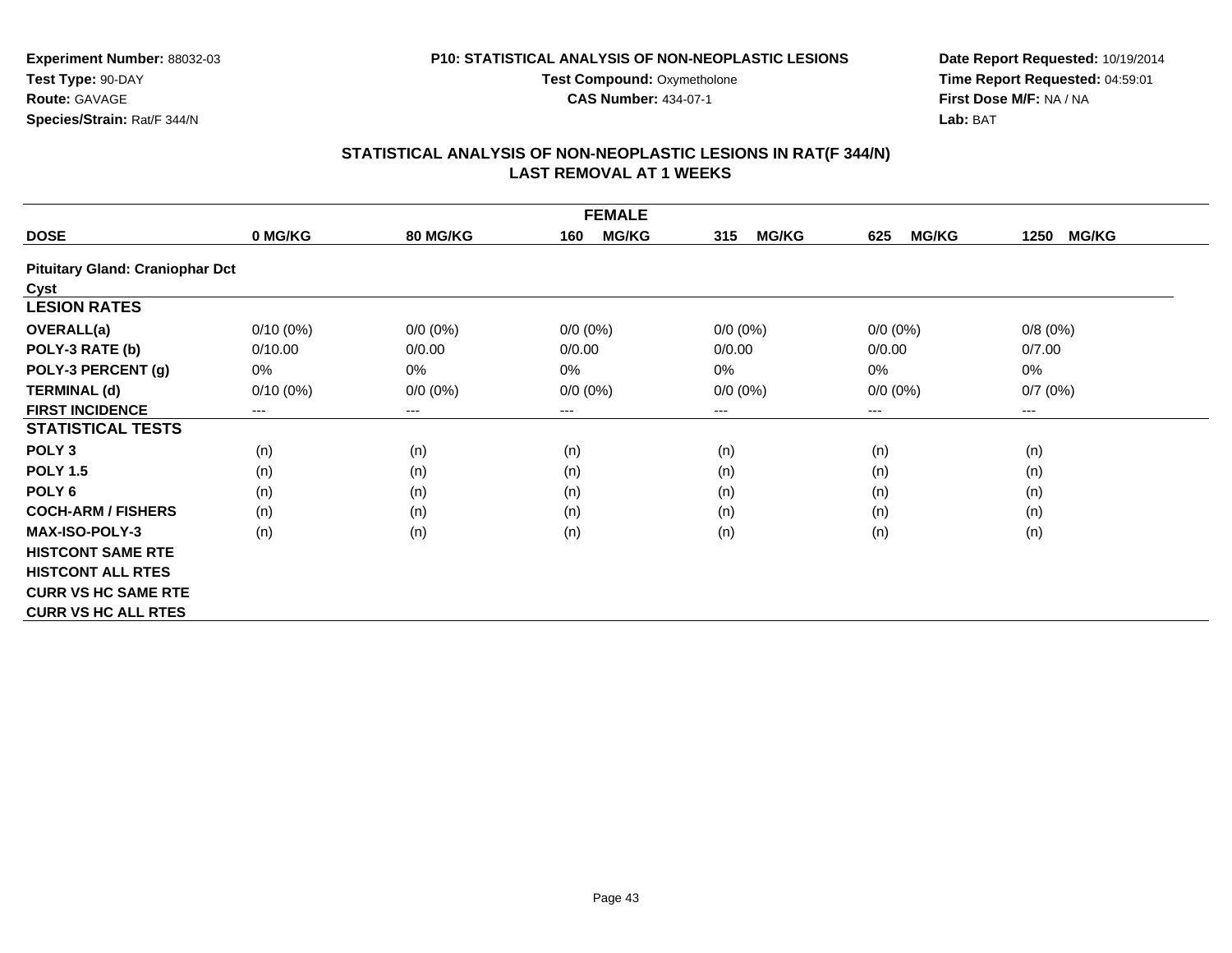**Test Compound: Oxymetholone CAS Number:** 434-07-1

**Experiment Number:** 88032-03**Test Type:** 90-DAY**Route:** GAVAGE**Species/Strain:** Rat/F 344/N

**Date Report Requested:** 10/19/2014**Time Report Requested:** 04:59:01**First Dose M/F:** NA / NA**Lab:** BAT

|                             |             |                 | <b>FEMALE</b>              |                     |                     |                      |
|-----------------------------|-------------|-----------------|----------------------------|---------------------|---------------------|----------------------|
| <b>DOSE</b>                 | 0 MG/KG     | <b>80 MG/KG</b> | <b>MG/KG</b><br>160        | 315<br><b>MG/KG</b> | 625<br><b>MG/KG</b> | <b>MG/KG</b><br>1250 |
| <b>Spleen: Lymph Follic</b> |             |                 |                            |                     |                     |                      |
| <b>Depletion Cellular</b>   |             |                 |                            |                     |                     |                      |
| <b>LESION RATES</b>         |             |                 |                            |                     |                     |                      |
| <b>OVERALL(a)</b>           | $0/10(0\%)$ | $0/0 (0\%)$     | $0/0 (0\%)$                | $0/0 (0\%)$         | $0/0 (0\%)$         | $0/10(0\%)$          |
| POLY-3 RATE (b)             | 0/10.00     | 0/0.00          | 0/0.00                     | 0/0.00              | 0/0.00              | 0/9.00               |
| POLY-3 PERCENT (g)          | 0%          | 0%              | 0%                         | 0%                  | 0%                  | 0%                   |
| <b>TERMINAL (d)</b>         | $0/10(0\%)$ | $0/0 (0\%)$     | $0/0 (0\%)$                | $0/0 (0\%)$         | $0/0 (0\%)$         | $0/9(0\%)$           |
| <b>FIRST INCIDENCE</b>      | $---$       | ---             | $\qquad \qquad - \qquad -$ | $--$                | ---                 | ---                  |
| <b>STATISTICAL TESTS</b>    |             |                 |                            |                     |                     |                      |
| POLY <sub>3</sub>           | (n)         | (n)             | (n)                        | (n)                 | (n)                 | (n)                  |
| <b>POLY 1.5</b>             | (n)         | (n)             | (n)                        | (n)                 | (n)                 | (n)                  |
| POLY <sub>6</sub>           | (n)         | (n)             | (n)                        | (n)                 | (n)                 | (n)                  |
| <b>COCH-ARM / FISHERS</b>   | (n)         | (n)             | (n)                        | (n)                 | (n)                 | (n)                  |
| <b>MAX-ISO-POLY-3</b>       | (n)         | (n)             | (n)                        | (n)                 | (n)                 | (n)                  |
| <b>HISTCONT SAME RTE</b>    |             |                 |                            |                     |                     |                      |
| <b>HISTCONT ALL RTES</b>    |             |                 |                            |                     |                     |                      |
| <b>CURR VS HC SAME RTE</b>  |             |                 |                            |                     |                     |                      |
| <b>CURR VS HC ALL RTES</b>  |             |                 |                            |                     |                     |                      |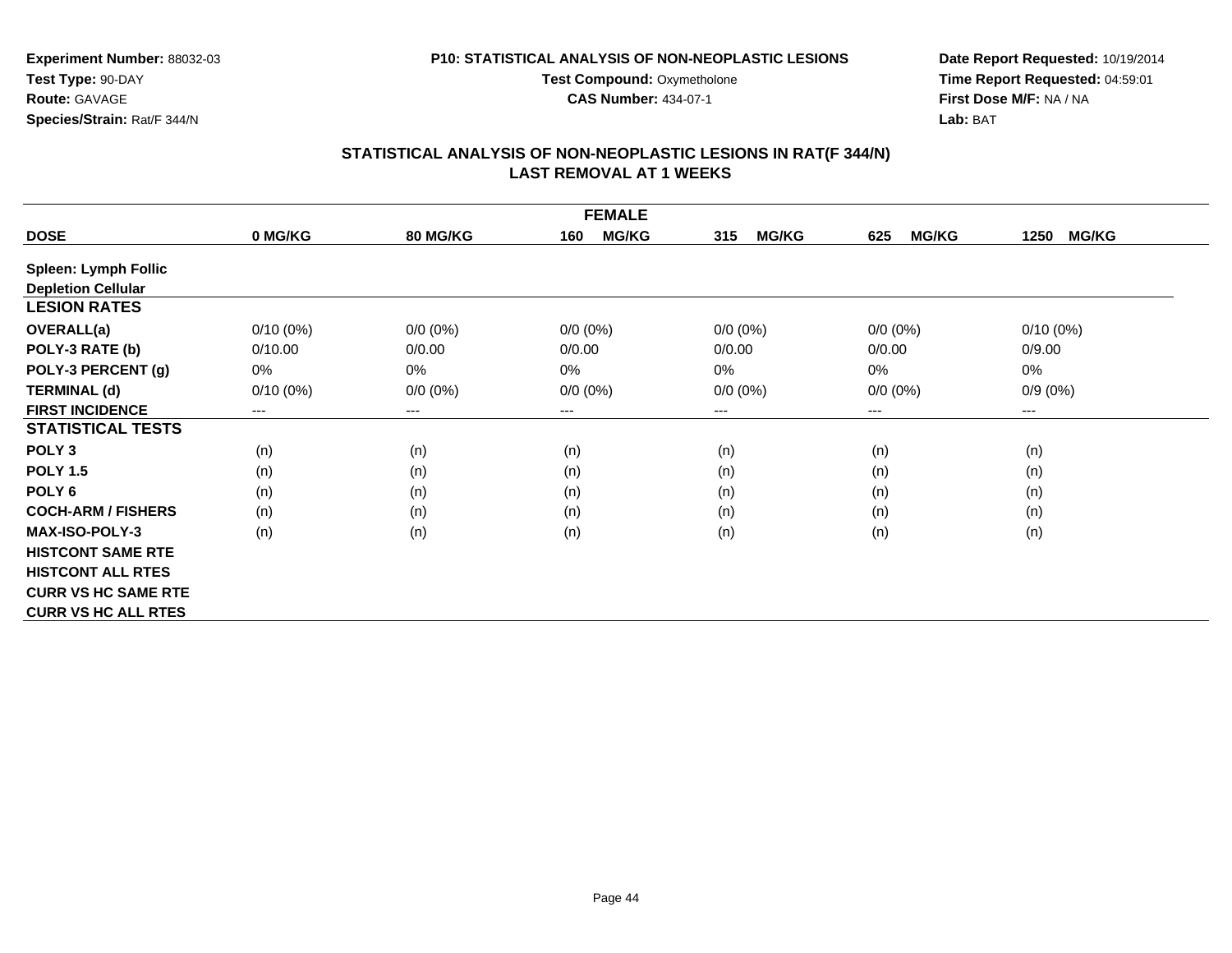**Experiment Number:** 88032-03**Test Type:** 90-DAY**Route:** GAVAGE**Species/Strain:** Rat/F 344/N

**Date Report Requested:** 10/19/2014**Time Report Requested:** 04:59:01**First Dose M/F:** NA / NA**Lab:** BAT

## **STATISTICAL ANALYSIS OF NON-NEOPLASTIC LESIONS IN RAT(F 344/N) LAST REMOVAL AT 1 WEEKS**

**CAS Number:** 434-07-1

|                            |             |                 | <b>FEMALE</b>       |                     |                     |                      |
|----------------------------|-------------|-----------------|---------------------|---------------------|---------------------|----------------------|
| <b>DOSE</b>                | 0 MG/KG     | <b>80 MG/KG</b> | <b>MG/KG</b><br>160 | <b>MG/KG</b><br>315 | <b>MG/KG</b><br>625 | <b>MG/KG</b><br>1250 |
| Stomach, Forestomach       |             |                 |                     |                     |                     |                      |
| <b>Necrosis Diffuse</b>    |             |                 |                     |                     |                     |                      |
| <b>LESION RATES</b>        |             |                 |                     |                     |                     |                      |
| <b>OVERALL(a)</b>          | $0/10(0\%)$ | $0/0 (0\%)$     | $0/0(0\%)$          | $0/0 (0\%)$         | $0/0 (0\%)$         | $0/10(0\%)$          |
| POLY-3 RATE (b)            | 0/10.00     | 0/0.00          | 0/0.00              | 0/0.00              | 0/0.00              | 0/9.00               |
| POLY-3 PERCENT (g)         | 0%          | 0%              | 0%                  | 0%                  | 0%                  | 0%                   |
| <b>TERMINAL (d)</b>        | $0/10(0\%)$ | $0/0 (0\%)$     | $0/0 (0\%)$         | $0/0 (0\%)$         | $0/0 (0\%)$         | $0/9(0\%)$           |
| <b>FIRST INCIDENCE</b>     | ---         | $--$            | ---                 | $--$                | ---                 | ---                  |
| <b>STATISTICAL TESTS</b>   |             |                 |                     |                     |                     |                      |
| POLY <sub>3</sub>          | (n)         | (n)             | (n)                 | (n)                 | (n)                 | (n)                  |
| <b>POLY 1.5</b>            | (n)         | (n)             | (n)                 | (n)                 | (n)                 | (n)                  |
| POLY 6                     | (n)         | (n)             | (n)                 | (n)                 | (n)                 | (n)                  |
| <b>COCH-ARM / FISHERS</b>  | (n)         | (n)             | (n)                 | (n)                 | (n)                 | (n)                  |
| <b>MAX-ISO-POLY-3</b>      | (n)         | (n)             | (n)                 | (n)                 | (n)                 | (n)                  |
| <b>HISTCONT SAME RTE</b>   |             |                 |                     |                     |                     |                      |
| <b>HISTCONT ALL RTES</b>   |             |                 |                     |                     |                     |                      |
| <b>CURR VS HC SAME RTE</b> |             |                 |                     |                     |                     |                      |
| <b>CURR VS HC ALL RTES</b> |             |                 |                     |                     |                     |                      |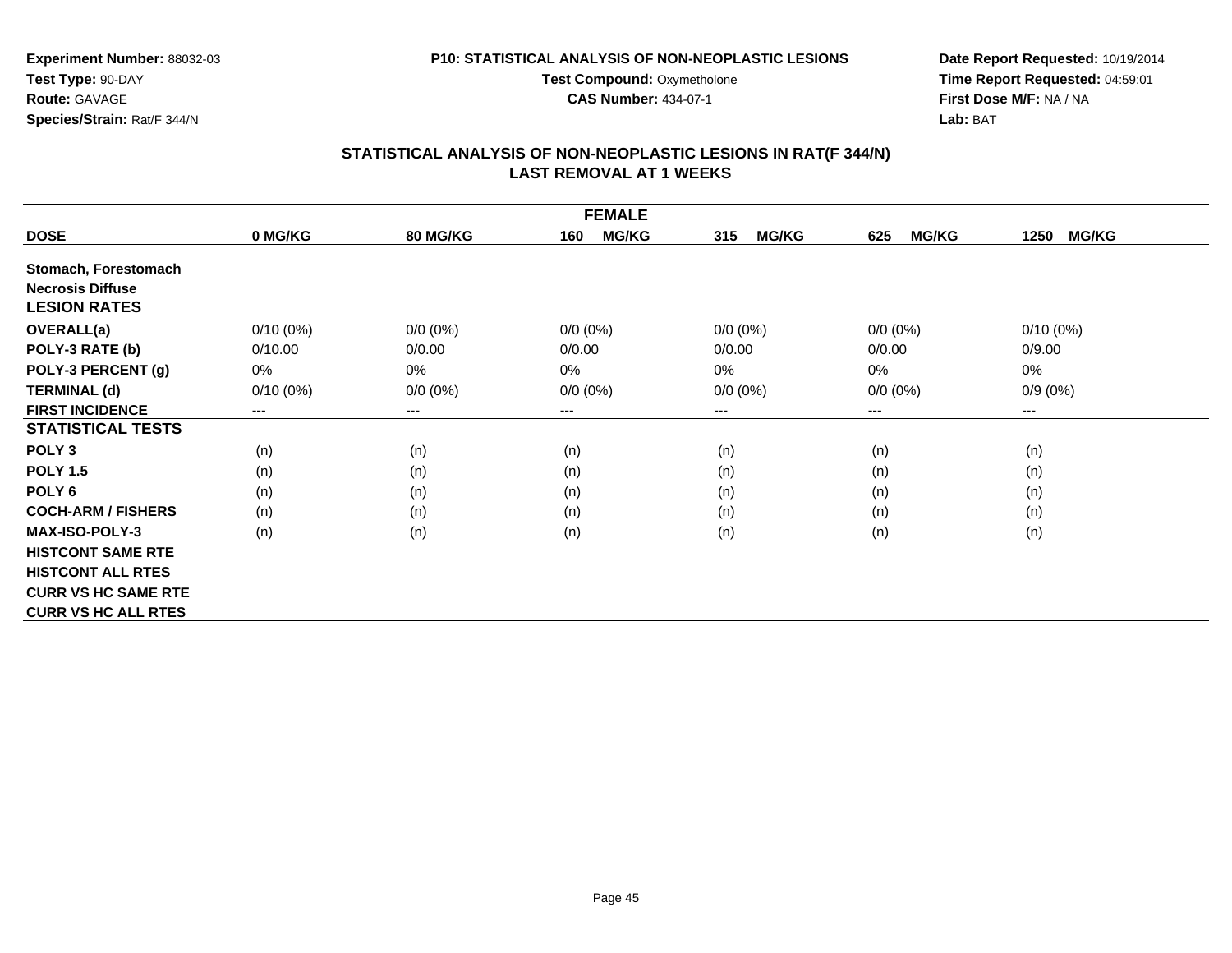**Test Compound: Oxymetholone CAS Number:** 434-07-1

**Experiment Number:** 88032-03**Test Type:** 90-DAY**Route:** GAVAGE**Species/Strain:** Rat/F 344/N

**Date Report Requested:** 10/19/2014**Time Report Requested:** 04:59:01**First Dose M/F:** NA / NA**Lab:** BAT

|                            |              |                 | <b>FEMALE</b>       |                     |                     |                      |
|----------------------------|--------------|-----------------|---------------------|---------------------|---------------------|----------------------|
| <b>DOSE</b>                | 0 MG/KG      | <b>80 MG/KG</b> | <b>MG/KG</b><br>160 | <b>MG/KG</b><br>315 | <b>MG/KG</b><br>625 | <b>MG/KG</b><br>1250 |
| <b>Uterus</b>              |              |                 |                     |                     |                     |                      |
| Hydrometra                 |              |                 |                     |                     |                     |                      |
| <b>LESION RATES</b>        |              |                 |                     |                     |                     |                      |
| <b>OVERALL(a)</b>          | $1/10(10\%)$ | 2/10(20%)       | 9/10 (90%)          | 10/10 (100%)        | 10/10 (100%)        | 9/10(90%)            |
| POLY-3 RATE (b)            | 1/10.00      | 2/10.00         | 9/10.00             | 10/10.00            | 10/10.00            | 9/9.00               |
| POLY-3 PERCENT (g)         | 10%          | 20%             | 90%                 | 100%                | 100%                | 100%                 |
| <b>TERMINAL (d)</b>        | $1/10(10\%)$ | 2/10(20%)       | 9/10 (90%)          | 10/10 (100%)        | 10/10 (100%)        | 9/9 (100%)           |
| <b>FIRST INCIDENCE</b>     | 93(T)        | 93(T)           | 93(T)               | 93(T)               | 93(T)               | 93(T)                |
| <b>STATISTICAL TESTS</b>   |              |                 |                     |                     |                     |                      |
| POLY <sub>3</sub>          | P=0.000**    | $P = 0.500$     | P=0.000**           | $P=0.000**$         | $P=0.000**$         | P=0.000**            |
| <b>POLY 1.5</b>            | P=0.000**    | $P = 0.500$     | P=0.000**           | $P=0.000**$         | P=0.000**           | P=0.000**            |
| POLY <sub>6</sub>          | $P=0.000**$  | $P = 0.500$     | P=0.000**           | $P=0.000**$         | $P=0.000**$         | P=0.000**            |
| <b>COCH-ARM / FISHERS</b>  | $P=0.000**$  | $P = 0.500$     | P<0.001**           | $P=0.000**$         | $P=0.000**$         | P<0.001**            |
| <b>MAX-ISO-POLY-3</b>      | $P=0.000**$  | $P=0.274$       | $P=0.000**$         | $P=0.000**$         | $P=0.000**$         | $P=0.000**$          |
| <b>HISTCONT SAME RTE</b>   |              |                 |                     |                     |                     |                      |
| <b>HISTCONT ALL RTES</b>   |              |                 |                     |                     |                     |                      |
| <b>CURR VS HC SAME RTE</b> |              |                 |                     |                     |                     |                      |
| <b>CURR VS HC ALL RTES</b> |              |                 |                     |                     |                     |                      |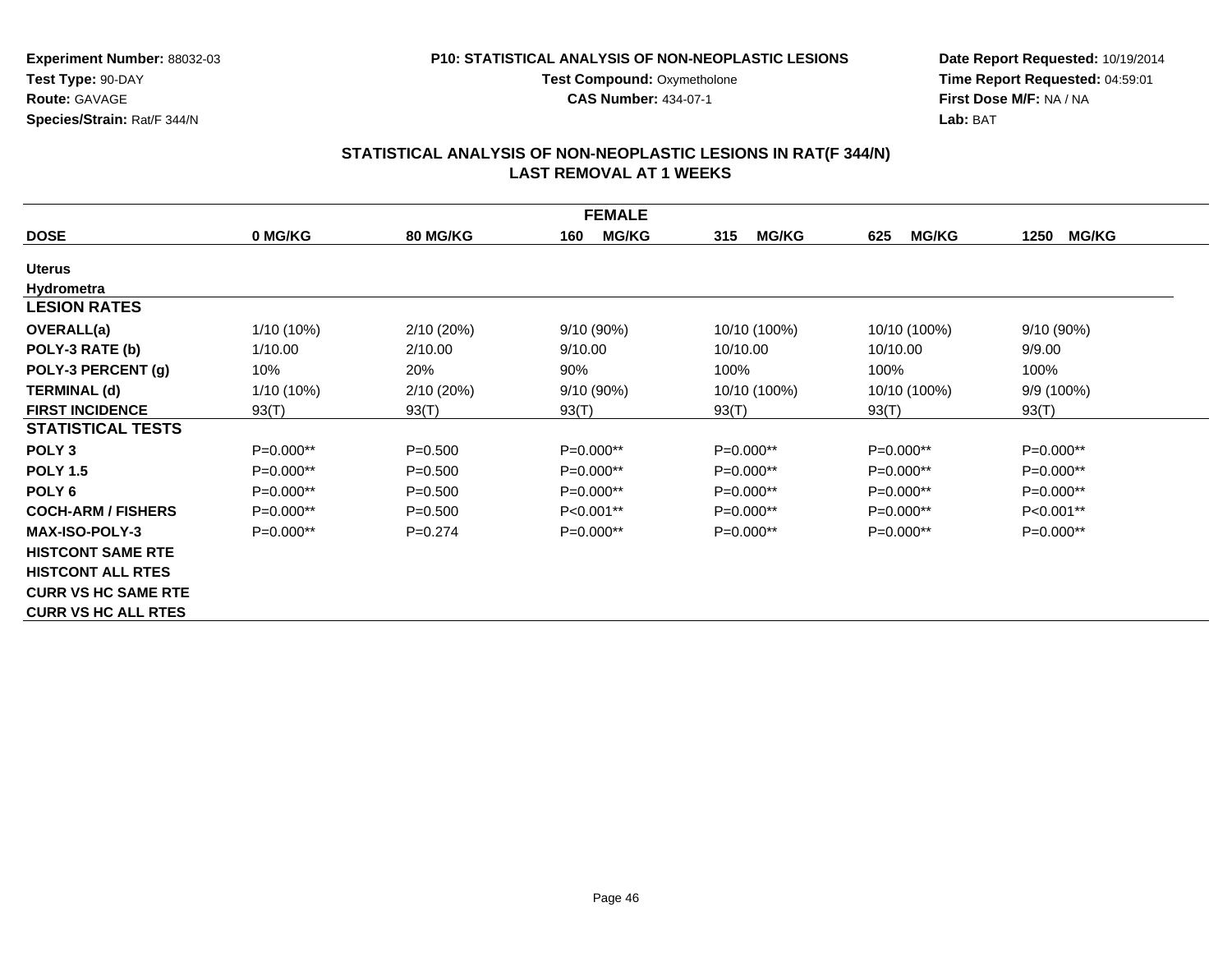**Test Compound: Oxymetholone CAS Number:** 434-07-1

**Experiment Number:** 88032-03**Test Type:** 90-DAY**Route:** GAVAGE**Species/Strain:** Rat/F 344/N

**Date Report Requested:** 10/19/2014**Time Report Requested:** 04:59:01**First Dose M/F:** NA / NA**Lab:** BAT

|                            | <b>FEMALE</b> |                 |                     |                     |                     |                      |
|----------------------------|---------------|-----------------|---------------------|---------------------|---------------------|----------------------|
| <b>DOSE</b>                | 0 MG/KG       | <b>80 MG/KG</b> | <b>MG/KG</b><br>160 | <b>MG/KG</b><br>315 | <b>MG/KG</b><br>625 | <b>MG/KG</b><br>1250 |
| <b>Uterus: Cervix</b>      |               |                 |                     |                     |                     |                      |
| Hydrometra                 |               |                 |                     |                     |                     |                      |
| <b>LESION RATES</b>        |               |                 |                     |                     |                     |                      |
| <b>OVERALL(a)</b>          | $0/10(0\%)$   | $0/10(0\%)$     | $0/10(0\%)$         | $0/10(0\%)$         | $0/10(0\%)$         | $1/10(10\%)$         |
| POLY-3 RATE (b)            | 0/10.00       | 0/10.00         | 0/10.00             | 0/10.00             | 0/10.00             | 1/9.00               |
| POLY-3 PERCENT (g)         | 0%            | 0%              | 0%                  | 0%                  | 0%                  | 11.1%                |
| <b>TERMINAL (d)</b>        | $0/10(0\%)$   | $0/10(0\%)$     | $0/10(0\%)$         | $0/10(0\%)$         | $0/10(0\%)$         | 1/9 (11%)            |
| <b>FIRST INCIDENCE</b>     | ---           | $---$           | $--$                | ---                 | $--$                | 93(T)                |
| <b>STATISTICAL TESTS</b>   |               |                 |                     |                     |                     |                      |
| POLY <sub>3</sub>          | $P = 0.098$   | (e)             | (e)                 | (e)                 | (e)                 | $P=0.479$            |
| <b>POLY 1.5</b>            | $P=0.098$     | (e)             | (e)                 | (e)                 | (e)                 | $P=0.479$            |
| POLY <sub>6</sub>          | $P = 0.098$   | (e)             | (e)                 | (e)                 | (e)                 | $P=0.479$            |
| <b>COCH-ARM / FISHERS</b>  | $P=0.105$     | (e)             | (e)                 | (e)                 | (e)                 | $P = 0.500$          |
| <b>MAX-ISO-POLY-3</b>      | $P=0.074$     | (e)             | (e)                 | (e)                 | (e)                 | $P = 0.158$          |
| <b>HISTCONT SAME RTE</b>   |               |                 |                     |                     |                     |                      |
| <b>HISTCONT ALL RTES</b>   |               |                 |                     |                     |                     |                      |
| <b>CURR VS HC SAME RTE</b> |               |                 |                     |                     |                     |                      |
| <b>CURR VS HC ALL RTES</b> |               |                 |                     |                     |                     |                      |